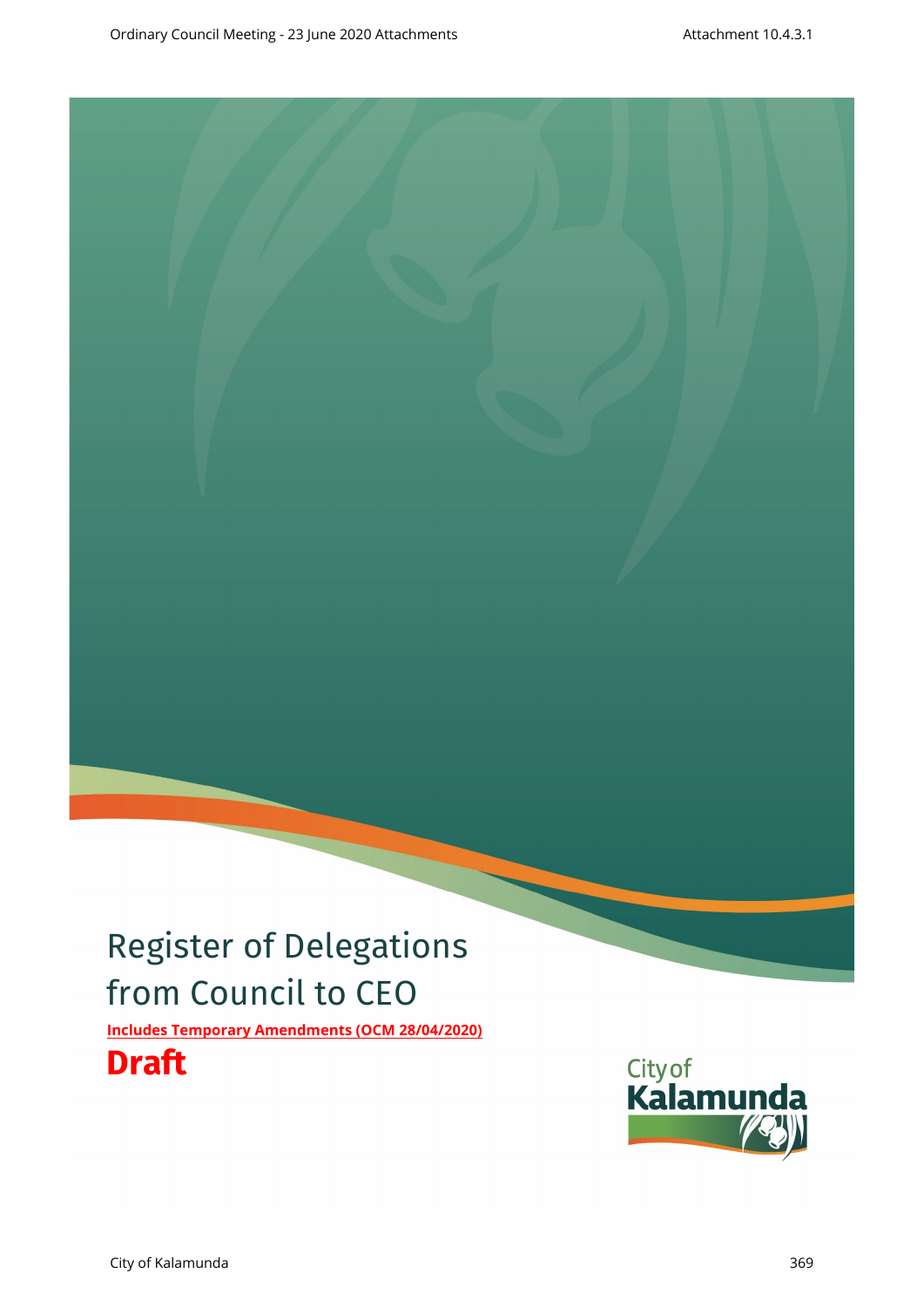### **INDEX**

| BLD1 - Building Matters - Permits, Certificates and Orders 22             |
|---------------------------------------------------------------------------|
|                                                                           |
| BLD3 - Building Matters - Enforcement - Fines, Penalties and Infringement |
|                                                                           |
| LOCAL GOVERNMENT (Financial Management) Regulations 1996 30               |
|                                                                           |
| PLANNING AND DEVELOPMENT ACT 2005 & LOCAL PLANNING SCHEME NO.3 31         |
|                                                                           |
|                                                                           |
|                                                                           |
| BUSH FIRES ACT 1954 ……………………………………………………………………………………34                    |
|                                                                           |
|                                                                           |
|                                                                           |
|                                                                           |

City of Kalamunda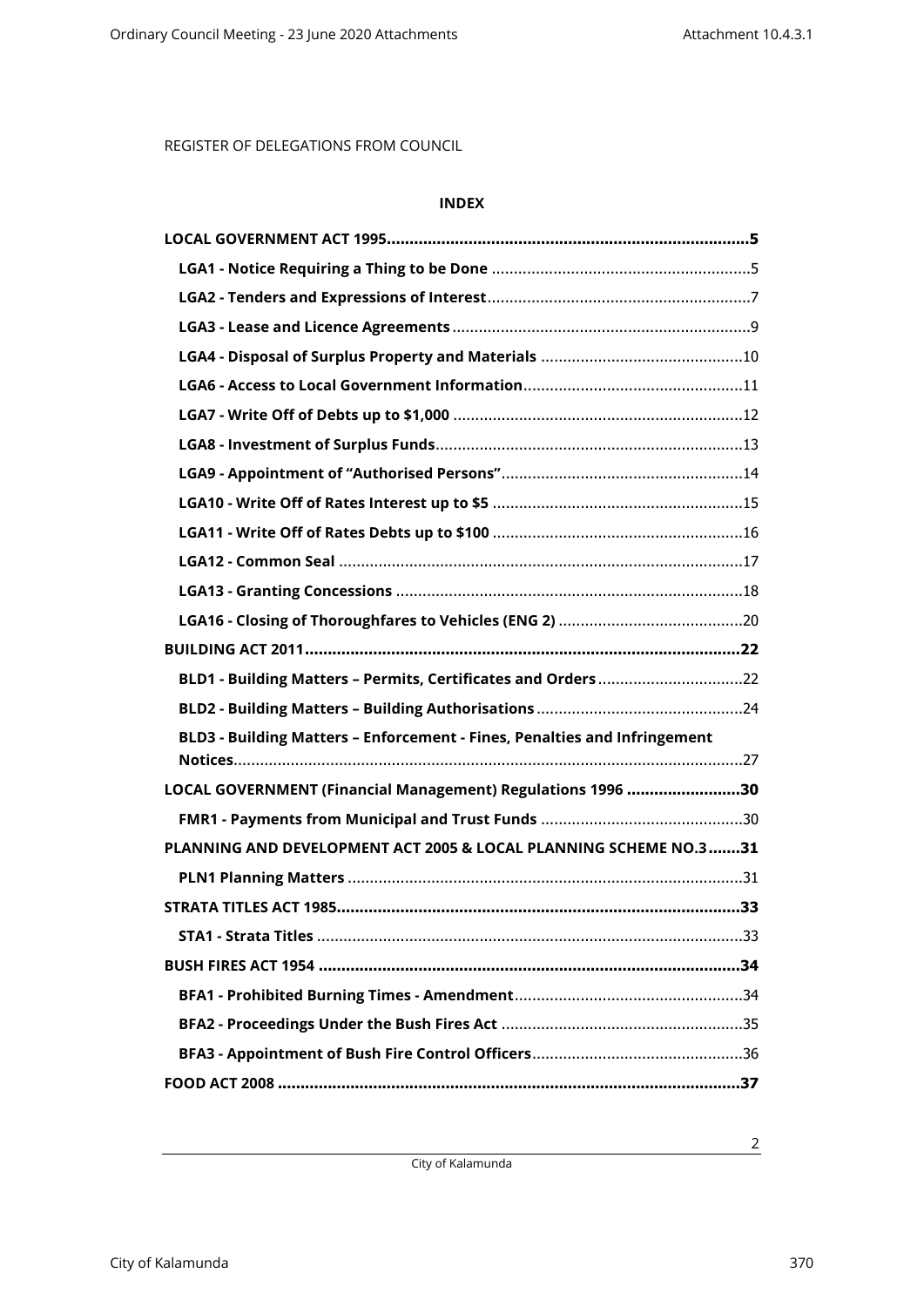| FOOD1 - Prohibition Orders - Section 65 of the Food Act 200837                                                                                                  |
|-----------------------------------------------------------------------------------------------------------------------------------------------------------------|
| FOOD 2 - Appointment of Authorised Persons Under the Food Act 200838                                                                                            |
|                                                                                                                                                                 |
| HLT1 - Appointment of Environmental Health Officers of the Public Health Act                                                                                    |
| HLT2 - appointment persons or classes of persons to be authorised officers or<br>approved officers for the purposes of the Criminal Procedure Act 2004 Part 240 |
|                                                                                                                                                                 |
|                                                                                                                                                                 |
|                                                                                                                                                                 |
|                                                                                                                                                                 |
|                                                                                                                                                                 |
|                                                                                                                                                                 |
|                                                                                                                                                                 |
|                                                                                                                                                                 |
|                                                                                                                                                                 |
|                                                                                                                                                                 |
| MISC3 - SES - Appointment of Local Co-Ordinator and Deputy Coordinator48                                                                                        |
|                                                                                                                                                                 |
|                                                                                                                                                                 |
|                                                                                                                                                                 |
|                                                                                                                                                                 |
|                                                                                                                                                                 |
|                                                                                                                                                                 |
|                                                                                                                                                                 |
|                                                                                                                                                                 |
|                                                                                                                                                                 |
|                                                                                                                                                                 |
| LGA15 - Land Asset Rationalisation - Disposal of Property - Additional                                                                                          |
|                                                                                                                                                                 |
|                                                                                                                                                                 |

City of Kalamunda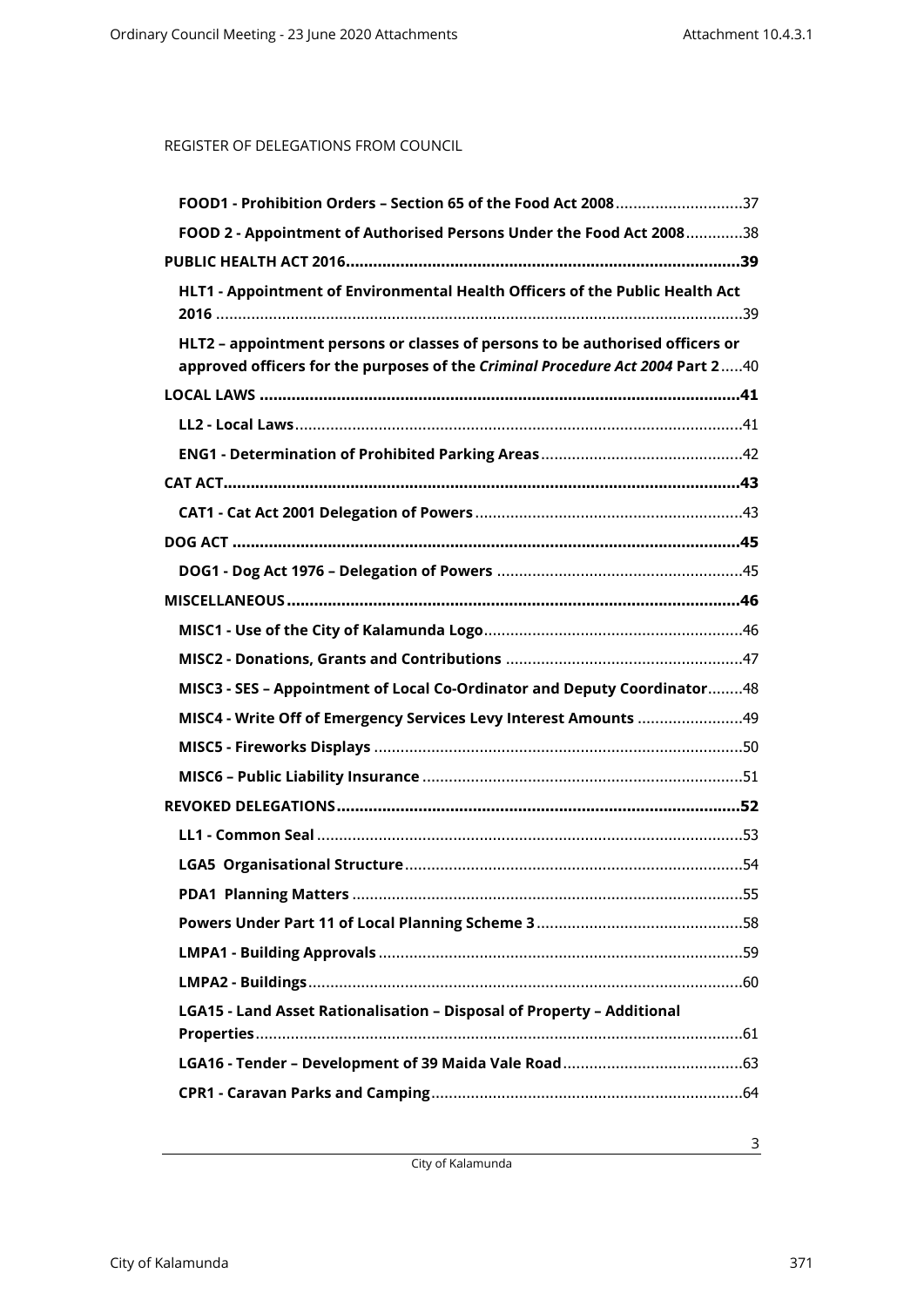| MISC7 Traffic Consideration - Shopping Centre Kalamunda Road, High Wycombe |  |
|----------------------------------------------------------------------------|--|
|                                                                            |  |
|                                                                            |  |
|                                                                            |  |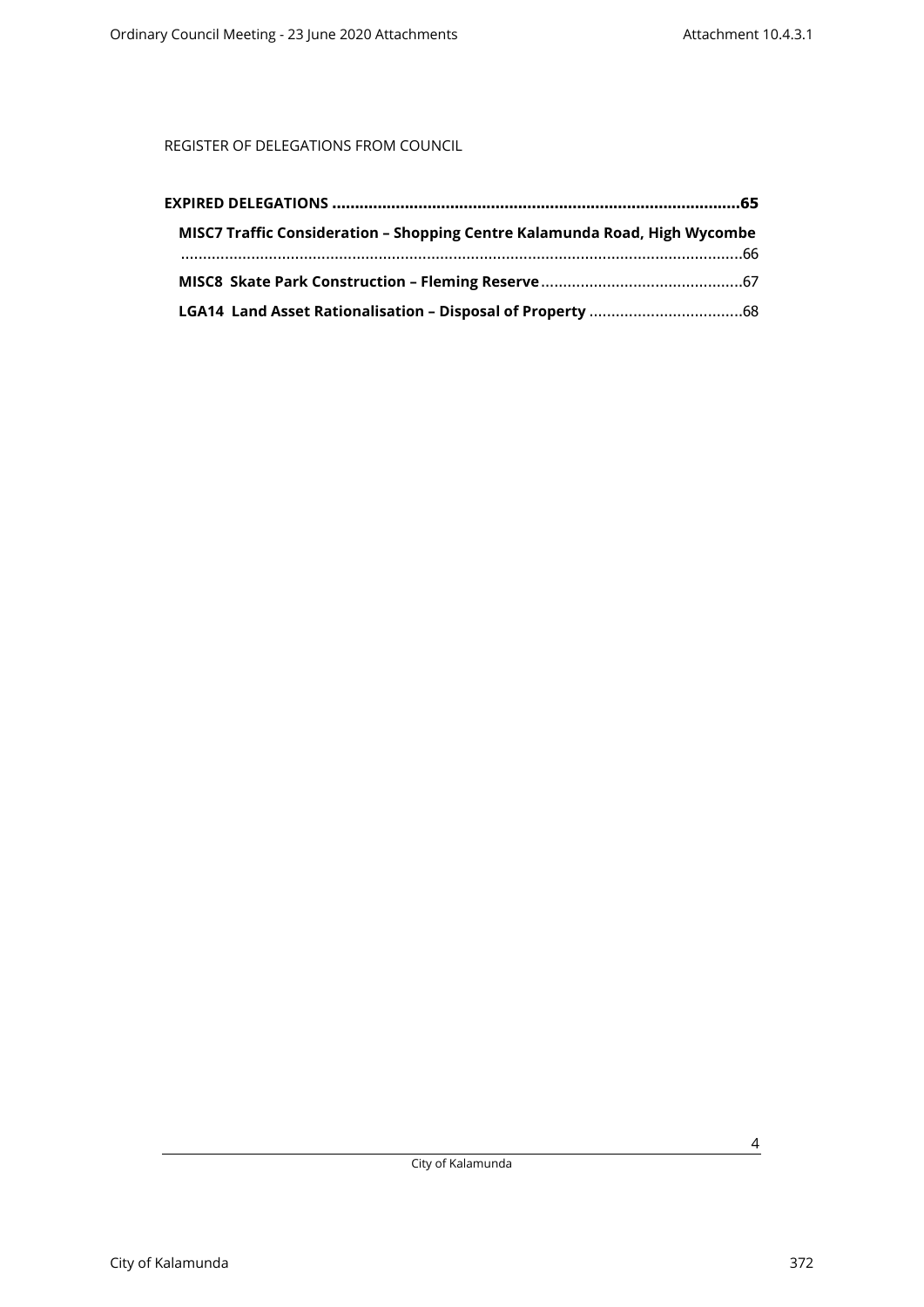### <span id="page-4-1"></span><span id="page-4-0"></span>**LOCAL GOVERNMENT ACT 1995**

### **LGA1 - Notice Requiring a Thing to be Done**

| Delegation from:    | Council                        |
|---------------------|--------------------------------|
| Delegated to:       | <b>Chief Executive Officer</b> |
| Date Adopted:       |                                |
| Date Last Reviewed: | <b>25 June 2019</b>            |

| Legislation:                                                          | Local Government Act 1995, ss. 3.25 & 3.26                                                                                                                                                                                                                                                                                                                                                                                                                       |  |
|-----------------------------------------------------------------------|------------------------------------------------------------------------------------------------------------------------------------------------------------------------------------------------------------------------------------------------------------------------------------------------------------------------------------------------------------------------------------------------------------------------------------------------------------------|--|
| Power or Duty of the<br>Local Government which<br>is being delegated: | 3.25. Notices requiring certain things to be done by owner<br>or occupier of land                                                                                                                                                                                                                                                                                                                                                                                |  |
|                                                                       | (1)<br>A local government may give a person who is the owner<br>or, unless Schedule 3.1 indicates otherwise, the occupier<br>of land a notice in writing relating to the land requiring<br>the person to do anything specified in the notice that -<br>is prescribed in Schedule 3.1, Division 1; or<br>(a)<br>is for the purpose of remedying or mitigating the<br>(b)<br>effects of any offence against a provision<br>prescribed in Schedule 3.1, Division 2. |  |
|                                                                       | 3.26. Additional powers when notices given                                                                                                                                                                                                                                                                                                                                                                                                                       |  |
|                                                                       | (1)<br>This section applies when a notice is given under section<br>$3.25(1)$ .                                                                                                                                                                                                                                                                                                                                                                                  |  |
|                                                                       | (2)<br>If the person who is given the notice ("notice recipient")<br>fails to comply with it, the local government may do<br>anything that it considers necessary to achieve, so far as<br>is practicable, the purpose for which the notice was given.                                                                                                                                                                                                           |  |
|                                                                       | The local government may recover the cost of anything it<br>(3)<br>does under subsection (2) as a debt due from the person<br>who failed to comply with the notice.                                                                                                                                                                                                                                                                                              |  |

#### **DETAILS**

Under section 5.42 of the Local Government Act 1995, the Chief Executive Officer is delegated to exercise the powers or discharge the duties of the Council under sections 3.25 and 3.26 of the Local Government Act 1995.

| <b>Related Documents</b>            |                                                                                     |
|-------------------------------------|-------------------------------------------------------------------------------------|
| Council Policy:                     | n/a                                                                                 |
| Administration<br>Policy/Procedure: | n/a                                                                                 |
| Notes:                              | <b>Local Government Act 1995</b><br>3.24 Authorising persons under this subdivision |

City of Kalamunda

City of Kalamunda 373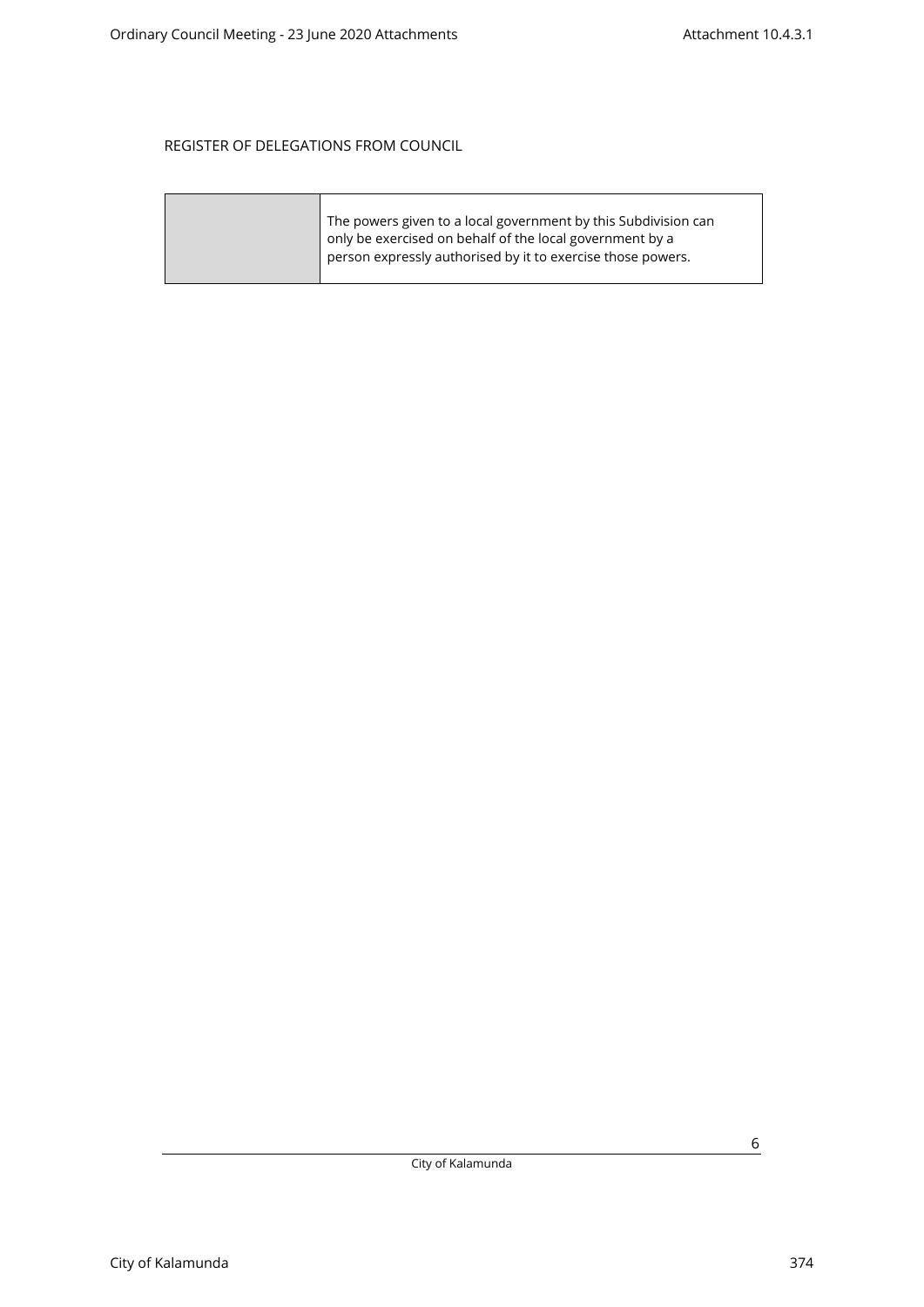#### <span id="page-6-0"></span>**LGA2 - Tenders and Expressions of Interest**

| Delegation from:    | Council                        |
|---------------------|--------------------------------|
| Delegated to:       | <b>Chief Executive Officer</b> |
| Date Adopted:       | 26 June 2018                   |
| Date Last Reviewed: | <b>28 April 2020</b>           |

| Legislation:                                                          | Sections 3.57, 5.42 and 5.43 of the Local Government Act 1995 [The<br>Act] and Part IV of the Local Government (Functions and General)<br>Regulations 1996 [F&G r.]                |
|-----------------------------------------------------------------------|------------------------------------------------------------------------------------------------------------------------------------------------------------------------------------|
| Power or Duty of the<br>Local Government which<br>is being delegated: | Refer to details below for the specific powers and duties delegated to<br>the CEO for the calling of tenders, expressions of interest and<br>administration of the tender process. |
| <b>B</b> - + - H - -                                                  |                                                                                                                                                                                    |

#### **Details:**

Pursuant to Sections 5.42 and 5.43 of the *Local Government Act 1995*, the Chief Executive Officer is delegated authority to:

- 1. call tenders [F&G r.11 (1)].
- 2. determine a sole supplier arrangement, if, because of the unique nature of the goods or services or for any other reason it is unlikely that there is more than one supplier, [F&G r.1 1(f)].
- 3. invite tenders although not required to do so [F&G r.13].
- 4. determine in writing, before tenders are called, the criteria for acceptance of tenders [F&G r.14 (2a)].
- 5. determine the information that is to be disclosed to those interested in submitting a tender [F&G r.14 (4) (a)].
- 6. vary tender information after public notice of invitation to tender and before the close of tenders, taking reasonable steps to ensure each person who has sought copies of the tender information is provided notice of the variation [F&G r.14(5)].
- 7. evaluate tenders, by written evaluation, and decide which is the most advantageous to accept [F&G r.18 (4)].
- 8. to accept any tender for the provision of goods or services that does not exceed a total contract price of \$350,000 subject to the following condition;

| <b>Temporary Amendment (OCM 28/04/2020)</b>                                    |
|--------------------------------------------------------------------------------|
| Value has been increased to \$500,000                                          |
| <b>Temporary Condition:</b>                                                    |
| Is valid until the cessation of the Western Australian Declaration of State of |
| <b>Emergency and Western Australian Declaration of Public Health State of</b>  |
| <b>Emergency.</b>                                                              |

City of Kalamunda

City of Kalamunda 375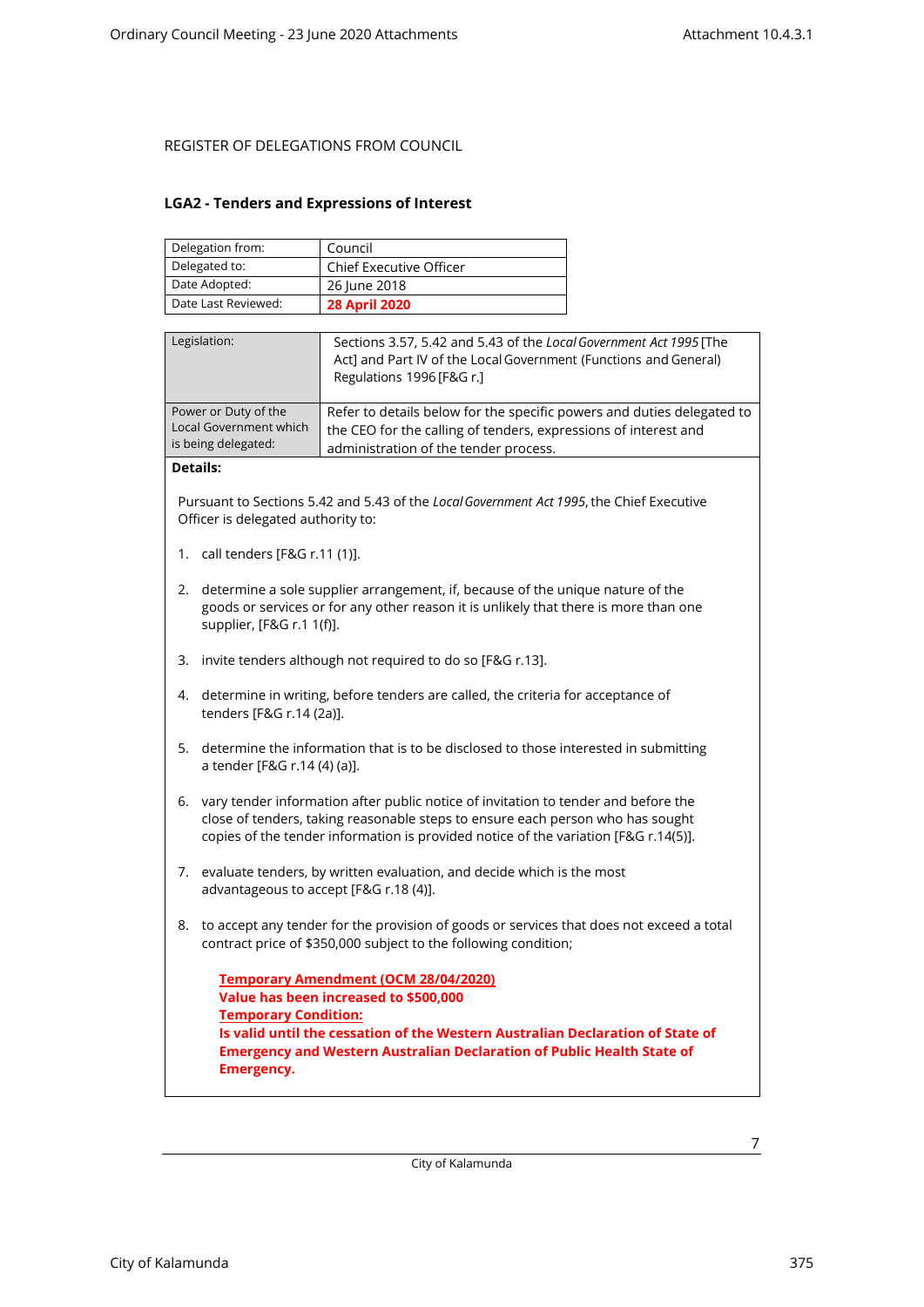### Condition:

*A tender is not to be accepted where the tendered amount is greater than the estimated budget allocated for the goods or service*

Or,

reject any tenders for the provision of goods or services that does not exceed a total contract price of \$350,000, in accordance with the requirements of the Functions and General Regulations [F&G r.18(2) and (4)]

9. determine that a variation proposed is minor in context of the total goods or services sought through the invitation to tender, within the \$value detailed as a condition on this Delegation, and to then enter into minor variations with the successful tenderer before entering into a contract [F&G r.20 (1) and (3)].

#### Condition:

*A minor variation is not to be amount that is greater than 10% of the estimated value of the contract for the goods or service*

- 10. seek clarification from tenderers in relation to information contained in their tender submission [F&G r.18 (4a)].
- 11. decline any tender [F&G r.18 (5)].
- 12. choose the next most advantageous tender to accept if the chosen tenderer is unable or unwilling to form a contract OR the minor variation cannot be agreed with the successful tenderer, so that the tenderer ceases to be the chosen tenderer, [F&G r.20(2)].
- 13. vary a contract after it has been entered into, provided the variation does not change the scope of the contract OR is a renewal or extension that was included in the original tender submission in accordance with r.11(2)(j). [F&G r.21A].
- 14. accept another tender where within 6-months of either accepting a tender, a contract has not been entered into OR the successful tenderer agrees to terminate the contract [F&G r.18(6) & (7)].

| <b>Related Documents</b> |          |  |
|--------------------------|----------|--|
| Council Policy:          | $C-PP01$ |  |
| Administration           | CM-PP01  |  |
| Policy/Procedure:        |          |  |
| Notes:                   |          |  |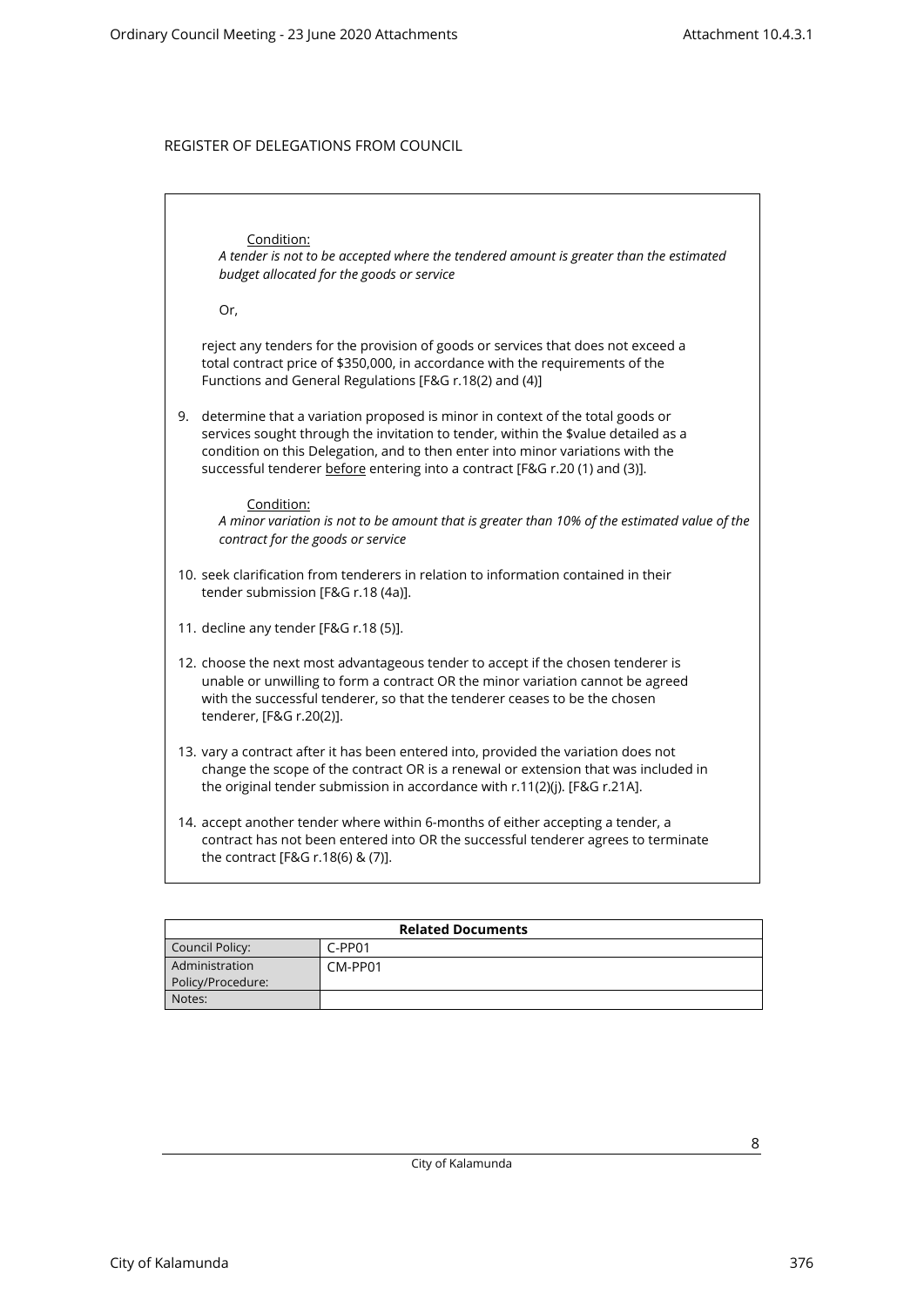#### <span id="page-8-0"></span>**LGA3 - Lease and Licence Agreements**

| Delegation from:    | Council                        |
|---------------------|--------------------------------|
| Delegated to:       | <b>Chief Executive Officer</b> |
| Date Adopted:       |                                |
| Date Last Reviewed: | <b>25 June 2019</b>            |

| Legislation:                 | Local Government Act 1995, s.3.58                                                                                                                                                                                        |
|------------------------------|--------------------------------------------------------------------------------------------------------------------------------------------------------------------------------------------------------------------------|
| Power or Duty of the         | 3.58. Disposing of property                                                                                                                                                                                              |
| <b>Local Government</b>      | (1) In this section $-$                                                                                                                                                                                                  |
| which is being<br>delegated: | "dispose" includes to sell, lease, or otherwise dispose of, whether<br>absolutely or not; "property" includes the whole or any part of the<br>interest of a local government in property, but does not include<br>money. |

### **DETAILS**

Under section 5.42 of the *Local Government Act 1995*, the Chief Executive Officer is delegated to exercise the powers or discharge the duties of the Council to lease; sublease; or reassign a lease of property under section 3.58 of the *Local Government Act 1995*.

| <b>Related Documents</b> |                                                                |  |
|--------------------------|----------------------------------------------------------------|--|
| Council Policy:          | FAC12 - Lease, Licence and Rent of Council Owned or Controlled |  |
|                          | Properties                                                     |  |
|                          | FAC21 - Use and Development of Facilities                      |  |
| Administration           | N/A                                                            |  |
| Policy/Procedure:        |                                                                |  |
| Notes:                   | Applies to lease and licence agreements.                       |  |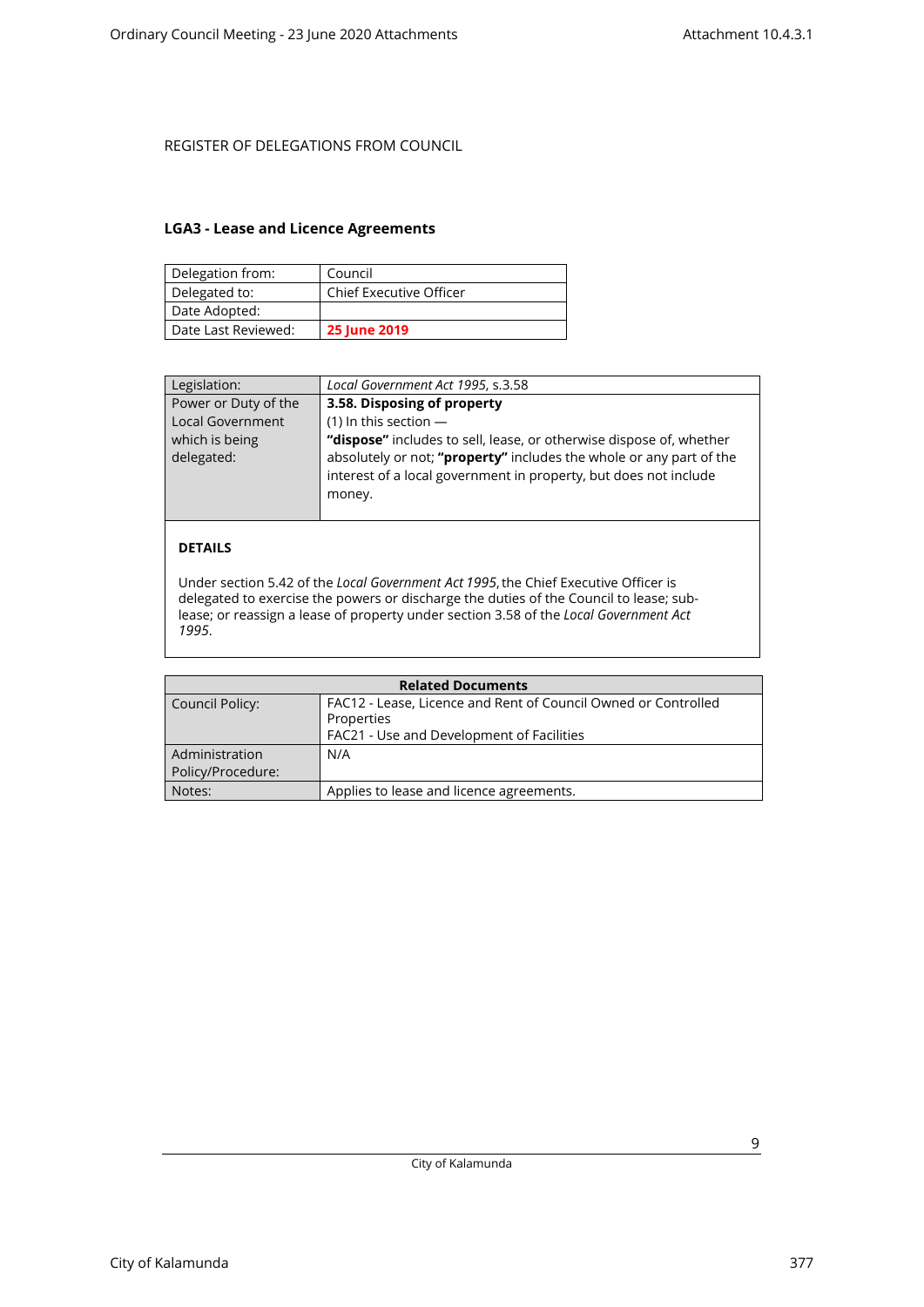#### <span id="page-9-0"></span>**LGA4 - Disposal of Surplus Property and Materials**

| Delegation from:    | Council                        |
|---------------------|--------------------------------|
| Delegated to:       | <b>Chief Executive Officer</b> |
| Date Adopted:       |                                |
| Date Last Reviewed: | <b>25 June 2019</b>            |

| Legislation:                                                             | Local Government Act 1995, s.3.58; Local Government (Functions and<br>General) Regulations 1996, r.30                                                                                                                                                                                                                                                                                                                                 |
|--------------------------------------------------------------------------|---------------------------------------------------------------------------------------------------------------------------------------------------------------------------------------------------------------------------------------------------------------------------------------------------------------------------------------------------------------------------------------------------------------------------------------|
| Power or Duty of the<br>Local Government<br>which is being<br>delegated: | 3.58. Disposing of property<br>In this section $-$ "dispose" includes to sell, lease, or<br>(1)<br>otherwise dispose of, whether absolutely or not; "property"<br>includes the whole or any part of the interest of a local<br>government in property, but does not include money.                                                                                                                                                    |
|                                                                          | 30. Dispositions of property to which section 3.58 of Act does<br>not apply<br>A disposition of property other than land is<br>(3)<br>an exempt disposition if $-$<br>(a) its market value is less than \$20 000; or<br>(b) it is disposed of as part of the consideration for other<br>property that the local government is acquiring for a<br>consideration the total value of which is not more, or<br>worth more, than \$50 000. |
|                                                                          |                                                                                                                                                                                                                                                                                                                                                                                                                                       |

#### **DETAILS**

Under section 5.42 of the *Local Government Act 1995*, the Chief Executive Officer is delegated to exercise the powers or discharge the duties of the Council under section 3.58 of the *Local Government Act 1995*where –

the disposition of property is an exempt disposition in accordance with Regulation 30(3) of the *Local Government (Functions and General) Regulations 1996*.

| <b>Related Documents</b> |  |
|--------------------------|--|
| Council Policy:          |  |
| Administration           |  |
| Policy/Procedure:        |  |
| Notes:                   |  |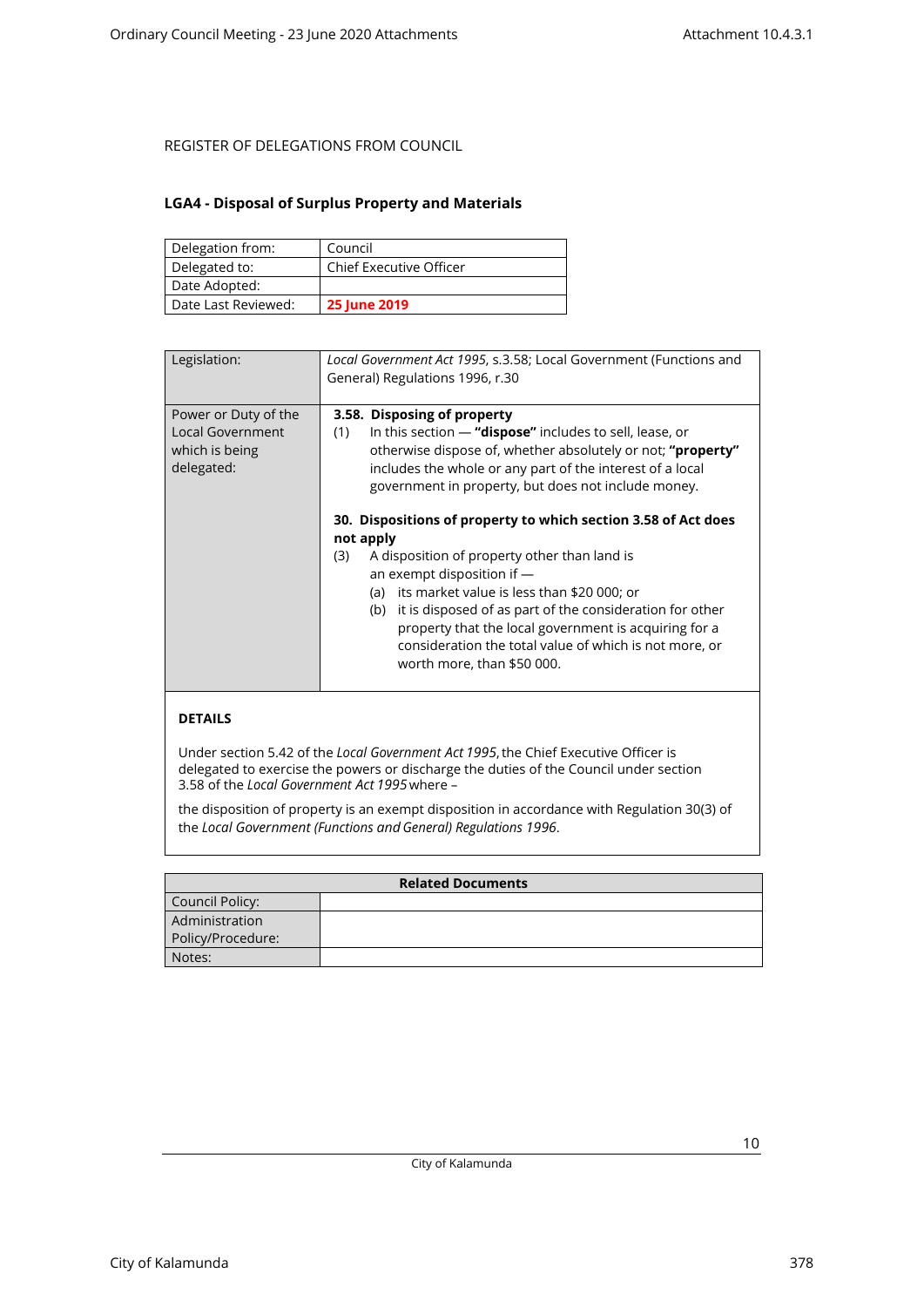#### <span id="page-10-0"></span>**LGA6 - Access to Local Government Information**

| Delegation from:    | Council                        |
|---------------------|--------------------------------|
| Delegated to:       | <b>Chief Executive Officer</b> |
| Date Adopted:       |                                |
| Date Last Reviewed: | <b>25 June 2019</b>            |

| Legislation:            | Local Government Act 1995, ss. 5.94 - 5.96; Local Government        |
|-------------------------|---------------------------------------------------------------------|
|                         | (Administration) Regulations 1996, r.29 & 29A                       |
|                         |                                                                     |
|                         |                                                                     |
| Power or Duty of the    | 5.94. Public can inspect certain local government information       |
| <b>Local Government</b> | A person can attend the office of a local government during office  |
| which is being          | hours and, unless it would be contrary to section 5.95, inspect,    |
| delegated:              | free of charge, in the form or medium in which it is held by the    |
|                         | local government                                                    |
|                         |                                                                     |
|                         | 5.95. Limits on right to inspect local government information       |
|                         |                                                                     |
|                         | (7) Subsection (6) does not apply in respect of                     |
|                         | information in relation to a local government if -                  |
|                         | (a) the information is prescribed as information that is            |
|                         | confidential but that may be available for inspection if            |
|                         | the local government so resolves; and                               |
|                         |                                                                     |
|                         | (b) the local government has resolved that the information is to be |
|                         | available for inspection                                            |
|                         |                                                                     |
|                         |                                                                     |
|                         |                                                                     |

### **DETAILS**

Under section 5.42 of the *Local Government Act 1995*, the Chief Executive Officer is delegated to exercise the powers or discharge the duties of the Council under sections 5.94 to 5.96 of the *Local Government Act 1995*.

| <b>Related Documents</b> |                               |
|--------------------------|-------------------------------|
| Council Policy:          | INF3 - Freedom of Information |
|                          | INF4 - Record Keeping Policy  |
|                          |                               |
| Administration           | n/a                           |
| Policy/Procedure:        |                               |
| Notes:                   |                               |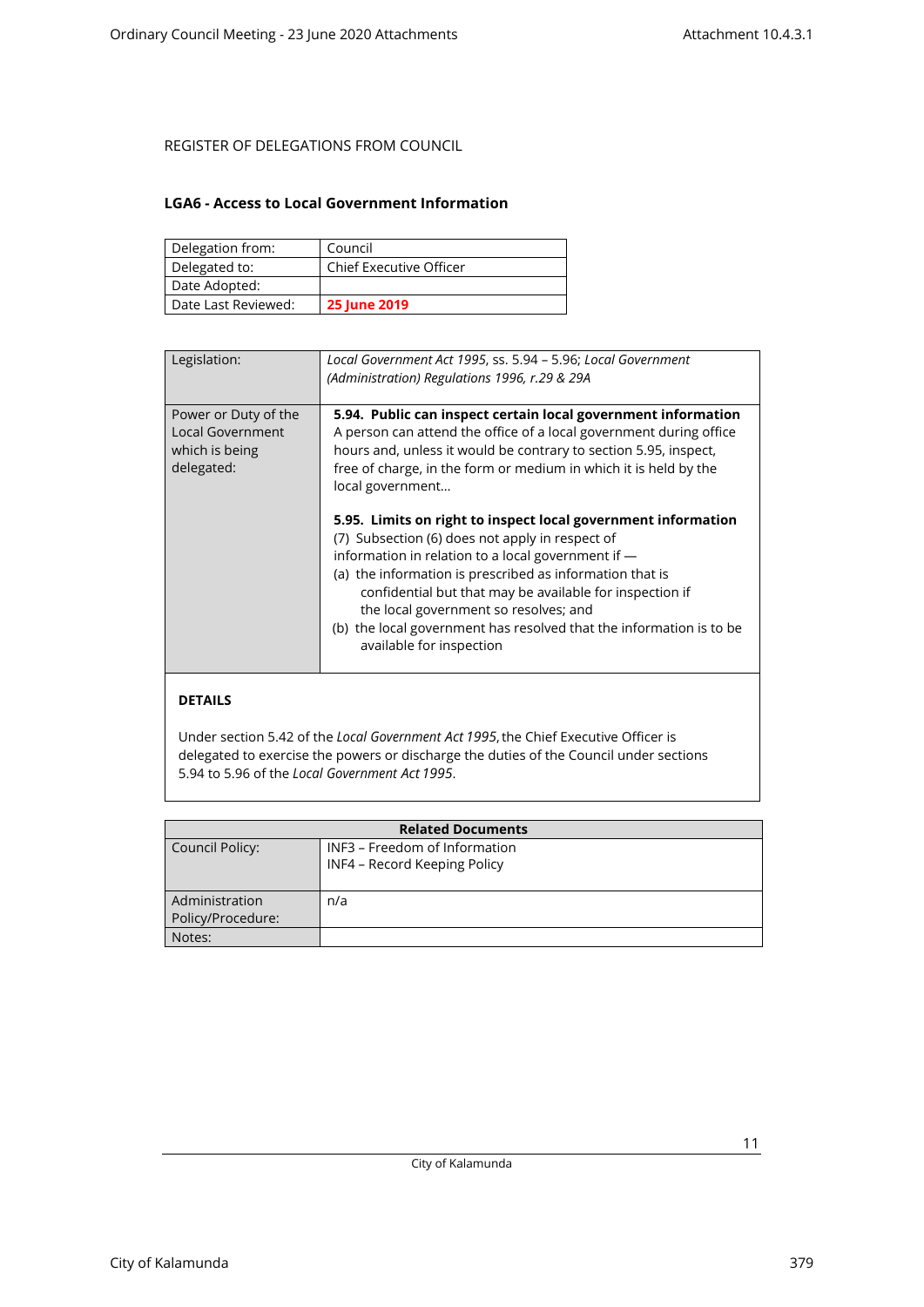#### <span id="page-11-0"></span>**LGA7 - Write Off of Debts up to \$1,000**

| Delegation from:    | Council                        |
|---------------------|--------------------------------|
| Delegated to:       | <b>Chief Executive Officer</b> |
| Date Adopted:       |                                |
| Date Last Reviewed: | <b>28 April 2020</b>           |

| Legislation:            | Local Government Act 1995, s.6.12                               |
|-------------------------|-----------------------------------------------------------------|
| Power or Duty of the    | 6.12. Power to defer, grant discounts, waive or write off debts |
| <b>Local Government</b> | (1) Subject to subsection (2) and any other written law, a      |
| which is being          | local government may $-$ (c) write off any amount of money,     |
| delegated:              | which is owed to the local government.                          |

### **DETAILS**

Under section 5.42 of the *Local Government Act 1995*, the Chief Executive Officer is delegated to exercise the powers or discharge the duties of the Council under section 6.12(1)(c) of the *Local Government Act 1995*, where –

- a) the relevant debt does not exceed \$1,000;
- b) all reasonable avenues of debt recovery action have been exhausted; and
- c) a summary of all debts written off under delegated authority, along with reasons, is provided to Council as part of the monthly financial report.

| <b>Temporary Amendment (OCM 28/04/2020)</b>                                    |
|--------------------------------------------------------------------------------|
| Value has been increased to \$5,000                                            |
| <b>Temporary Condition:</b>                                                    |
| Is valid until the cessation of the Western Australian Declaration of State of |
| <b>Emergency and Western Australian Declaration of Public Health State of</b>  |
| Emergency.                                                                     |

| <b>Related Documents</b> |     |
|--------------------------|-----|
| Council Policy:          | n/a |
| Administration           | n/a |
| Policy/Procedure:        |     |
| Notes:                   |     |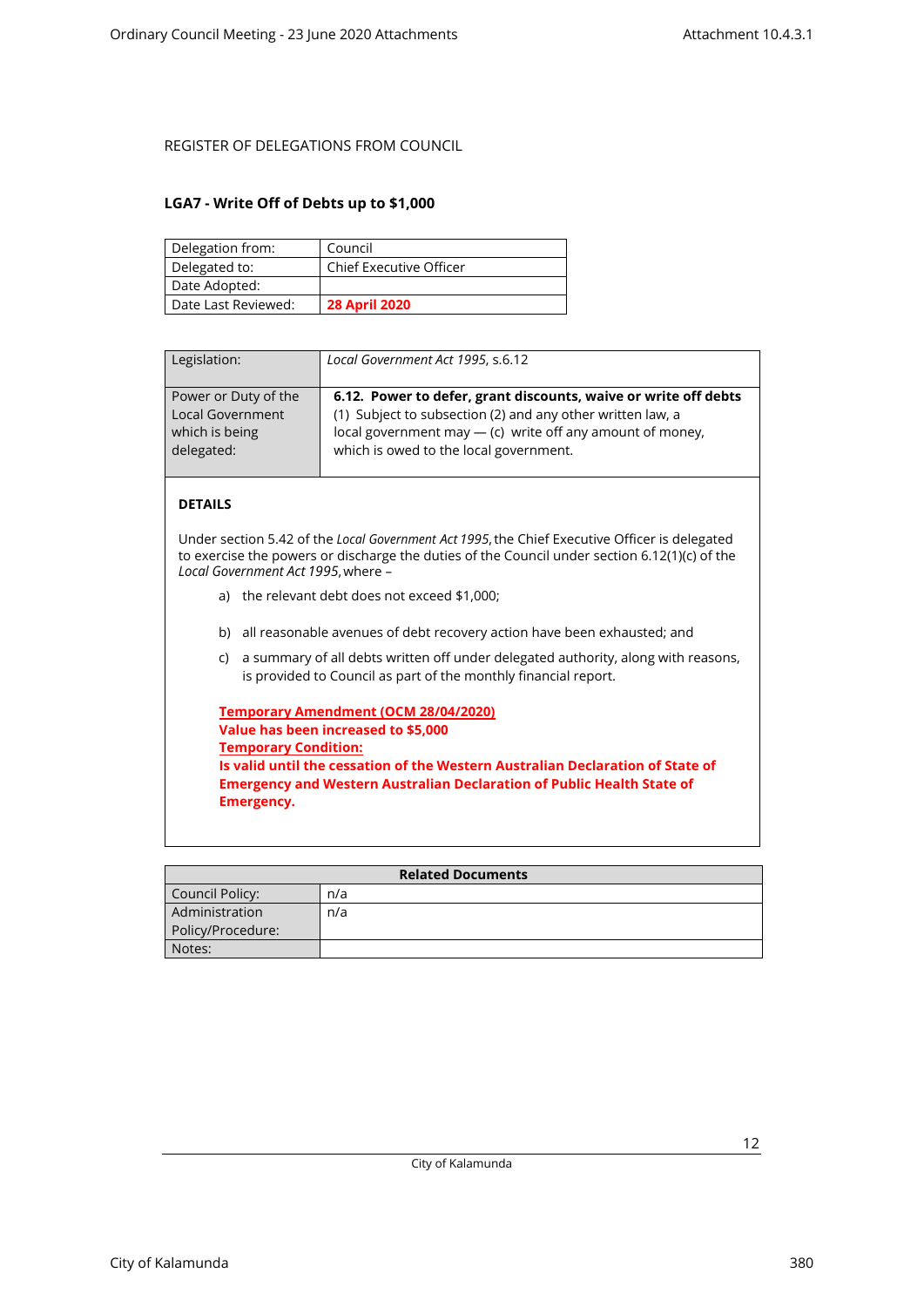#### <span id="page-12-0"></span>**LGA8 - Investment of Surplus Funds**

| Delegation from:    | Council                        |
|---------------------|--------------------------------|
| Delegated to:       | <b>Chief Executive Officer</b> |
| Date Adopted:       |                                |
| Date Last Reviewed: | <b>25 June 2019</b>            |

| Legislation:                                                             | Local Government Act 1995, s 6.14<br>Local Government (Financial Management) Regulations 1996, Regulation<br>19 and 19C                                                                                                                                                                                                                                                                                      |
|--------------------------------------------------------------------------|--------------------------------------------------------------------------------------------------------------------------------------------------------------------------------------------------------------------------------------------------------------------------------------------------------------------------------------------------------------------------------------------------------------|
| Power or Duty of the<br>Local Government<br>which is being<br>delegated: | The Investment of the City of Kalamunda's surplus funds held in the<br>municipal or the trust funds of a local government that is not, for<br>the time being, required by the local government for any other<br>purpose is to be invested in accordance with Section 6.14 of the<br>Local Government Act 1995 and regulations 19 and 19C of the Local<br>Government (Financial Management) Regulations 1996. |
|                                                                          |                                                                                                                                                                                                                                                                                                                                                                                                              |

### **DETAILS**

Pursuant to Section 5.42 of the *Local Government Act 1995*, the Chief Executive Office is delegated authority to invest surplus funds of the City of Kalamunda's funds held in the municipal or the trust funds of a local government that is not, for the time being, required by the local government for any other purpose.

The investment of these funds is to be in accordance with Section 6.14 of the *Local Government Act 1995* and regulations 19 and 19C of the *Local Government (Financial Management) Regulations 1996.*

| <b>Related Documents</b> |                       |
|--------------------------|-----------------------|
| Council Policy:          | C-FIN2 Investments    |
| Administration           | CM-FIN2 - Investments |
| Policy/Procedure:        |                       |
| Notes:                   |                       |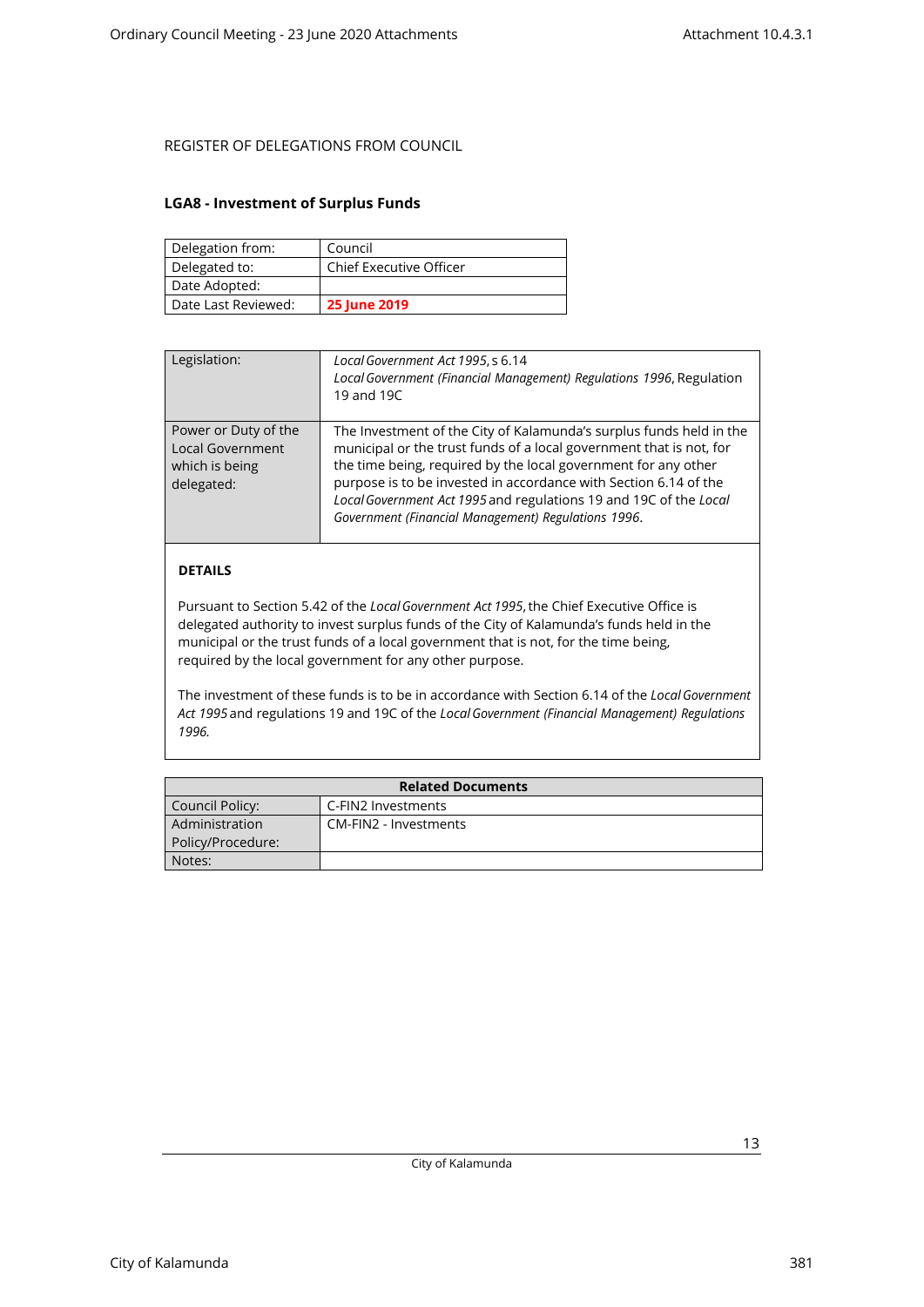#### <span id="page-13-0"></span>**LGA9 - Appointment of "Authorised Persons"**

| Delegation from:    | Council                        |
|---------------------|--------------------------------|
| Delegated to:       | <b>Chief Executive Officer</b> |
| Date Adopted:       |                                |
| Date Last Reviewed: | 25 June 20195                  |

| Legislation:                                                                    | Local Government Act 1995, s.9.10                                                                                                                                                                                                                                                                                        |
|---------------------------------------------------------------------------------|--------------------------------------------------------------------------------------------------------------------------------------------------------------------------------------------------------------------------------------------------------------------------------------------------------------------------|
| Power or Duty of the<br><b>Local Government</b><br>which is being<br>delegated: | (1) The local government may, in writing, appoint persons or<br>classes of persons to be authorised for the purposes of<br>performing particular functions                                                                                                                                                               |
|                                                                                 | (2) The local government is to issue to each person so authorised a<br>certificate stating that the person is so authorised, and the<br>person is to produce the certificate whenever required to do so<br>by a person who has been or is about to be affected by any<br>exercise of authority by the authorised person. |

### **DETAILS**

Under section 5.42 of the *Local Government Act 1995*, the Chief Executive Officer is delegated to exercise the powers or discharge the duties of the Council under section 9.10 of the *Local Government Act 1995.*

Applies to the appointment of authorised persons or classes of persons under the *Local Government Act 1995*, the *Local Government (Miscellaneous Provisions) Act 1960*, and those local laws which have been made under these Acts.

| <b>Related Documents</b> |                                                                                                                                                                                                                                                                                                                                                                                                                                                     |
|--------------------------|-----------------------------------------------------------------------------------------------------------------------------------------------------------------------------------------------------------------------------------------------------------------------------------------------------------------------------------------------------------------------------------------------------------------------------------------------------|
| Council Policy:          |                                                                                                                                                                                                                                                                                                                                                                                                                                                     |
| Administration           |                                                                                                                                                                                                                                                                                                                                                                                                                                                     |
| Policy/Procedure:        |                                                                                                                                                                                                                                                                                                                                                                                                                                                     |
| Notes:                   | Local Government (Miscellaneous Provisions) Act 1960                                                                                                                                                                                                                                                                                                                                                                                                |
|                          | The Department of Local Government & Regional Development's<br>Guideline No. 17 (Delegations, January 2007) states that -<br>Section 2 of the Local Government (Miscellaneous Provisions) Act 1960<br>effectively incorporates the provisions of that Act into the Local<br>Government Act 1995, and therefore the delegation provisions of the<br>Local Government Act 1995 apply to the Local Government<br>(Miscellaneous Provisions) Act 1960." |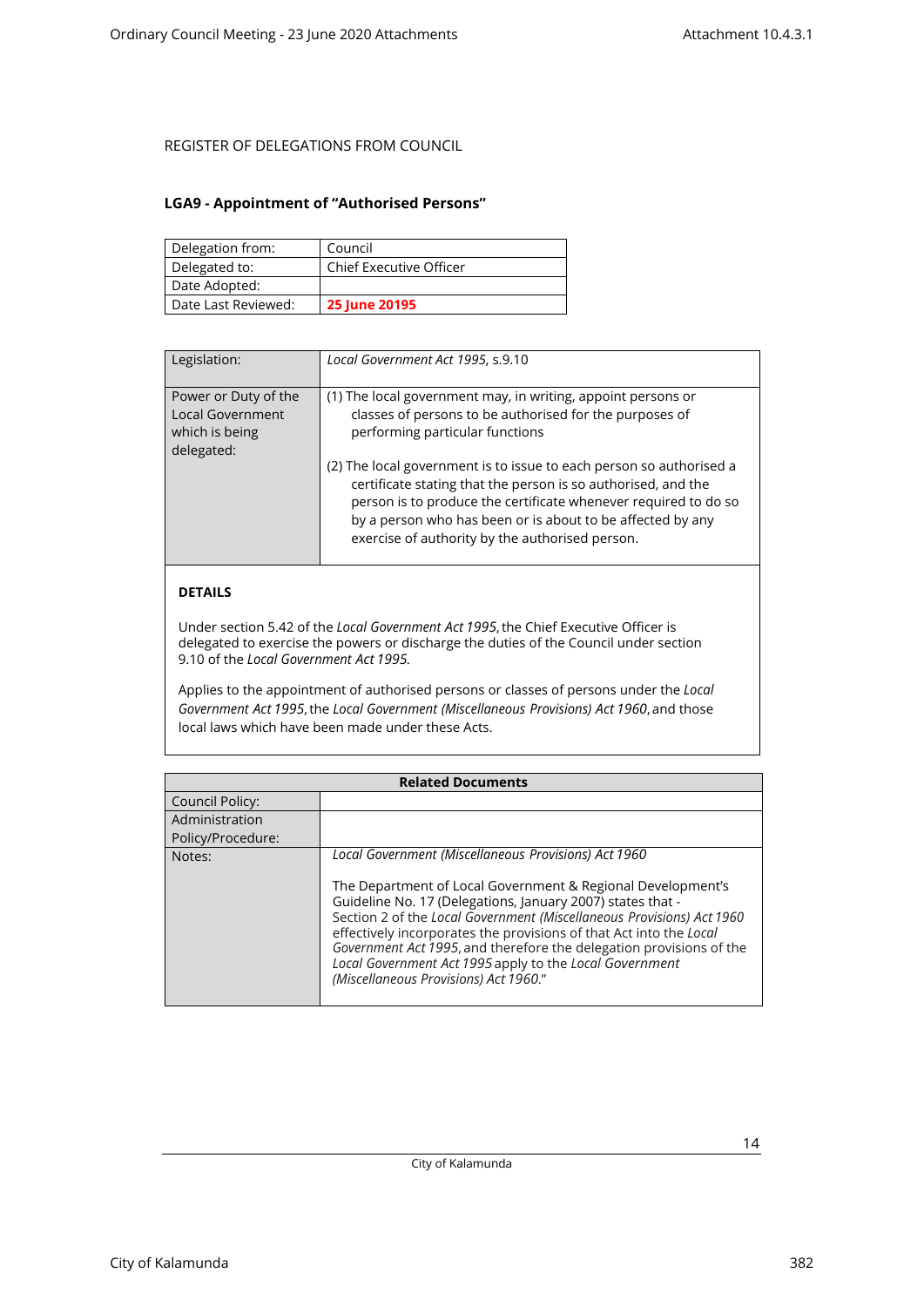### <span id="page-14-0"></span>**LGA10 - Write Off of Rates Interest up to \$5**

| Delegation from:    | Council                        |
|---------------------|--------------------------------|
| Delegated to:       | <b>Chief Executive Officer</b> |
| Date Adopted:       | 21 December 2009               |
| Date Last Reviewed: | <b>28 April 2020</b>           |

| Legislation:                                                                    | Local Government Act 1995, s.6.12                                                                                                                                                                                                      |
|---------------------------------------------------------------------------------|----------------------------------------------------------------------------------------------------------------------------------------------------------------------------------------------------------------------------------------|
| Power or Duty of the<br><b>Local Government</b><br>which is being<br>delegated: | 6.12. Power to defer, grant discounts, waive or write off debts<br>(1) Subject to subsection (2) and any other written law, a<br>local government may -<br>(c) write off any amount of money, which is owed to the<br>local government |

### **DETAILS**

The Chief Executive Officer is delegated the authority to write off small amounts of rates interest charges up to a maximum of \$5 (five dollars) per property.

**Temporary Amendment (OCM 28/04/2020) Value has been increased to \$500 Temporary Condition: Is valid until the cessation of the Western Australian Declaration of State of Emergency and Western Australian Declaration of Public Health State of Emergency.**

| <b>Related Documents</b> |     |
|--------------------------|-----|
| Council Policy:          | n/a |
| Administration           | n/a |
| Policy/Procedure:        |     |
| Notes:                   |     |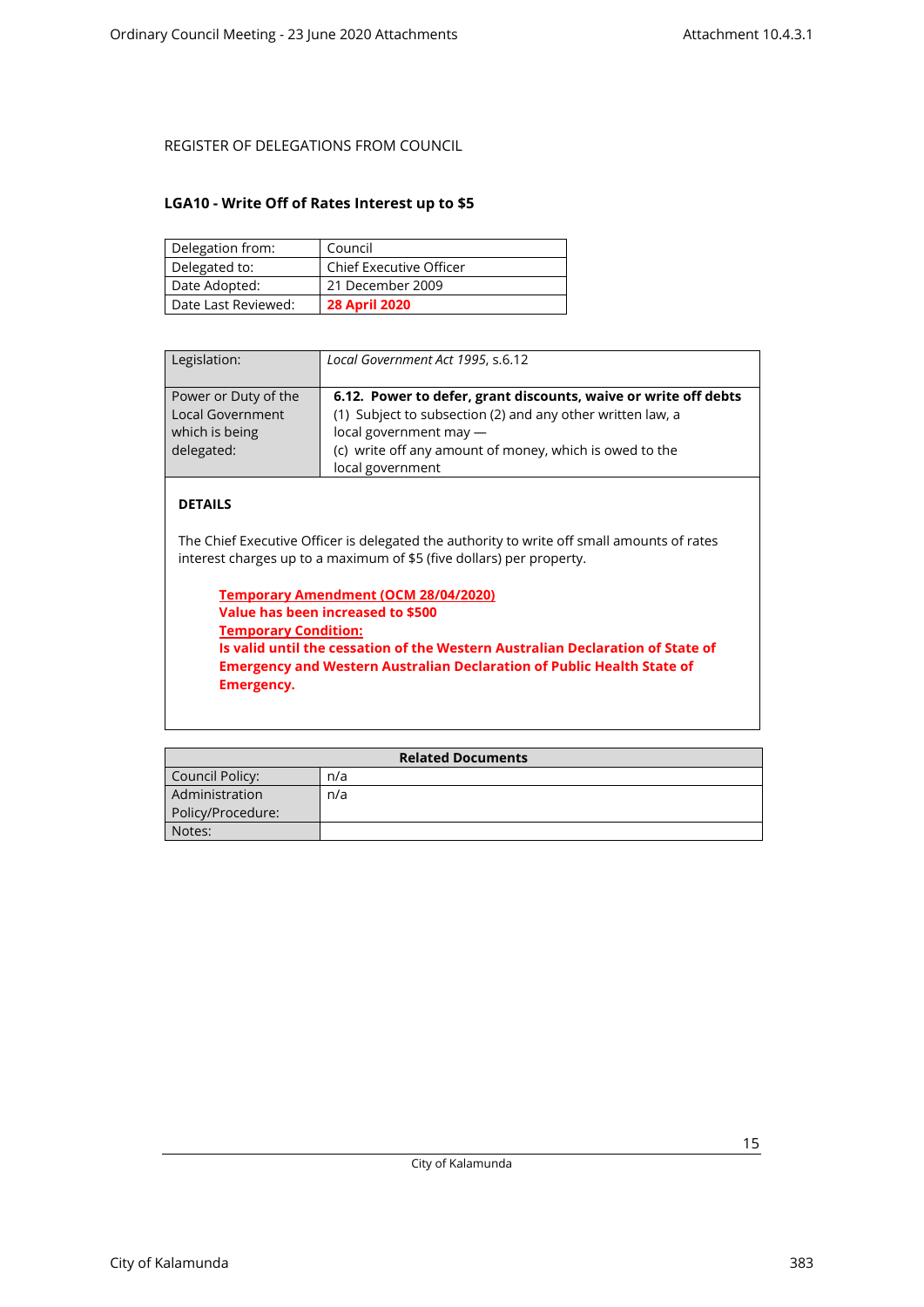#### <span id="page-15-0"></span>**LGA11 - Write Off of Rates Debts up to \$100**

| Delegation from:    | Council                        |
|---------------------|--------------------------------|
| Delegated to:       | <b>Chief Executive Officer</b> |
| Date Adopted:       | 15 March 2010                  |
| Date Last Reviewed: | <b>28 April 2020</b>           |

| Legislation:                                                                    | Local Government Act 1995, s.6.12                                                                                                                                                                                                       |
|---------------------------------------------------------------------------------|-----------------------------------------------------------------------------------------------------------------------------------------------------------------------------------------------------------------------------------------|
| Power or Duty of the<br><b>Local Government</b><br>which is being<br>delegated: | 6.12. Power to defer, grant discounts, waive or write off debts<br>(1) Subject to subsection (2) and any other written law, a<br>local government may -<br>(c) write off any amount of money, which is owed to the<br>local government. |

#### **DETAILS**

The Chief Executive Officer is delegated the authority to write off minor rates debt owed up to a maximum of \$100 (one hundred dollars) per property.

**Temporary Amendment (OCM 28/04/2020) Value has been increased to \$2,000 Temporary Condition: Is valid until the cessation of the Western Australian Declaration of State of Emergency and Western Australian Declaration of Public Health State of Emergency.**

| <b>Related Documents</b> |     |
|--------------------------|-----|
| Council Policy:          | n/a |
| Administration           | n/a |
| Policy/Procedure:        |     |
| Notes:                   |     |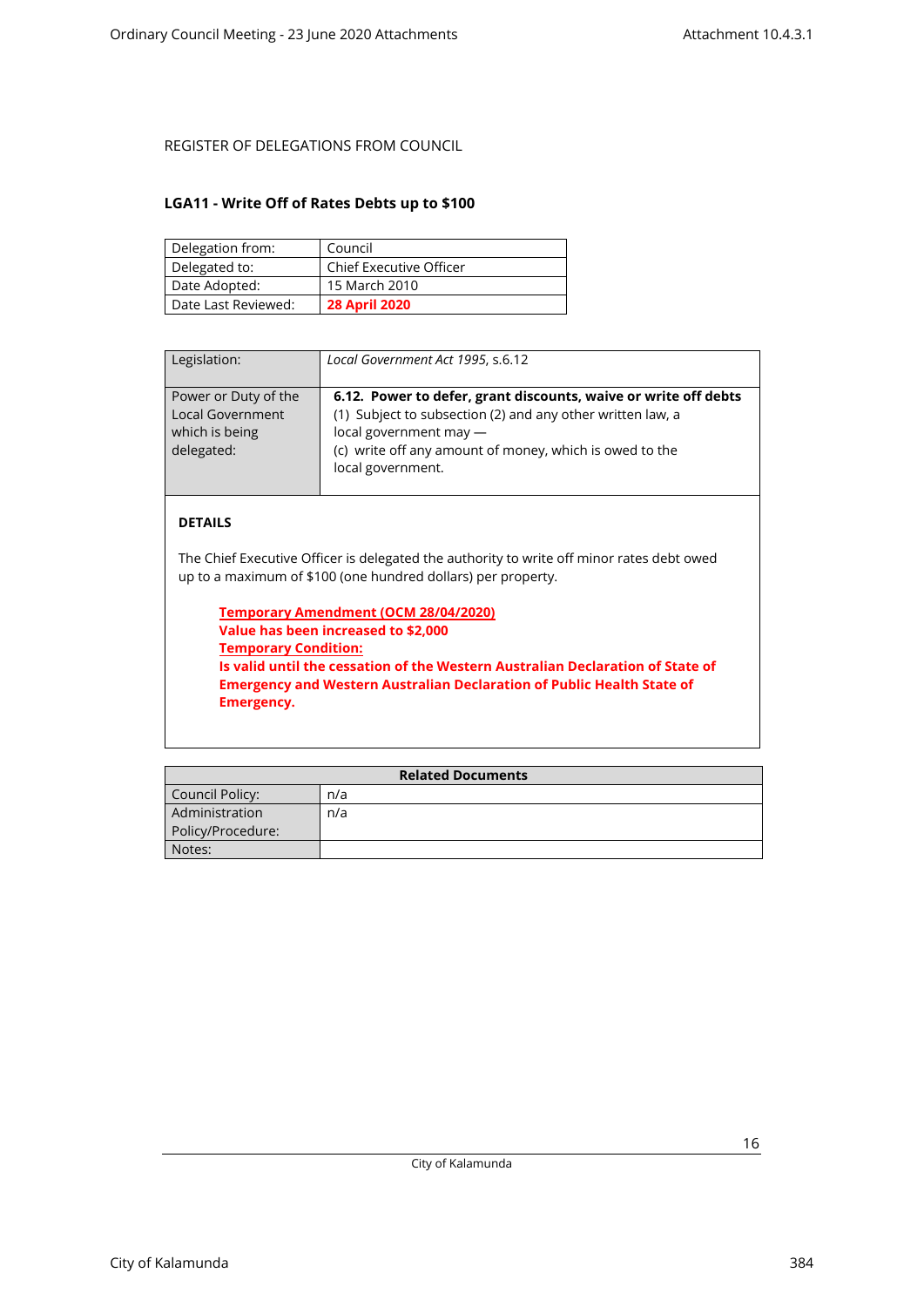#### <span id="page-16-0"></span>**LGA12 - Common Seal**

| Delegation from:    | Council                        |
|---------------------|--------------------------------|
| Delegated to:       | <b>Chief Executive Officer</b> |
| Date Adopted:       | 21 June 2010                   |
| Date Last Reviewed: | <b>25 June 2019</b>            |

| Legislation:                                                             | Section 9.49A (2) of the Local Government Act 1995                                                                          |
|--------------------------------------------------------------------------|-----------------------------------------------------------------------------------------------------------------------------|
| Power or Duty of the<br>Local Government<br>which is being<br>delegated: | The common seal of a local government is not to be affixed to any<br>document except as authorised by the local government. |

### **DETAILS**

The Chief Executive Officer is delegated authority to affix the common seal of the City of Kalamunda to any document which requires the affixing of the common seal to be validly executed.

| <b>Related Documents</b> |                                                           |  |
|--------------------------|-----------------------------------------------------------|--|
| Council Policy:          | n/a                                                       |  |
| Administration           | n/a                                                       |  |
| Policy/Procedure:        |                                                           |  |
| Notes:                   | <b>Local Government Act 1995</b>                          |  |
|                          | 9.49A. Execution of documents                             |  |
|                          | (2) The common seal of a local government is not to be    |  |
|                          | affixed to any document except as authorised by the local |  |
|                          | government.                                               |  |
|                          |                                                           |  |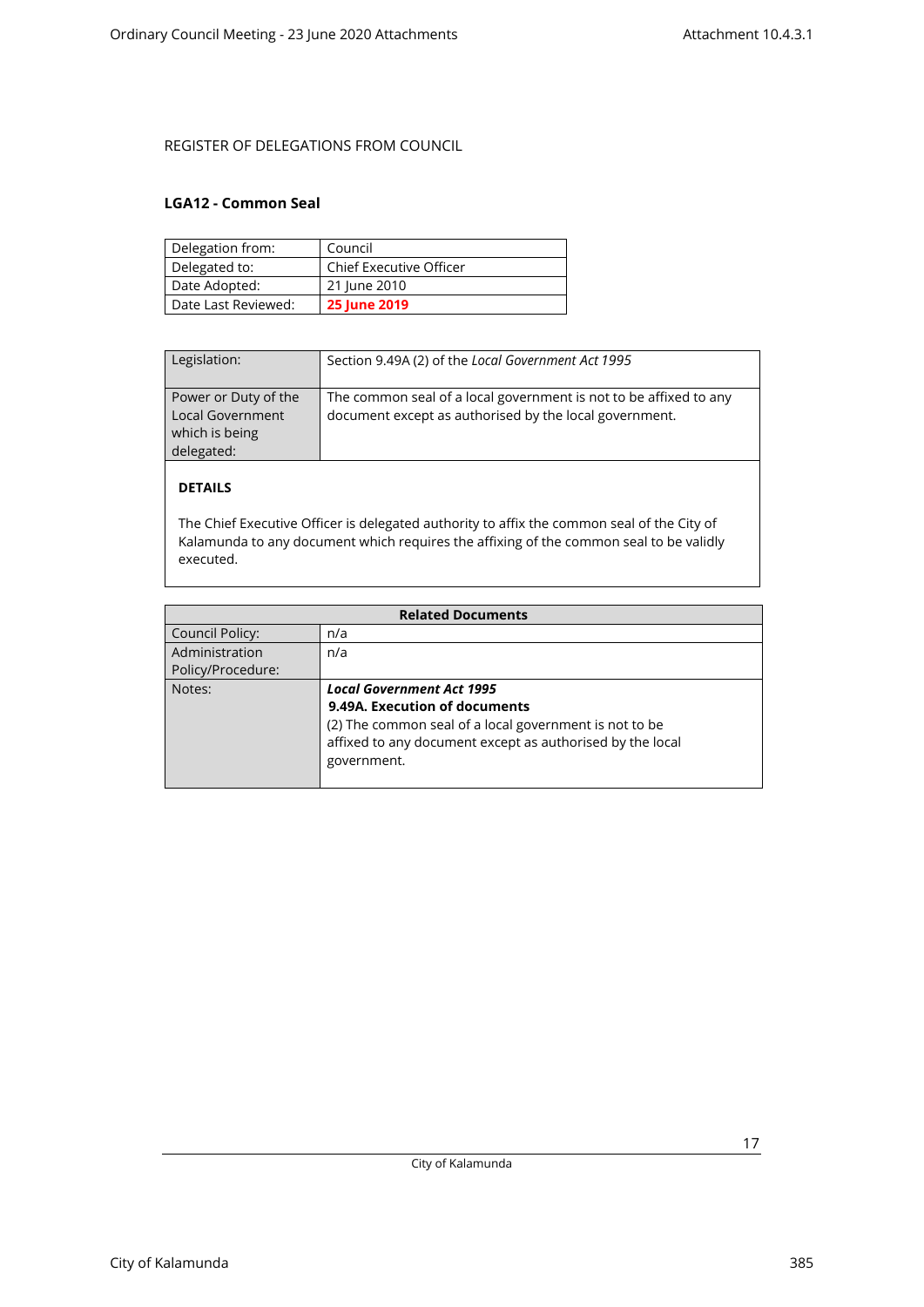#### <span id="page-17-0"></span>**LGA13 - Granting Concessions**

| Delegation from:    | Council                        |
|---------------------|--------------------------------|
| Delegated to:       | <b>Chief Executive Officer</b> |
| Date Adopted:       | 16 August 2010                 |
| Date Last Reviewed: | <b>25 June 2019</b>            |

| Legislation:                                                             | Section 6.12 of the Local Government Act 1995                                                   |
|--------------------------------------------------------------------------|-------------------------------------------------------------------------------------------------|
| Power or Duty of the<br>Local Government<br>which is being<br>delegated: | Power to grant concessions in relation to any amount of money<br>owed to the Shire of Kalamunda |

### **DETAILS**

Pursuant to section 5.42 of the *Local Government Act 1995*, the Chief Executive Officer is delegated authority to exercise the powers or discharge the duties of the Council in regard to the granting of concessions in relation to money owed to the City of Kalamunda as fees or charges for use of or admission to any Recreation Centre or Sporting Ground, the Kalamunda Aquatic Centre and other similar facility or property owned, controlled, managed or maintained by the City.

#### **RESOLVED OCM 112/2010**

That the Chief Executive Officer provide Council with a quarterly report of the use of this delegation.

| <b>Related Documents</b> |                                                                                                                                                                                                                                                                                                                                                                                                                                                                                                                                                                                                                                                                                                                                          |
|--------------------------|------------------------------------------------------------------------------------------------------------------------------------------------------------------------------------------------------------------------------------------------------------------------------------------------------------------------------------------------------------------------------------------------------------------------------------------------------------------------------------------------------------------------------------------------------------------------------------------------------------------------------------------------------------------------------------------------------------------------------------------|
| Council Policy:          |                                                                                                                                                                                                                                                                                                                                                                                                                                                                                                                                                                                                                                                                                                                                          |
| Administration           |                                                                                                                                                                                                                                                                                                                                                                                                                                                                                                                                                                                                                                                                                                                                          |
| Policy/Procedure:        |                                                                                                                                                                                                                                                                                                                                                                                                                                                                                                                                                                                                                                                                                                                                          |
| Notes:                   | 6.12. Power to defer, grant discounts, waive or write off debts<br>(1) Subject to subsection (2) and any other written law, a local<br>government may -<br>when adopting the annual budget, grant* a discount or<br>(a)<br>other incentive for the early payment of any amount of<br>money;<br>waive or grant concessions in relation to any amount of<br>(b)<br>money; or<br>write off any amount of money, which is owed to the local<br>(c)<br>government.<br>*Absolute majority required.<br>(2) Subsection (1)(a) and (b) do not apply to an amount of money<br>owing in respect of rates and service charges.<br>(3) The grant of a concession under subsection (1)(b) may<br>be subject to any conditions determined by the local |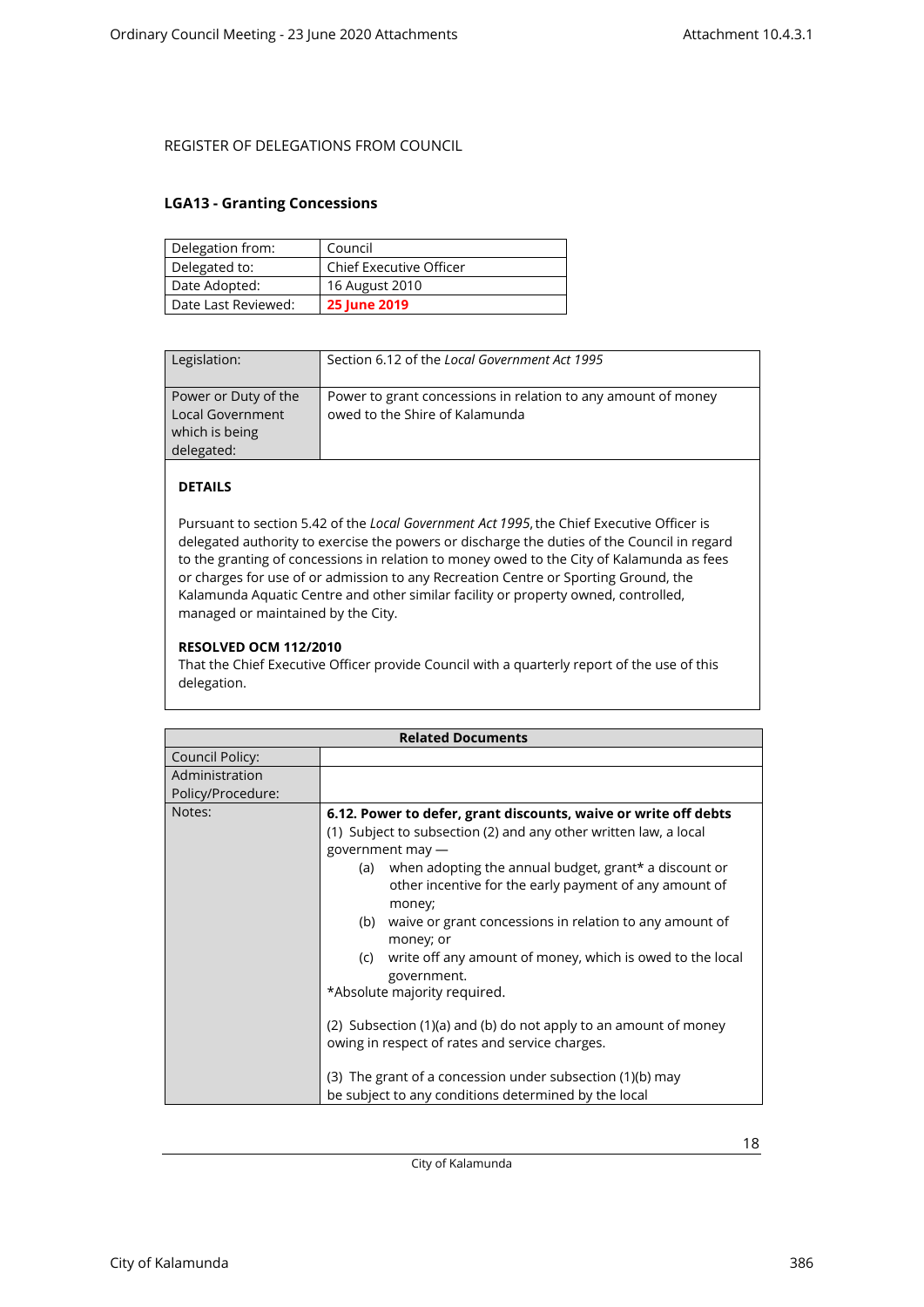| government.                                                                                                                                                           |
|-----------------------------------------------------------------------------------------------------------------------------------------------------------------------|
| (4) Regulations may prescribe circumstances in which a local<br>government is not to exercise a power under subsection (1) or<br>regulate the exercise of that power. |

City of Kalamunda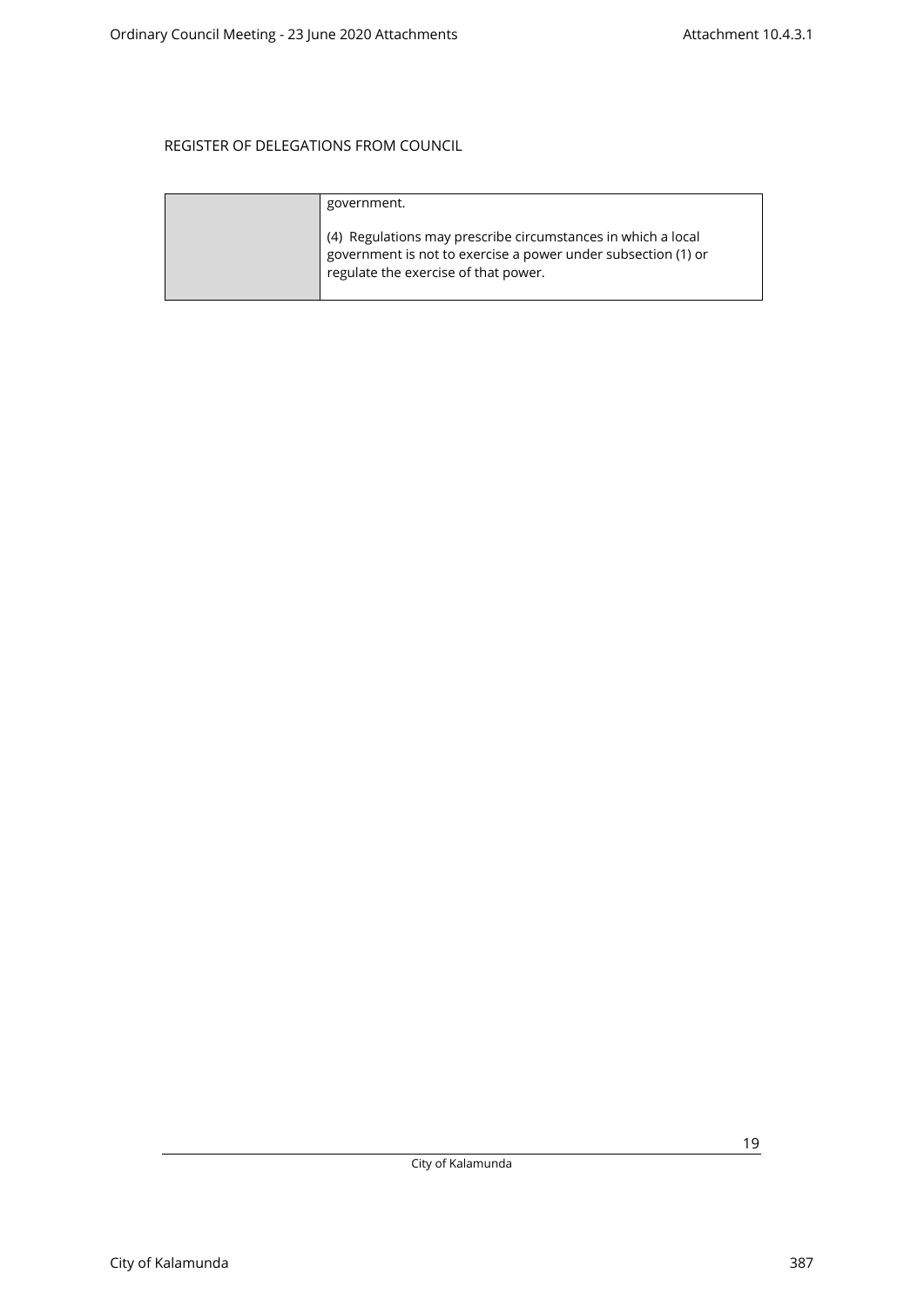### <span id="page-19-0"></span>**LGA16 - Closing of Thoroughfares to Vehicles (ENG 2)**

| Delegation from:    | Council                        |
|---------------------|--------------------------------|
| Delegated to:       | <b>Chief Executive Officer</b> |
| Date Adopted:       | 22 February 2016               |
| Date Last Reviewed: | <b>25 June 2019</b>            |

| Legislation/Policy:                                                                                            | Sections 3.50 and 3.50A of the Local Government Act 1995                                                                                                                                         |  |
|----------------------------------------------------------------------------------------------------------------|--------------------------------------------------------------------------------------------------------------------------------------------------------------------------------------------------|--|
| Power or Duty of the                                                                                           | S3.50. Closing certain thoroughfares to vehicles                                                                                                                                                 |  |
| <b>Local Government</b><br>which is being<br>delegated:                                                        | (1)<br>A local government may close any thoroughfare that it<br>manages to the passage of vehicles, wholly or partially, for a<br>period not exceeding 4 weeks.                                  |  |
|                                                                                                                | A local government may, by local public notice, order that a<br>(1a)<br>thoroughfare that it manages is wholly or partially closed to<br>the passage of vehicles for a period exceeding 4 weeks. |  |
|                                                                                                                | (2)<br>The order may limit the closure to vehicles of any class, to<br>particular times, or to such other case or class of case as may<br>be specified in the order and may contain exceptions.  |  |
|                                                                                                                | An order under this section has effect according to its terms,<br>(6)<br>but may be revoked by the local government, or by the<br>Minister, by order of which local public notice is given.      |  |
|                                                                                                                | S3.50A. Partial closure of thoroughfare for repairs or maintenance                                                                                                                               |  |
|                                                                                                                | Despite section 3.50, a local government may partially and<br>temporarily close a thoroughfare, without giving local public<br>notice, if the closure -                                          |  |
|                                                                                                                | is for the purpose of carrying out repairs or<br>(a)<br>maintenance; and                                                                                                                         |  |
|                                                                                                                | is unlikely to have a significant adverse effect on<br>(b)<br>users of the thoroughfare.                                                                                                         |  |
|                                                                                                                | Pursuant to Sections 5.42 and 5.43 of the Local Government Act 1995, the Chief Executive Officer                                                                                                 |  |
| is delegated power to:                                                                                         |                                                                                                                                                                                                  |  |
| 1. Close a thoroughfare, wholly or partially, subject to section 3.50 (1) of the Local<br>Government Act 1995. |                                                                                                                                                                                                  |  |
| the Local Government Act 1995.                                                                                 | 2. Close a thoroughfare, wholly or partially, subject to sections 3.50 (1)(a) and 3.50 (4) of                                                                                                    |  |
| Government Act 1995.                                                                                           | 3. Close a thoroughfare, wholly or partially, subject to section 3.50A of the Local                                                                                                              |  |
| 4.<br>Government Act 1995.                                                                                     | Revoke an order to close a thoroughfare, subject to section 3.50 (6) of the Local                                                                                                                |  |

City of Kalamunda 388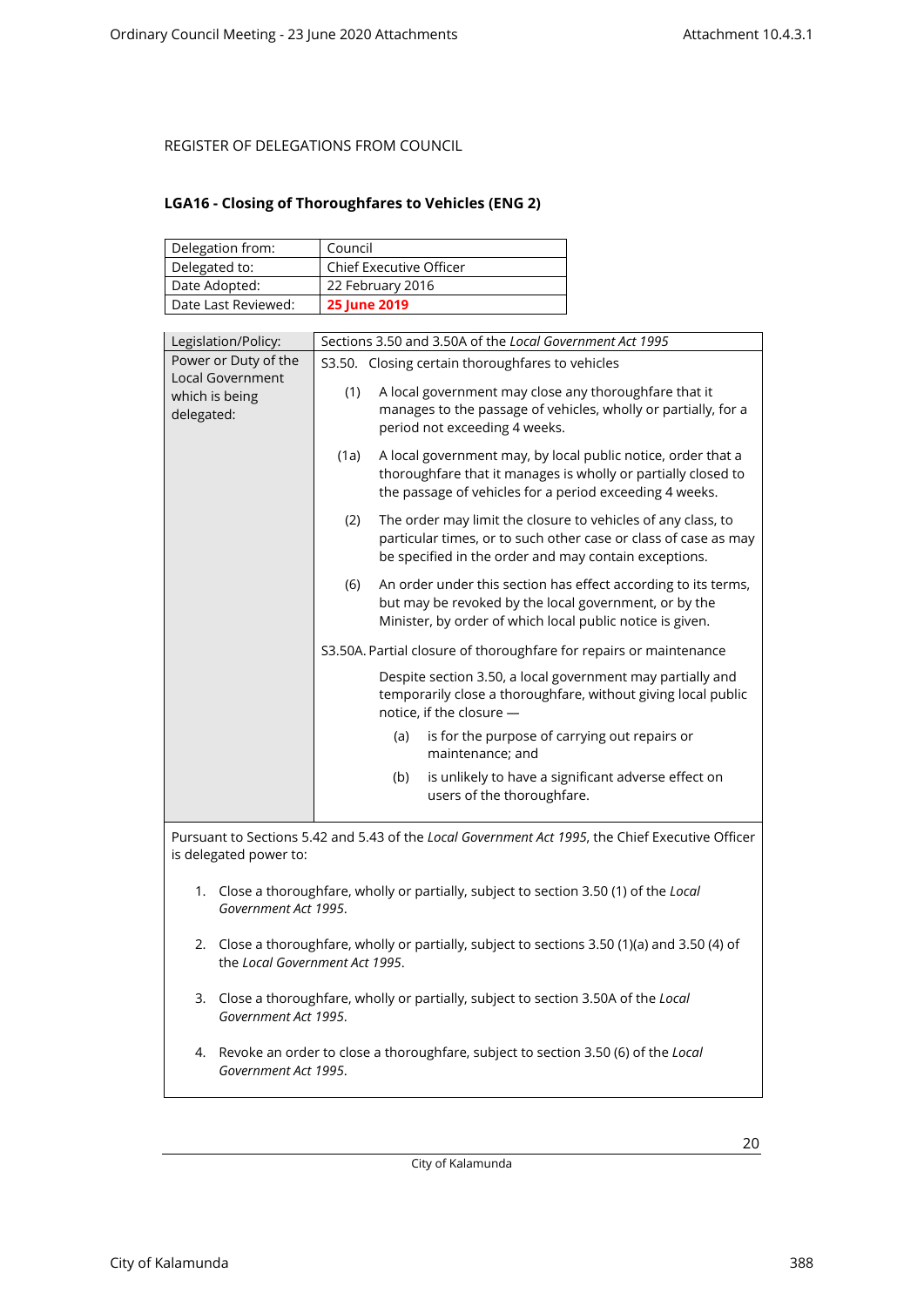The permanent closure of thoroughfares is to be referred to Council for determination.

### **CROSS REFERENCES (If any):**

| Management Practice | Policy No.: |  |
|---------------------|-------------|--|
| No.                 |             |  |

| Notes: | RESOLVED OCM 17/2016                                                                 |
|--------|--------------------------------------------------------------------------------------|
|        | That Council:                                                                        |
|        | Adopts Delegation No.ENG2 – Closure of Certain Thoroughfares<br>1.<br>(Attachment 1) |
|        | Cr John Giardina<br>Moved:                                                           |
|        | Seconded: Cr Allan Morton                                                            |
|        | Vote:<br>CARRIED UNANIMOUSLY / ABSOLUTE MAJORITY (11/0)                              |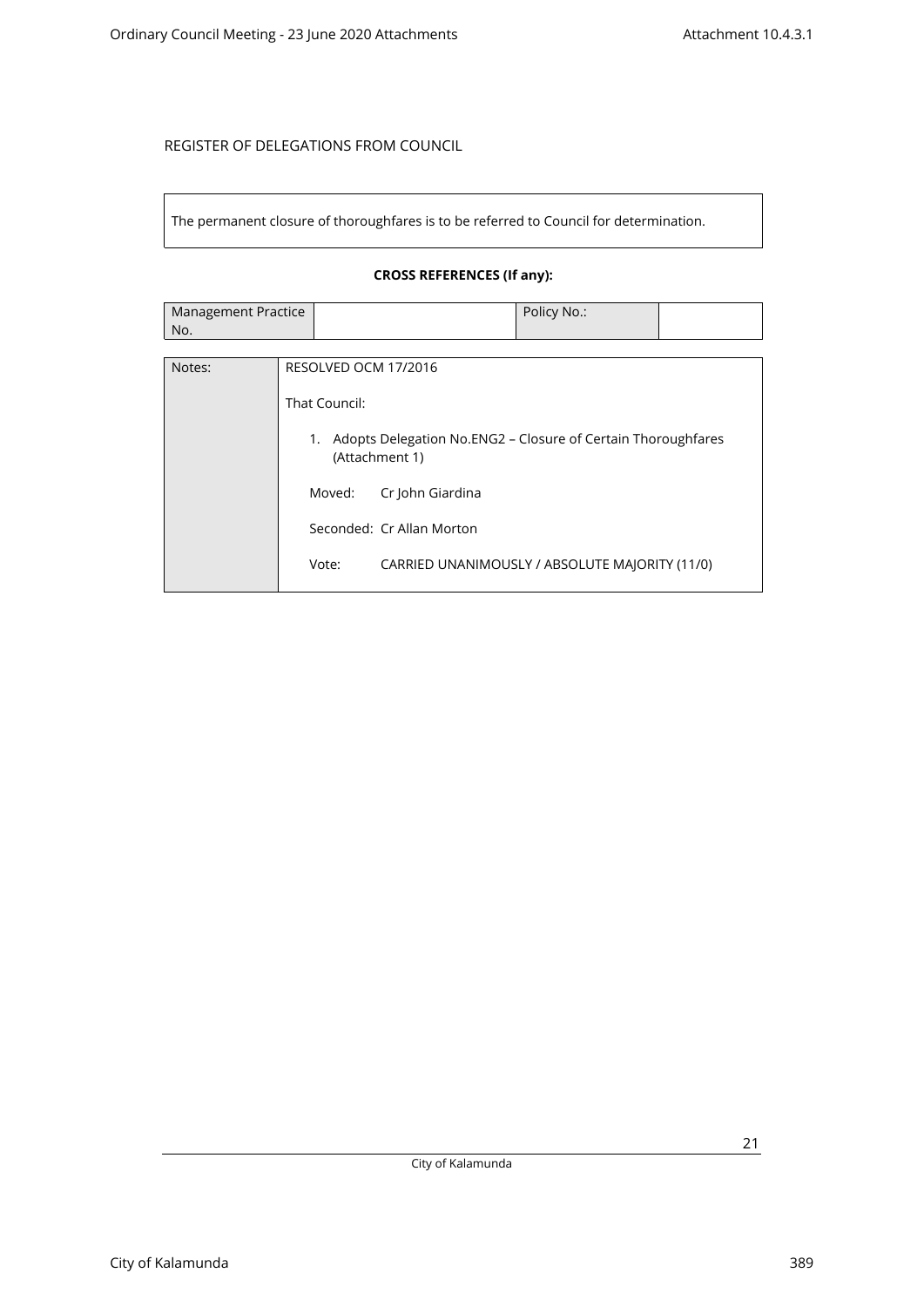#### <span id="page-21-1"></span><span id="page-21-0"></span>**BUILDING ACT 2011**

#### **BLD1 - Building Matters – Permits, Certificates and Orders**

| Delegation from:    | Council             |
|---------------------|---------------------|
| Delegated to:       | Refer attached list |
| Date Adopted:       | 16 April 2012       |
| Date Last Reviewed: | <b>25 June 2019</b> |

| Legislation:                                                             | Powers of authorised employees/officers to perform the duties and<br>functions of the Building Act 2011 pertaining to buildings and<br>associated incidental structures.                                                                                                                                                                                                                                                                                                                    |
|--------------------------------------------------------------------------|---------------------------------------------------------------------------------------------------------------------------------------------------------------------------------------------------------------------------------------------------------------------------------------------------------------------------------------------------------------------------------------------------------------------------------------------------------------------------------------------|
| Power or Duty of the<br>Local Government<br>which is being<br>delegated: | Section 20 - Granting of Building<br><b>Permits Section 21 - Granting of</b><br><b>Demolition Permits Section 22 -</b><br><b>Refusal of Permits</b><br>Section 58 – Granting and Refusing Occupancy Permits and<br><b>Building</b><br><b>Approval Certificates</b><br>Section 65 - Consider extending the period of duration of an<br><b>Occupancy permit or Building Approval Certificate</b><br><b>Section 110 - Issue Building Orders</b><br><b>Section 117 - Revoke Building Orders</b> |

#### **DETAILS**

Pursuant to the *Building Act 2011*, section 127 - Delegation:

- a local government may delegate any of its powers or duties as a permit authority under another provision of this Act.
- A delegation of a local government's powers or duties may only be to a person employed by the local government under Local Government Act 1995, section 5.36.
- The delegation must be in writing executed by or on behalf of the local government.
- A person to whom a power or duty is delegated under this section cannot delegate that power or duty.
- A person exercising or performing a power or duty that has been delegated to the person under this section is to be taken to do so in accordance with the terms of the delegation unless the contrary is shown.

| <b>Related Documents</b> |  |  |
|--------------------------|--|--|
| Council Policy:          |  |  |
| Administration           |  |  |
| Policy/Procedure:        |  |  |

City of Kalamunda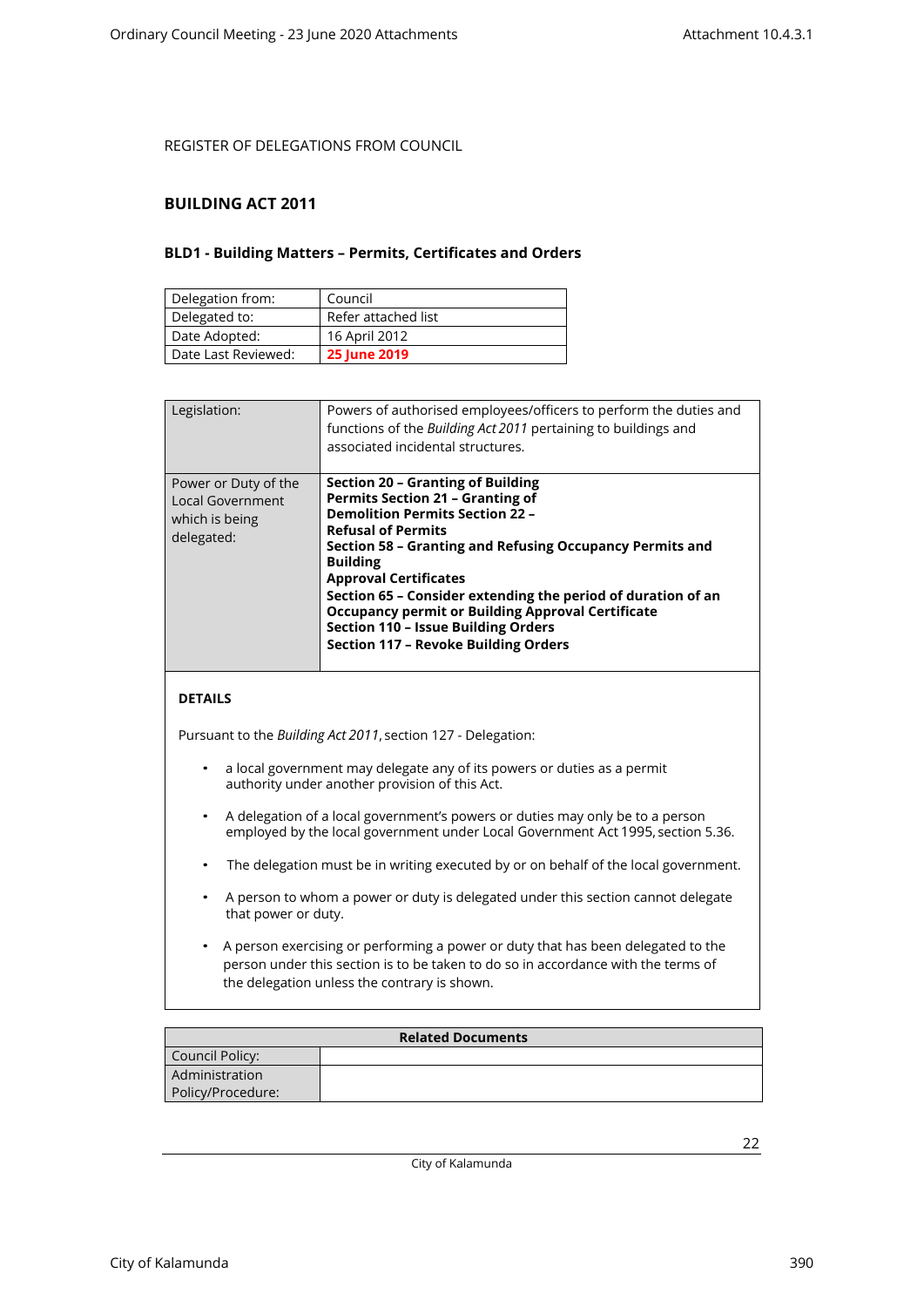| Notes:                                                                                        |                                     |                                                                                                                                     |                          |                                                                                                                                                                    |  |  |
|-----------------------------------------------------------------------------------------------|-------------------------------------|-------------------------------------------------------------------------------------------------------------------------------------|--------------------------|--------------------------------------------------------------------------------------------------------------------------------------------------------------------|--|--|
| <b>Attachment: BLD1: DELEGATIONS - Building Services</b>                                      |                                     |                                                                                                                                     |                          |                                                                                                                                                                    |  |  |
| Building Act 2011                                                                             | Section                             | <b>Type</b>                                                                                                                         | Authorise<br>d<br>Person | Delegated persons                                                                                                                                                  |  |  |
| Delegation                                                                                    | s127,<br>s20,<br>s21,<br>s22<br>s58 | Delegation from<br>Council to an<br>employee of the<br>City                                                                         | CEO                      | To an employee of the City of<br>Kalamunda in accordance<br>with section 5.36 of the Local<br>Government Act 1995                                                  |  |  |
| Granting and<br>refusing to grant<br>Building,<br>Occupancy, and<br><b>Demolition Permits</b> | s20,<br>s21,<br>s22<br>s58          | Granting of and the<br>Refusal to grant a<br><b>Building or Demolition</b><br>Permit for certified and<br>uncertified applications, |                          | <b>Principal Building</b><br>Surveyor:<br>Subject to the following<br>qualifications -                                                                             |  |  |
|                                                                                               |                                     | and also Occupancy<br>Permits                                                                                                       |                          | <b>Building Surveyor Level 1</b>                                                                                                                                   |  |  |
|                                                                                               |                                     |                                                                                                                                     |                          | No restrictions                                                                                                                                                    |  |  |
|                                                                                               |                                     |                                                                                                                                     |                          | <b>Building Surveyor</b><br><b>Technician</b>                                                                                                                      |  |  |
|                                                                                               |                                     |                                                                                                                                     |                          | Limited to a building with a<br>max floor area not exceeding<br>500 $\text{m}^2$ and not exceeding<br>2 stories in height -<br>includes unauthorised<br>buildings. |  |  |
|                                                                                               |                                     |                                                                                                                                     |                          | <b>Building Surveyor Level 2</b>                                                                                                                                   |  |  |
|                                                                                               |                                     |                                                                                                                                     |                          | Limited to a building with a<br>max floor area not exceeding<br>$2000 \text{m}^2$ and not exceeding<br>3 stories in height - includes<br>unauthorised buildings.   |  |  |
| Granting and<br>refusing to issue<br><b>Certificates</b>                                      | s58,                                | <b>Building Approval</b><br>Certificate                                                                                             |                          | As above.                                                                                                                                                          |  |  |
| <b>Extending times</b>                                                                        | s65                                 | Consider extending<br>the<br>period<br>of<br>duration<br>of<br>an<br>Occupancy Permit or<br><b>Building</b><br>Approval             |                          | <b>Principal Building</b><br>Surveyor                                                                                                                              |  |  |
| <b>Building Orders</b>                                                                        | s110                                | <b>Issue Building Orders</b>                                                                                                        |                          | <b>Principal Building</b><br>Surveyor                                                                                                                              |  |  |
| <b>Building Orders -</b><br><b>Swimming Pool</b><br>Fencing                                   | s110                                | <b>Issuing Building</b><br>Orders pertaining to<br>swimming<br>pool security fencing                                                |                          | <b>All Building Surveyors,</b><br><b>Swimming Pool</b><br><b>Inspector, Compliance</b><br><b>Officers</b>                                                          |  |  |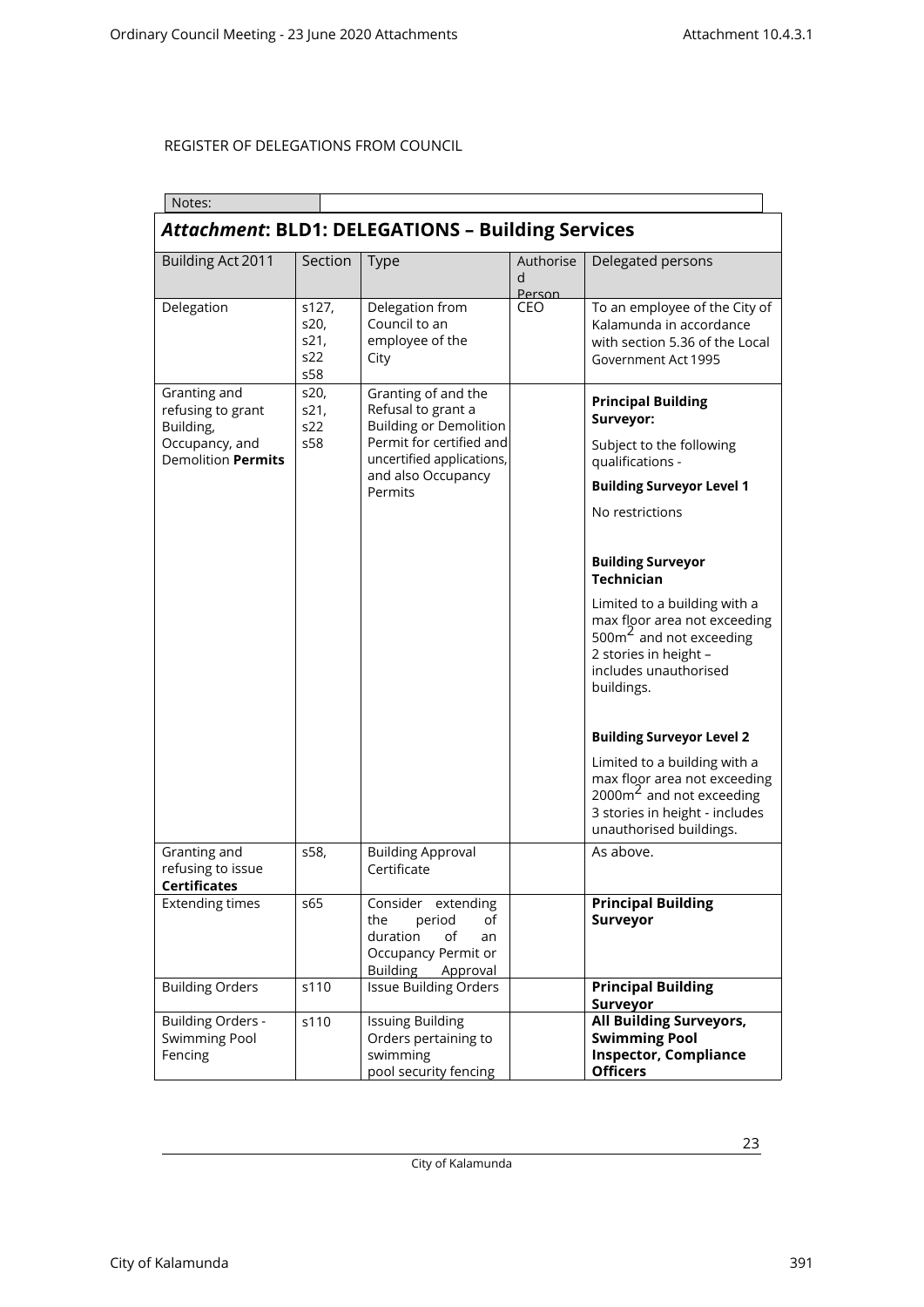<span id="page-23-0"></span>

| Revoke Building | s117 | Revoking Orders | <b>Principal Building</b> |
|-----------------|------|-----------------|---------------------------|
| Orders          |      |                 | . Surveyor                |

#### **BLD2 - Building Matters – Building Authorisations**

| Delegation from:    | Council             |
|---------------------|---------------------|
| Delegated to:       | Refer attached list |
| Date Adopted:       | 16 April 2012       |
| Date Last Reviewed: | <b>25 June 2019</b> |

| Legislation:                                                                    | Part 8 – Enforcement, of the Building Act 2011 powers of authorised<br>employees/officers in respect to compliance matters pertaining to<br>buildings and associated incidental structures.                                                               |
|---------------------------------------------------------------------------------|-----------------------------------------------------------------------------------------------------------------------------------------------------------------------------------------------------------------------------------------------------------|
| Power or Duty of the<br><b>Local Government</b><br>which is being<br>delegated: | Section 100 - Entry powers<br>Section 101 - Powers after entry for compliance purposes<br><b>Section 102 - Obtaining information and documents</b><br>Section 103 - Use of force and assistance<br>Section 106 - Application for warrant to enter a place |

#### **DETAILS**

#### **Pursuant to the Building Act 2011, Division 2 section 96 - Authorised persons.**

• a local government may, by instrument in writing, designate a person employed by the local government under the Local Government Act 1995 section 5.36, as an authorised person for the purpose of this Act in relation to buildings and incidental structures located, or proposed to be located, in the district of the local government.

#### **s100 – Entry powers**

- For compliance purposes an authorised person may at any reasonable time enter and remain on the places as prescribed in (1) of this section.
- The authorised person **is not** entitled to enter a part of a place in use as a residence except –
	- a) With the consent of an adult occupier; or
	- b) Under the authority of an entry warrant; or
	- c) To take action under section 118(2) in relation to an emergency building order.

#### **s101 – Powers after entry for compliance purposes**

- An authorised person who enters a place under section 100(1) or under the authority of an entry warrant may, for compliance purposes, do any of the things listed in (1) of this section
- In taking action 118(2) in respect of a building order that requires a person to cause a building
	- or incidental structure to be evacuated, an authorised person may direct any person to leave the building or incidental structure.
- If an authorised person takes anything away from the place, the authorised person must give the occupier of the place a receipt for the thing.

#### **s102 – Obtaining information and documents**

• An authorised person, for compliance purposes, may do any of the things listed in paragraphs (1),(2), and (3) of this section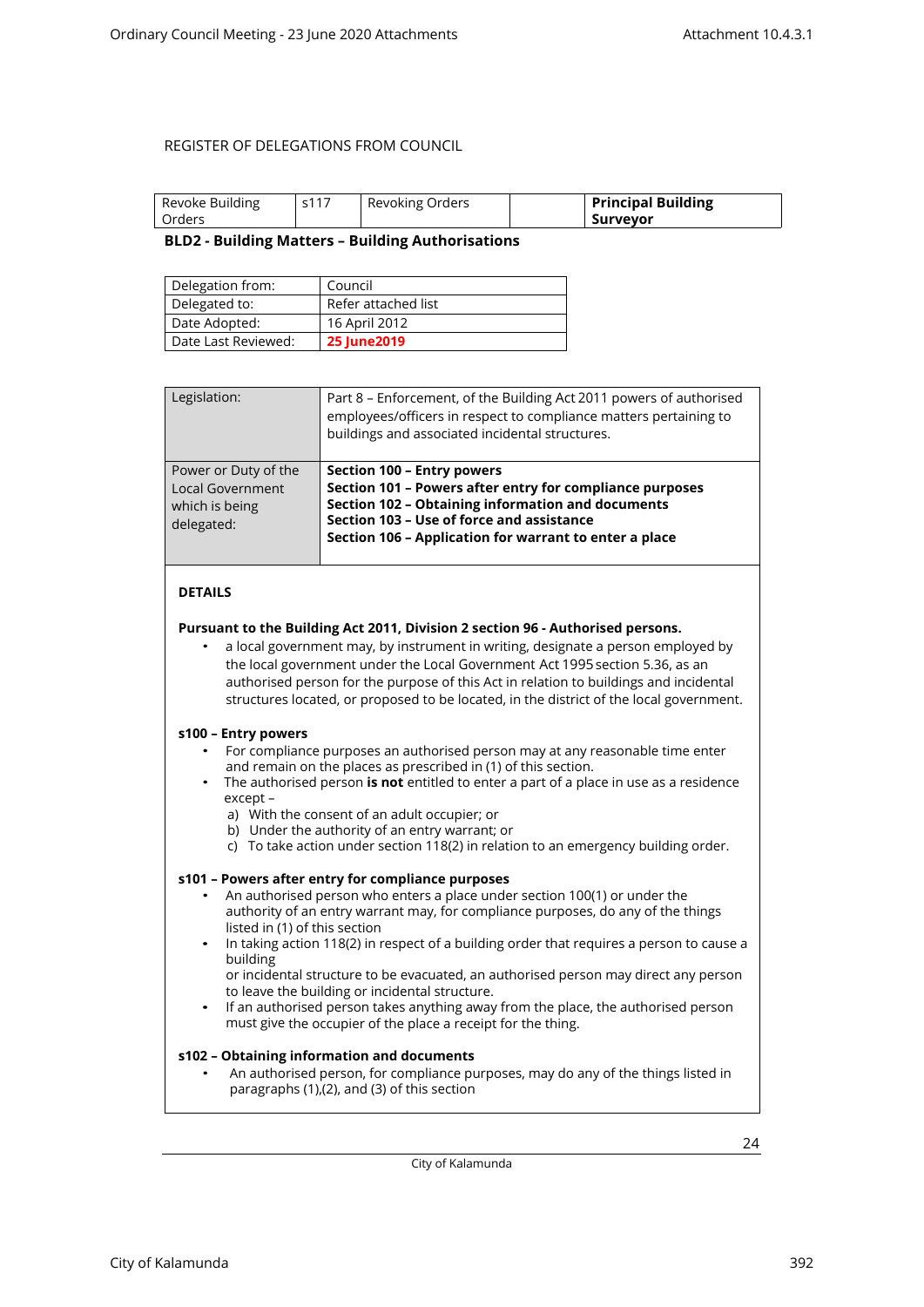#### **s103 – Use of force and assistance**

- An authorised person may use assistance and force that is reasonably necessary in the circumstances when exercising a power under the Act but cannot use force against a person
- If the use of reasonable force is likely to cause significant damage to property, an authorised person is not entitled to use force unless under specific circumstances as detailed in this section
- An authorised person may request a police officer or other person to assist the authorised person in exercising powers under this Act
	- In addition to the powers of a police officer, a police officer –
	- a) Has all the functions and powers of an authorised person under this Act; and b) May use reasonable force to remove from a building or incidental structure a
- person who fails to leave when directed to do so under section 101(2) • While a person is assisting an authorised person at the request of the authorised person and in accordance with this Act, the person –
	- a) Has the same powers; and
	- b) Is subject to the same responsibilities; and
	- c) Has the same protection from liability,
	- as in like circumstances would be conferred or imposed on the authorised person

#### **s106 – Entry warrant to enter place**

- An authorised person may apply to a JP for an entry warrant authorising the entry for a compliance purpose
- An authorised person may apply for an entry warrant even if, under this Act, the authorised person may enter the place without an entry warrant
- The application must be made in accordance with the Criminal Investigations Act 2006 section 13 and section13(8) of that Act applies in relation to the entry warrant
- An application for a warrant must include the details as listed in (4) of this section.

| <b>Related Documents</b> |  |  |  |
|--------------------------|--|--|--|
| Council Policy:          |  |  |  |
| Administration           |  |  |  |
| Policy/Procedure:        |  |  |  |
| Notes:                   |  |  |  |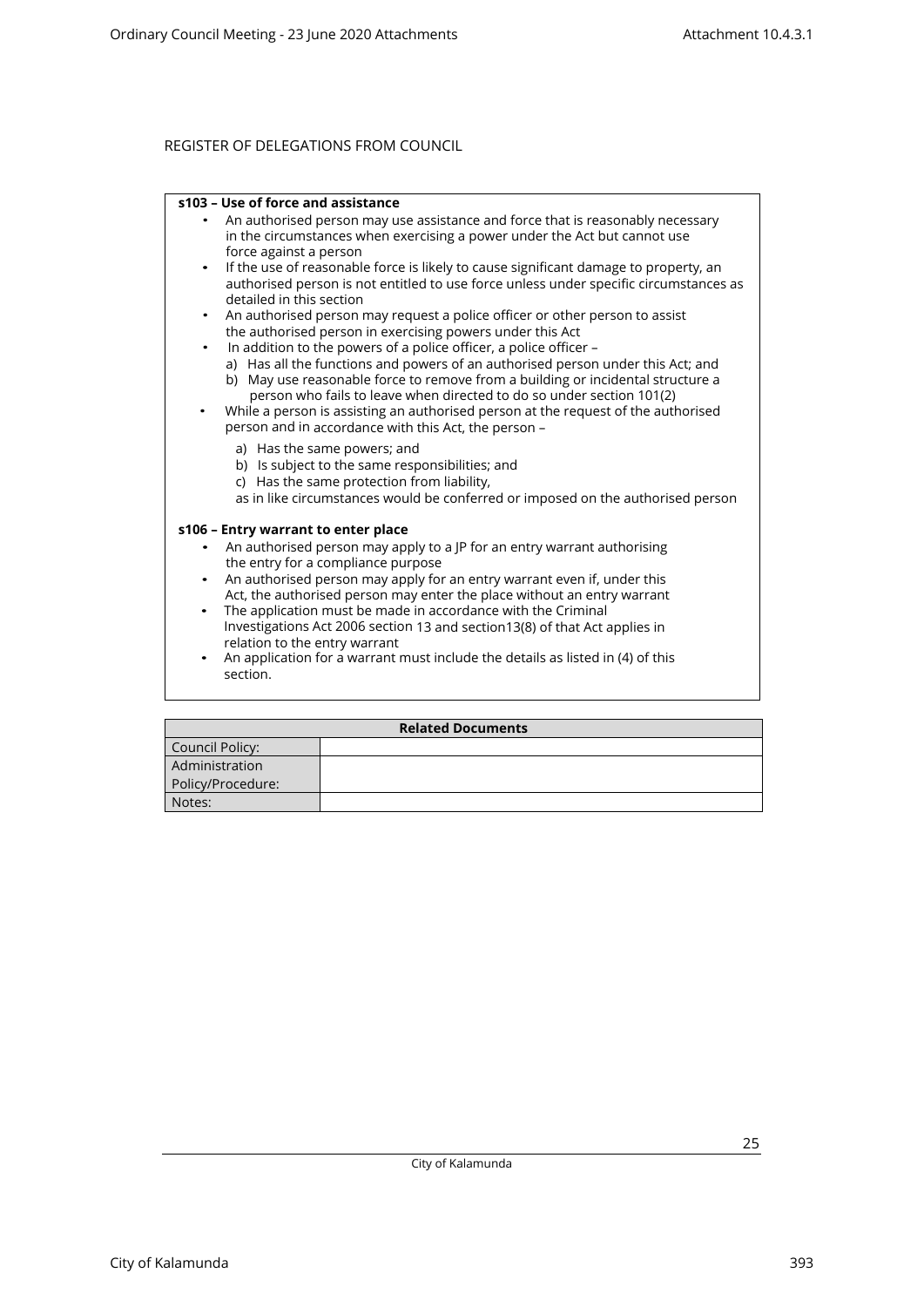|                        | Attachment: BLD2: BUILDING AUTHORISATIONS |                                                               |                      |                                                              |
|------------------------|-------------------------------------------|---------------------------------------------------------------|----------------------|--------------------------------------------------------------|
| <b>Building</b>        |                                           |                                                               |                      |                                                              |
| Act                    |                                           |                                                               | Authorised           |                                                              |
| 2011                   | s100                                      | <b>Entry Powers</b>                                           | Officer              | Principal Building Surveyor                                  |
|                        |                                           |                                                               |                      |                                                              |
|                        |                                           |                                                               |                      | Senior Building Surveyor                                     |
|                        |                                           |                                                               |                      | <b>Building Surveyor</b>                                     |
|                        |                                           |                                                               |                      | Assistant Building Surveyor                                  |
|                        |                                           |                                                               |                      | <b>Swimming Pool Fencing</b><br>Inspector/Compliance Officer |
|                        |                                           |                                                               |                      | Manager Approval Services                                    |
|                        |                                           |                                                               |                      | <b>Statutory Planner</b>                                     |
| <b>Building</b><br>Act |                                           | <b>Powers after entry</b><br>for compliance                   | Authorised           |                                                              |
| 2011                   | s101                                      | purposes                                                      | Person               | <b>Principal Building Surveyor</b>                           |
|                        |                                           |                                                               |                      | Senior Building Surveyor                                     |
|                        |                                           |                                                               |                      | <b>Building Surveyor</b>                                     |
|                        |                                           |                                                               |                      | Assistant Building Surveyor                                  |
|                        |                                           |                                                               |                      | <b>Swimming Pool Fencing</b>                                 |
|                        |                                           |                                                               |                      | Inspection/ Compliance Officer                               |
|                        |                                           |                                                               |                      | Manager Approval Services                                    |
|                        |                                           |                                                               |                      | <b>Statutory Planner</b>                                     |
| Building               |                                           | <b>Obtaining</b>                                              |                      |                                                              |
| Act<br>2011            | s102                                      | information and<br>documents                                  | Authorised           |                                                              |
|                        |                                           |                                                               | Person               | Principal Building Surveyor                                  |
|                        |                                           |                                                               |                      | Senior Building Surveyor                                     |
|                        |                                           |                                                               |                      | <b>Building Surveyor</b>                                     |
|                        |                                           |                                                               |                      | Assistant Building Surveyor                                  |
|                        |                                           |                                                               |                      | <b>Swimming Pool Fencing</b>                                 |
|                        |                                           |                                                               |                      | Inspector/ Compliance Officer                                |
|                        |                                           |                                                               |                      | Manager Approval Services                                    |
|                        |                                           |                                                               |                      | <b>Statutory Planner</b>                                     |
| <b>Building</b>        |                                           |                                                               |                      |                                                              |
| Act                    |                                           | Use of force and                                              | Authorised           |                                                              |
| 2011                   | s103                                      | assistance                                                    | Person               |                                                              |
|                        |                                           |                                                               |                      | Principal Building Surveyor                                  |
|                        |                                           | Senior Building Surveyor                                      |                      |                                                              |
|                        |                                           | Senior Development Compliance<br><b>Swimming Pool Fencing</b> |                      |                                                              |
|                        |                                           | inspector/ Compliance Officer                                 |                      |                                                              |
| <b>Building</b>        |                                           | <b>Application for</b>                                        |                      |                                                              |
| Act<br>2011            | s106                                      | warrant to enter a<br>place                                   | Authorised<br>Person | Principal Building Surveyor                                  |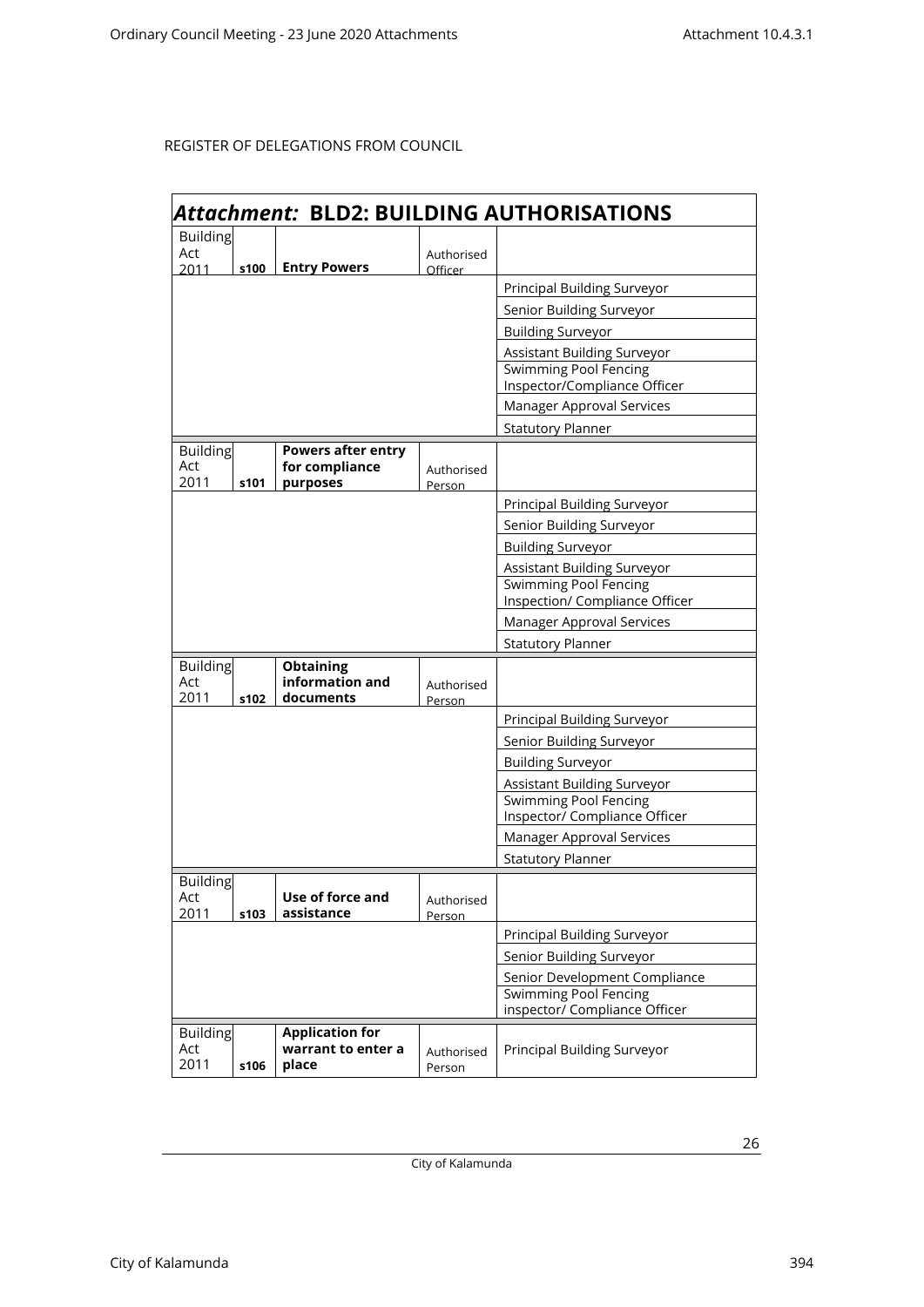#### <span id="page-26-0"></span>**BLD3 - Building Matters – Enforcement - Fines, Penalties and Infringement Notices**

| Delegation from:    | Council                        |
|---------------------|--------------------------------|
| Delegated to:       | <b>Chief Executive Officer</b> |
|                     |                                |
| Date Adopted:       | 16 April 2012                  |
| Date Last Reviewed: | <b>25 June 2019</b>            |

| Legislation:                                                                    | Building Act 2011 - S.127                                                                                                                                                                                                                                                                                                                       |
|---------------------------------------------------------------------------------|-------------------------------------------------------------------------------------------------------------------------------------------------------------------------------------------------------------------------------------------------------------------------------------------------------------------------------------------------|
| Power or Duty of the<br><b>Local Government</b><br>which is being<br>delegated: | Part 8 of the Building Act 2011 - Enforcement - powers of<br>1.<br>authorised employees/officers in respect to compliance<br>matters pertaining to buildings and associated incidental<br>structures.<br>2. Part 10 of the Building Regulations 2012 - Issue of Infringement<br>Notices for Offences specified in Schedule 6 of the Regulations |

### **DETAILS**

- 1. That in accordance with section 127 of the *Building Act 2011* (the Act), the Chief Executive Officer is delegated power to designate authorised persons pursuant to section 96 (3) of the Act, to prepare, sign, and serve notices in relation to fines, penalties and enforcement with respect to the sections of the Act detailed in Part A of the Attachment to this delegation.
- 2. That in accordance with section 127 of the *Building Act 2011* (the Act), the Chief Executive Officer is delegated power to appoint persons pursuant to regulation 70 of the *Building Regulations 2012* to issue Infringement Notices for those offences specified in Scheduled 6 of the regulations and detailed in Part B of the Attachment to this delegation.

| <b>Related Documents</b> |  |  |
|--------------------------|--|--|
| Council Policy:          |  |  |
| Administration           |  |  |
| Policy/Procedure:        |  |  |
| Notes:                   |  |  |

City of Kalamunda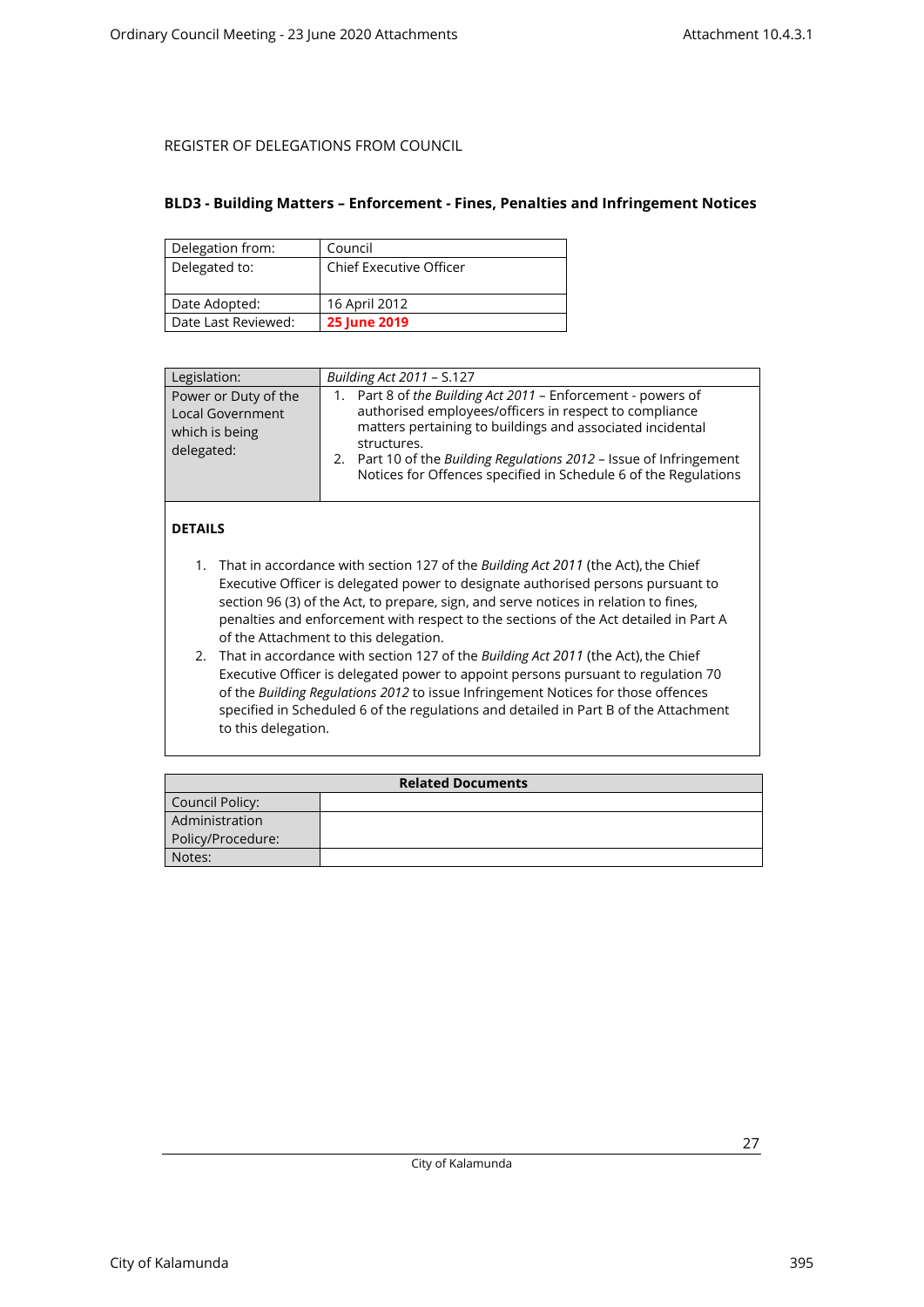### **Part A**

### *Attachment***: FINES, PENALTIES, AND ENFORCEMENT**

s96(3) A local government may, by instrument in writing, designate a person employed by the local government under the *Local Government Act 1995*section 5.36, as an authorised person for the purposes of this Act in relation to buildings and incidental structures located, or proposed to be located, in the district of the local government That in accordance with s93(3) of the Act the persons serving or acting in the positions of Principal Building Surveyor and Manager Approval Services be authorised to prepare, sign, and serve notices in relation to the following sections of the *Building Act 2011*, until that delegation is revoked.

| <b>Offence</b>                                                         | <b>Section of the</b><br>Act |
|------------------------------------------------------------------------|------------------------------|
| No building work without a permit                                      | s9                           |
| No demolition work without a demolition permit                         | s10                          |
| Non-compliance with either a building or demolition permit             | s29                          |
| Not displaying details of a building or demolition permit in           | s30                          |
| accordance with the regulations                                        |                              |
| Notice of completion - not provided within 7 days of completion        | s33                          |
| Notice of cessation - failure to provide notification within 7 days    | s34                          |
| Builder to ensure building is constructed to comply with the permit    | s37(1)                       |
| and applicable building standards                                      |                              |
| Where work is undertaken without a building permit each owner is       | s37(2)                       |
| to ensure that the construction has been undertaken to comply          |                              |
| with the standards applicable to that building structure               |                              |
| Builder to ensure the building is demolished to comply with the        | s38(1)                       |
| permit and applicable building standards that applies to the           |                              |
| Where demolition work is undertaken without a demolition permit        | s38(2)                       |
| each owner is to ensure that the demolition has been undertaken to     |                              |
| comply with the building standards applicable to that demolition       |                              |
| Occupancy permits - Owner or occupier of a completed building is       | s41                          |
| not to occupy, use or permit to be occupied or used without an         |                              |
| occupancy                                                              |                              |
| Failure to display an occupancy permit                                 | s42                          |
| Occupation, use of buildings to comply with occupancy permits          | s43                          |
| Compliance with occupancy permit generally                             | s44                          |
| No encroachment without consent or court order                         | s76                          |
| Other land not to be adversely affected without consent or court order | s77                          |
| No protection structure in or on other land without consent or         | s78                          |
| court order                                                            |                              |
| Certain work not to affect party walls etc. without consent or court   | s79                          |
| Fences not to be removed without consent or court order                | s80                          |
| No access to other land without consent or court order, and            | s81                          |
| When notice about effect on other land required                        | s84                          |
| Application for court order if no consent - failure to notify the      | s86(4)                       |
| person affected by the consent within 7 days                           |                              |
| Non-compliance with a building order                                   | s115                         |
| Obstruction in relation to a building order                            | s116                         |

City of Kalamunda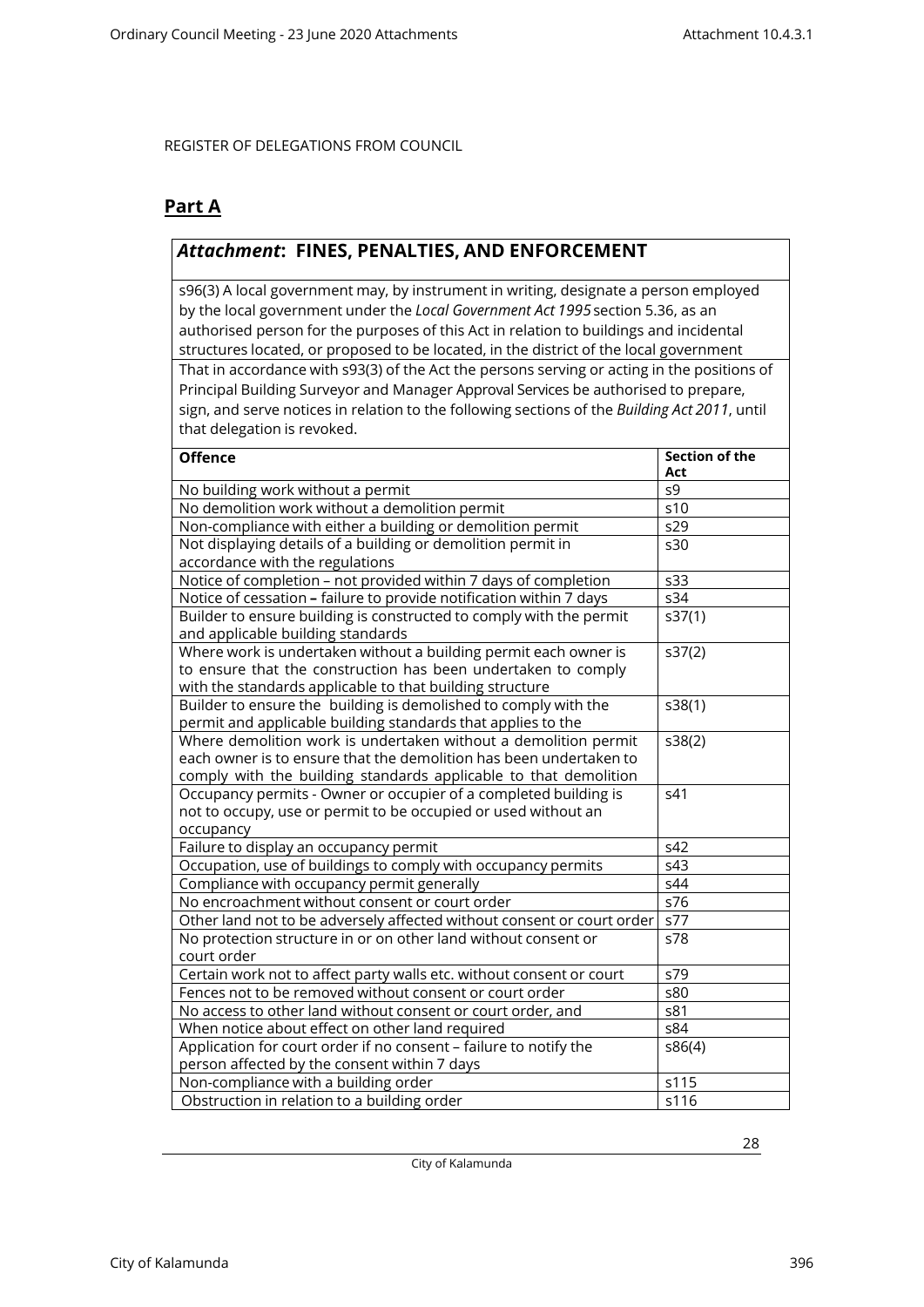| False or misleading information | s147                       |
|---------------------------------|----------------------------|
| Contravention of regulations    | $\varsigma$ 14 $\varsigma$ |

### **Part B**

| <b>Section/Regulations</b> | <b>Offence</b>                                                                                           | <b>Modified penalty</b> |
|----------------------------|----------------------------------------------------------------------------------------------------------|-------------------------|
| s.33(1)                    | Failure to give notice of<br>completion (BA7)                                                            | \$500                   |
| s.34(3)                    | Failure to give notice of<br>cessation                                                                   | \$250                   |
| S.42                       | Failure to display or bring<br>attention to occupancy<br>permit details                                  | \$250                   |
| s.76(1)                    | Encroachment beyond<br>boundaries without<br>consent, court order or<br>other authority                  | \$2,500                 |
| s.80(1)                    | Removal of fence, gate or<br>other barrier to land<br>without consent, court<br>order or other authority | \$1,000                 |
| 5.80(3)                    | Failure to erect adequate<br>temporary barrier                                                           | \$1,000                 |
| r.50(1)                    | Failure to install barrier<br>around private swimming<br>pool                                            | \$1,000                 |
| r.56(1)                    | Failure to ensure smoke<br>alarms compliant prior to<br>transfer of dwelling                             | \$1,000                 |
| r.58                       | Failure to ensure smoke<br>alarms compliant prior to<br>tenancy                                          | \$1,000                 |
| r.59                       | Failure to ensure smoke<br>alarms compliant prior to<br>hire of dwelling.                                | \$1,000                 |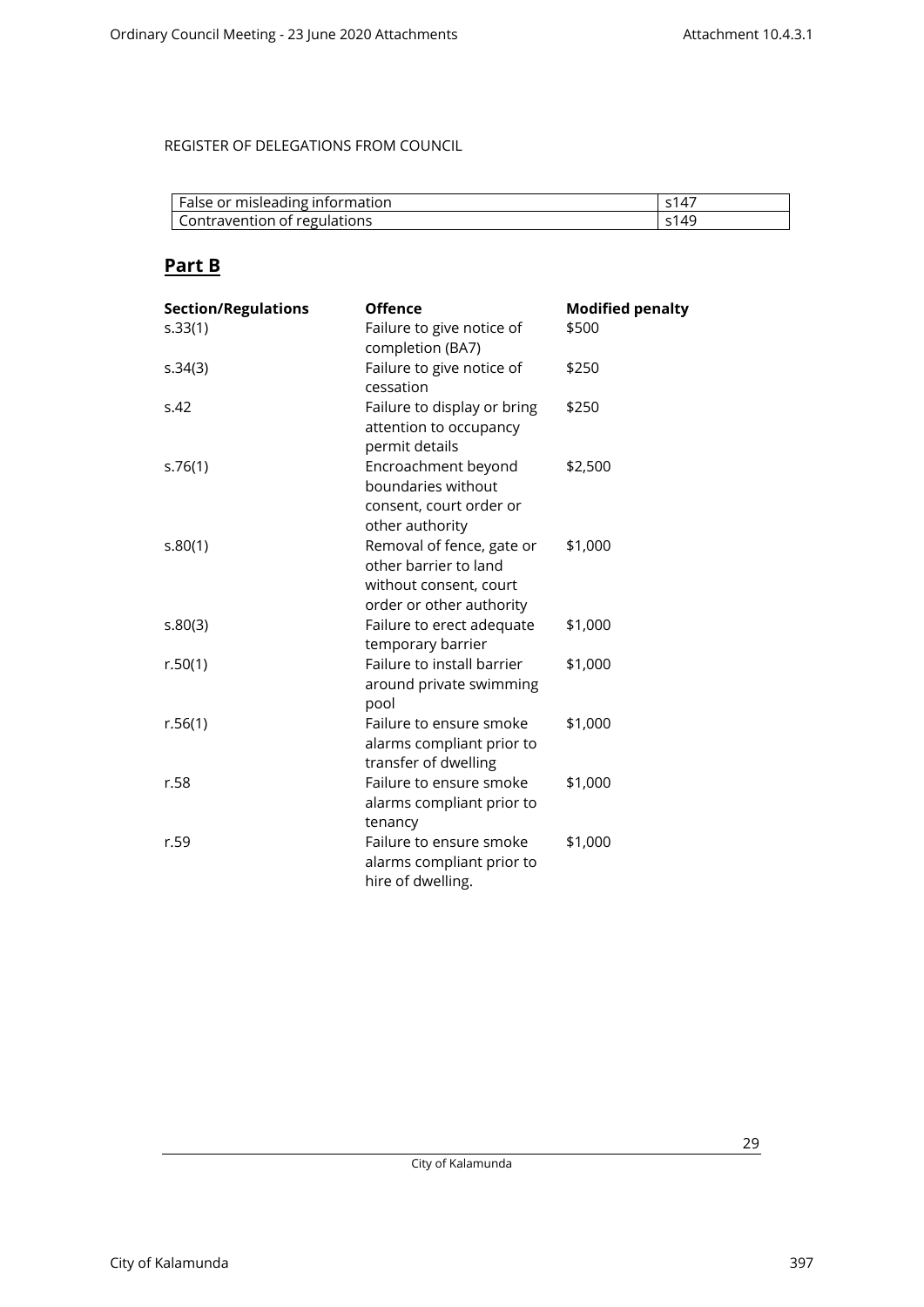### <span id="page-29-1"></span><span id="page-29-0"></span>**LOCAL GOVERNMENT (Financial Management) Regulations 1996**

#### **FMR1 - Payments from Municipal and Trust Funds**

| Delegation from:    | Council                        |
|---------------------|--------------------------------|
| Delegated to:       | <b>Chief Executive Officer</b> |
| Date Adopted:       |                                |
| Date Last Reviewed: | <b>25 June 2019</b>            |

| Legislation:                                                                    | Local Government (Financial Management) Regulations 1996, r. 12(1)                                                                                                                                                            |
|---------------------------------------------------------------------------------|-------------------------------------------------------------------------------------------------------------------------------------------------------------------------------------------------------------------------------|
| Power or Duty of the<br><b>Local Government</b><br>which is being<br>delegated: | (1) A payment may only be made from the municipal fund or the<br>trust fund $-$<br>if the local government has delegated to the CEO the<br>(a)<br>exercise of its power to make payments from those funds<br>- by the CEO; or |
|                                                                                 | otherwise, if the payment is authorised in advance by a<br>(b)<br>resolution of the council.                                                                                                                                  |

### **DETAILS**

Under section 5.42 of the *Local Government Act 1995*, the Chief Executive Officer is delegated to exercise the powers or discharge the duties of the Council under Regulation 12 of the *Local Government (Financial Management) Regulations 1996*, in regard to the making of payments from the municipal and trust funds.

| <b>Related Documents</b> |                                                      |
|--------------------------|------------------------------------------------------|
| Council Policy:          |                                                      |
| Administration           |                                                      |
| Policy/Procedure:        |                                                      |
| Notes:                   | <b>Local Government Act 1995</b>                     |
|                          | 6.10. Financial management regulations               |
|                          | Regulations may provide for -                        |
|                          | (d) the general management of, and the authorisation |
|                          | of payments out of -                                 |
|                          | (i) the municipal fund; and                          |
|                          | (ii) the trust fund,                                 |
|                          | of a local government                                |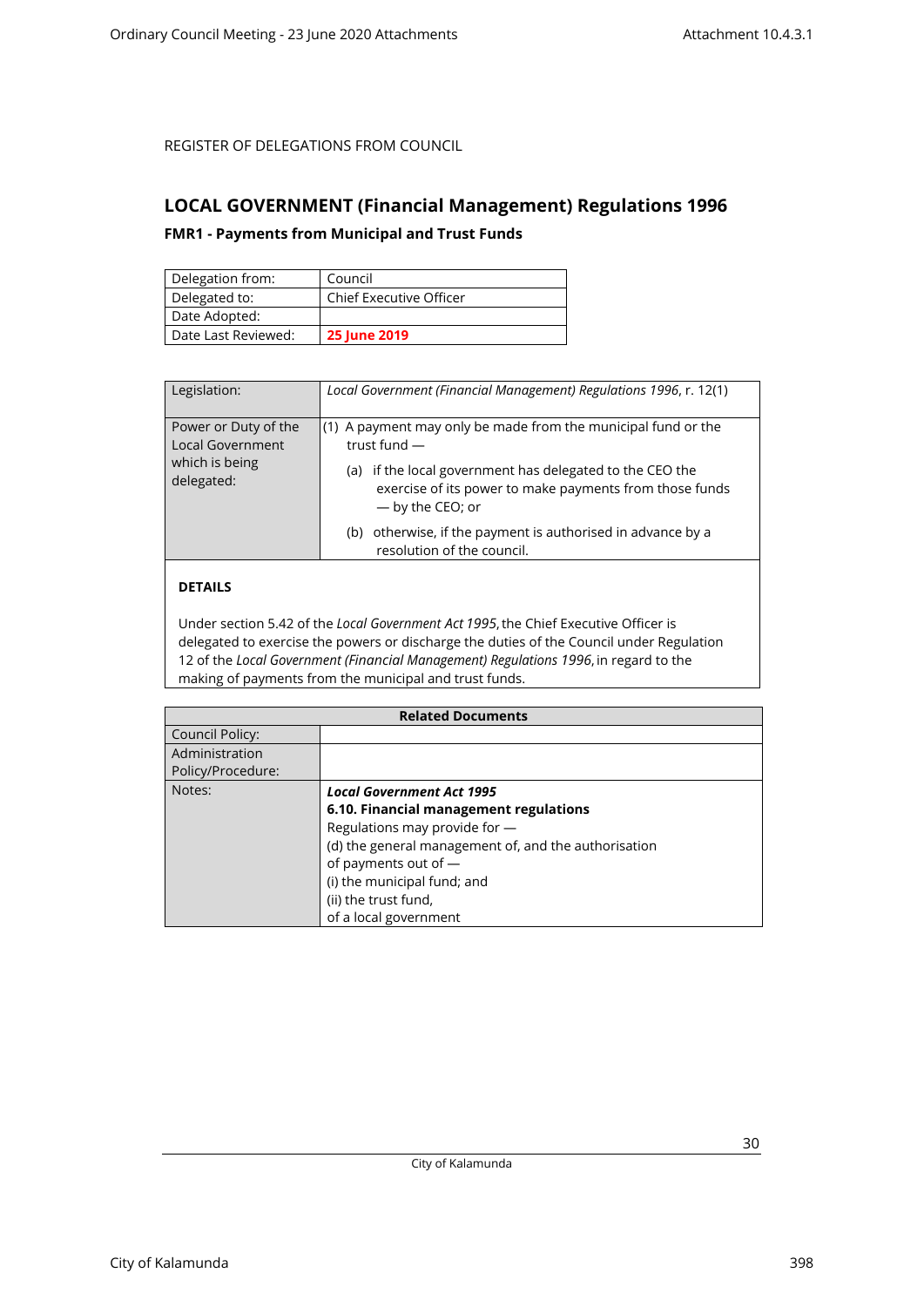### <span id="page-30-1"></span><span id="page-30-0"></span>**PLANNING AND DEVELOPMENT ACT 2005 & LOCAL PLANNING SCHEME NO.3**

#### **PLN1 Planning Matters**

| Delegation from:    | Council                        |
|---------------------|--------------------------------|
| Delegated to:       | <b>Chief Executive Officer</b> |
| Date Adopted:       | 21 June 2010                   |
| Date Last Reviewed: | <b>28 April 2020</b>           |

| Legislation:         | City (Shire) of Kalamunda Local Planning Scheme No 3; Planning and |
|----------------------|--------------------------------------------------------------------|
|                      | Development Act 2005; Planning and Development (Local Planning     |
|                      | <b>Schemes) Regulations 2015</b>                                   |
| Power or Duty of the |                                                                    |
| Local                |                                                                    |
| Government           |                                                                    |
| which is being       |                                                                    |
|                      |                                                                    |

#### **DETAILS**

Pursuant to Clause 82 of the Deemed Provisions, the Chief Executive Officer is delegated authority to exercise the powers or discharge the duties of the Council in regard to the following:-

#### **Advertising**

To advertise proposals in accordance with Local Planning Scheme No. 3 (the Scheme).

#### **Determination of Applications**

To apply discretion and determine applications under Part 6, 7, 8, 9 and 10 of the Deemed Provisions and Parts 4 and 5 of the Scheme.

To apply discretion and determine applications under Clause 29 and 45 of the Deemed Provisions (amendment of Structure Plans and Activity Centre Plans). To apply discretion to the remainder of Part 4 and Part 5 of the Deemed Provisions to the extent that the discretion relates only to the preparation of an amendment to a Structure Plan or Activity Centre Plan.

**Temporary Amendment (OCM 28/04/2020) Approve Planning Applications where there is no more than a 30% deficiency in the parking bays required to be provided by the applicant Temporary Condition: Is valid until the cessation of the Western Australian Declaration of State of Emergency and Western Australian Declaration of Public Health State of Emergency.**

**Subdivision Applications and Clearances**

City of Kalamunda 399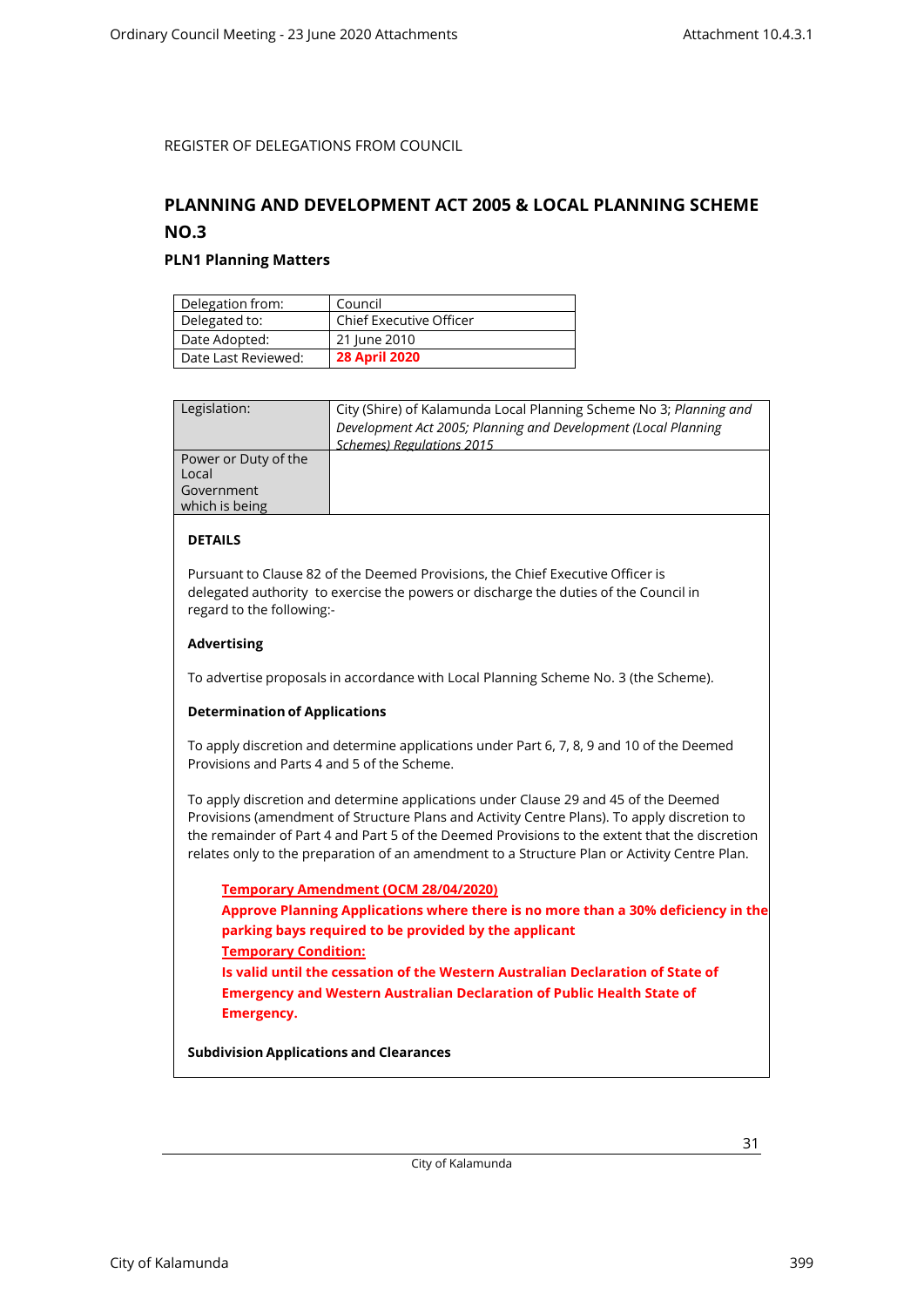To make recommendations to the Western Australian Planning Commission on all subdivision and amalgamation applications and to endorse applications for clearance where relevant conditions have been satisfied.

#### **Appeals (Reviews)**

To attend the State Administrative Tribunal on behalf of Council and to determine conditions to be applied to applications the subject of mediation or successful appeal and to enter into Minute of Consent Orders accordingly.

#### **Enforcement and Administration**

Any of its powers, and the discharge of any of its duties, under Part 10 of the Deemed Provisions.

| <b>Related Documents</b>            |                                                                                                                                                                                                                                                                                         |  |
|-------------------------------------|-----------------------------------------------------------------------------------------------------------------------------------------------------------------------------------------------------------------------------------------------------------------------------------------|--|
| Council Policy:                     | All relevant Local Planning Policies prepared under Part 2 of the<br>Deemed Provisions.                                                                                                                                                                                                 |  |
| Administration<br>Policy/Procedure: |                                                                                                                                                                                                                                                                                         |  |
| Notes:                              | <b>Planning and Development (Local Planning Schemes) Regulations</b><br>2015 Schedule 2 - Deemed Provisions.                                                                                                                                                                            |  |
|                                     | Delegations by local government<br>82.                                                                                                                                                                                                                                                  |  |
|                                     | The local government may, by resolution, delegate to a<br>(1)<br>committee or to the local government CEO the exercise of any<br>of the local government's powers or the discharge of any of<br>the local government's duties under this Scheme other than<br>this power of delegation. |  |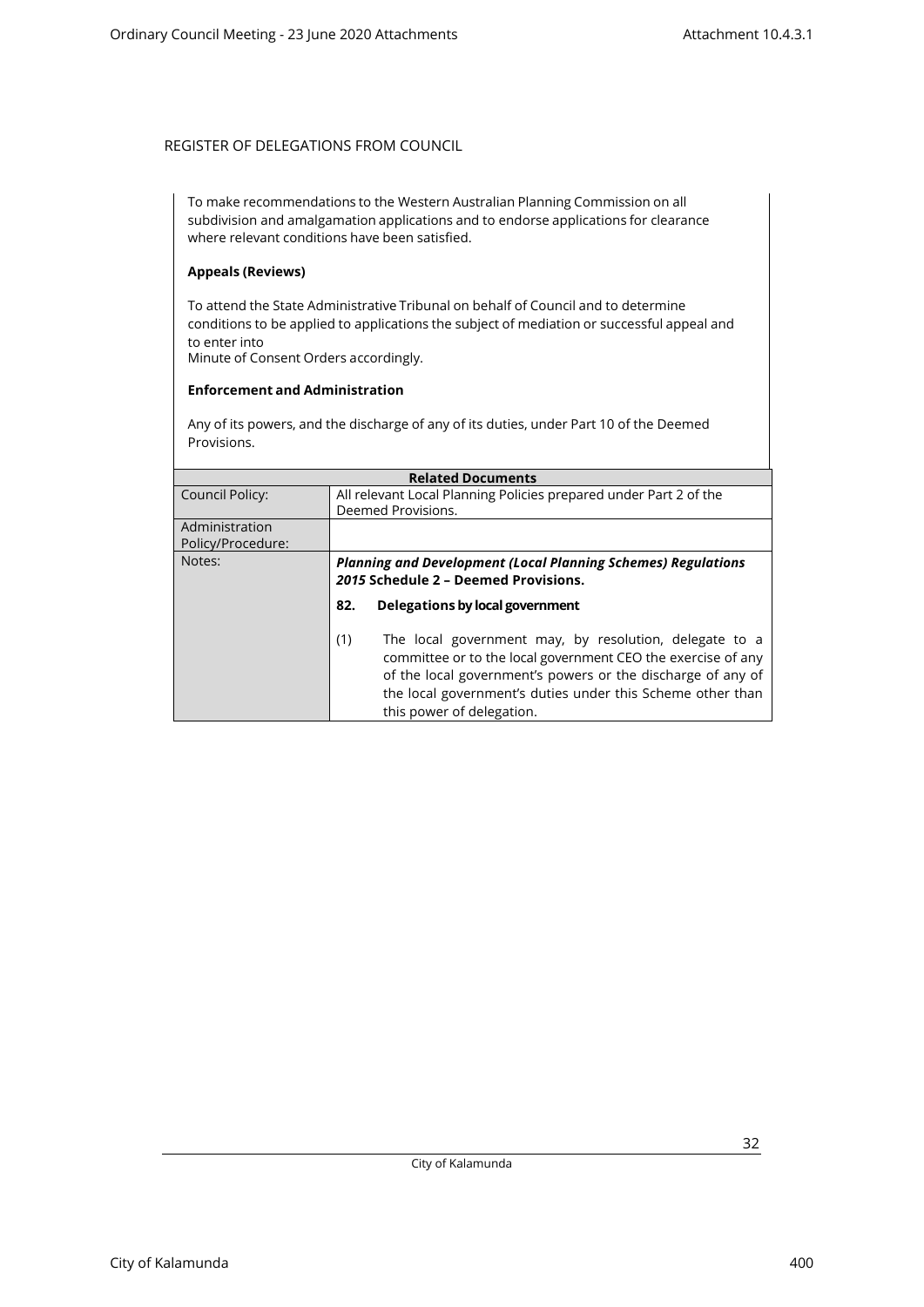### <span id="page-32-1"></span><span id="page-32-0"></span>**STRATA TITLES ACT 1985**

### **STA1 - Strata Titles**

| Delegation from:    | Council                   |
|---------------------|---------------------------|
| Delegated to:       | Chief Executive Officer   |
|                     | Manager Approval Services |
| Date Adopted:       |                           |
| Date Last Reviewed: | <b>25 June 2019</b>       |

| Legislation:                                                                    | Strata Titles Act 1985, s.23                                                                                                                                                                                                                                                                                                                                                   |
|---------------------------------------------------------------------------------|--------------------------------------------------------------------------------------------------------------------------------------------------------------------------------------------------------------------------------------------------------------------------------------------------------------------------------------------------------------------------------|
| Power or Duty of the<br><b>Local Government</b><br>which is being<br>delegated: | A local government may, either generally or as otherwise<br>(4)<br>provided by the instrument of delegation, by writing under<br>the seal of the local government, delegate to an employee<br>of the local government any of the functions conferred on<br>local governments under this Act, other than the functions<br>so conferred by subsection (3) and section 24.<br>(5) |

### **DETAILS**

Under section 23(4) of the *Strata Titles Act 1985*, the Chief Executive Officer and the Manager Approval Services are delegated to exercise the powers or discharge the duties of the Council under the *Strata Titles Act 1985*.

| <b>Related Documents</b> |     |  |
|--------------------------|-----|--|
| Council Policy:          | n/a |  |
| Administration           | n/a |  |
| Policy/Procedure:        |     |  |
| Notes:                   |     |  |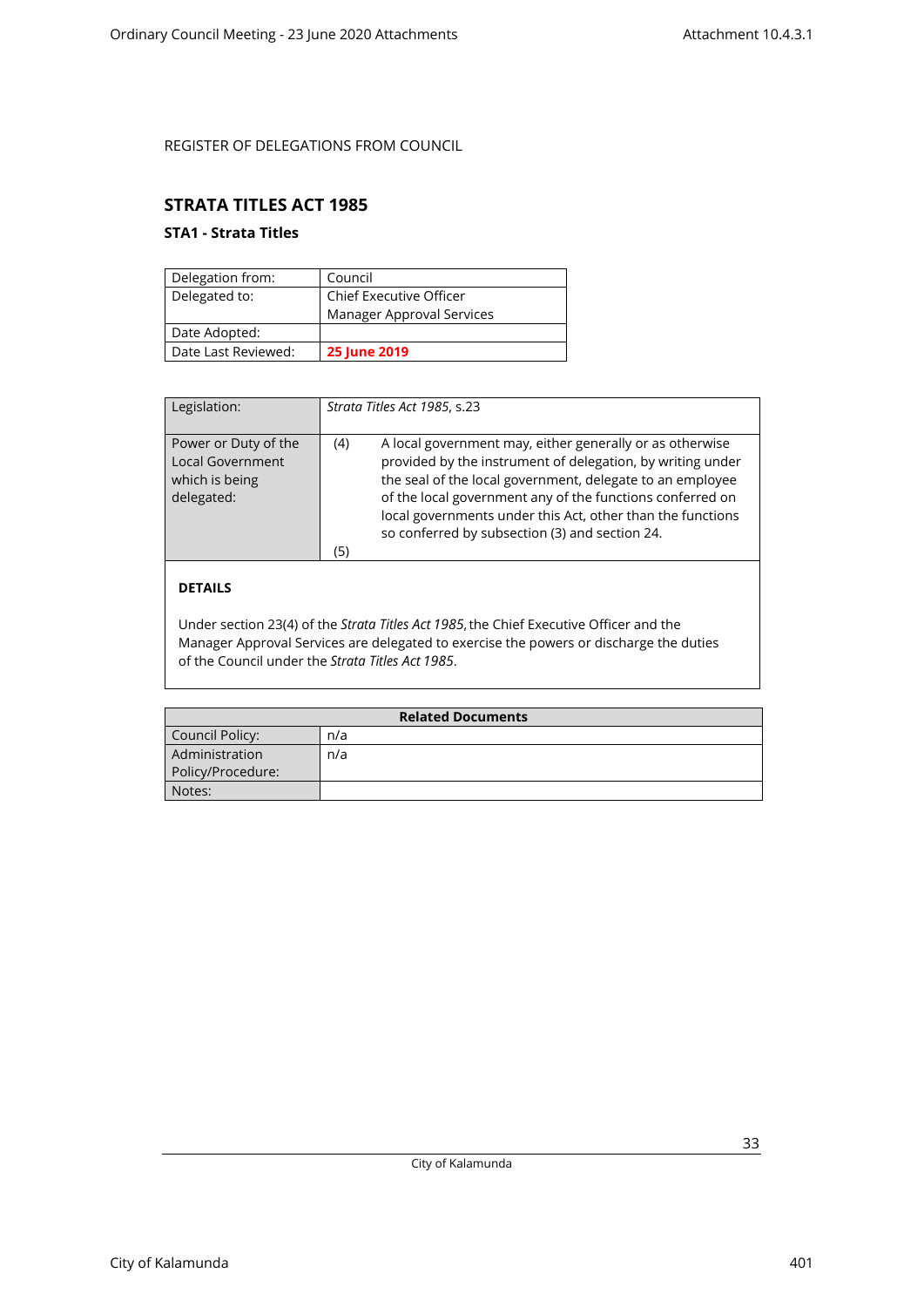### <span id="page-33-1"></span><span id="page-33-0"></span>**BUSH FIRES ACT 1954**

#### **BFA1 - Prohibited Burning Times - Amendment**

| Delegation from:    | Council                         |
|---------------------|---------------------------------|
| Delegated to:       | Mayor and                       |
|                     | Chief Bush Fire Control Officer |
|                     | (jointly)                       |
| Date Adopted:       |                                 |
| Date Last Reviewed: | <b>25 June 2019</b>             |

| Legislation:                                                                    | Bush Fires Act 1954, s. 17                                                                                                                                                                                                                                                                                                                                                                                                                                                                                                                                                                                                                                                     |
|---------------------------------------------------------------------------------|--------------------------------------------------------------------------------------------------------------------------------------------------------------------------------------------------------------------------------------------------------------------------------------------------------------------------------------------------------------------------------------------------------------------------------------------------------------------------------------------------------------------------------------------------------------------------------------------------------------------------------------------------------------------------------|
| Power or Duty of the<br><b>Local Government</b><br>which is being<br>delegated: | (7) (a) Subject to paragraph (b), in any year in which a local<br>government considers that seasonal conditions warrant a<br>variation of the prohibited burning times in its district the local<br>government may, after consultation with an authorised officer<br>appointed under the Conservation and Land Management Act 1984,<br>if forest land is situated in the district, vary the prohibited burning<br>times in respect of that year in the district or a part of the district<br>$by -$<br>shortening, extending, suspending or reimposing a period of<br>(i)<br>prohibited burning times;<br>or<br>imposing a further period of prohibited burning times.<br>(ii) |

### **DETAILS**

Under section 17(10) of the *Bush Fires Act 1954*, the Mayor and Chief Bush Fire Control Officer are delegated to exercise the powers or discharge the duties of the Council under section 17(7) of the *Bush Fires Act 1954*.

| <b>Related Documents</b> |                                                                       |  |
|--------------------------|-----------------------------------------------------------------------|--|
| <b>Council Policy:</b>   | n/a                                                                   |  |
| Administration           | n/a                                                                   |  |
| Policy/Procedure:        |                                                                       |  |
| Notes:                   | <b>Bush Fires Act 1954</b>                                            |  |
|                          | 17(10) A local government may by resolution delegate to its mayor, or |  |
|                          | president, and its                                                    |  |
|                          | Chief Bush Fire Control Officer, jointly its powers and duties under  |  |
|                          | subsections (7) and (8).                                              |  |
|                          |                                                                       |  |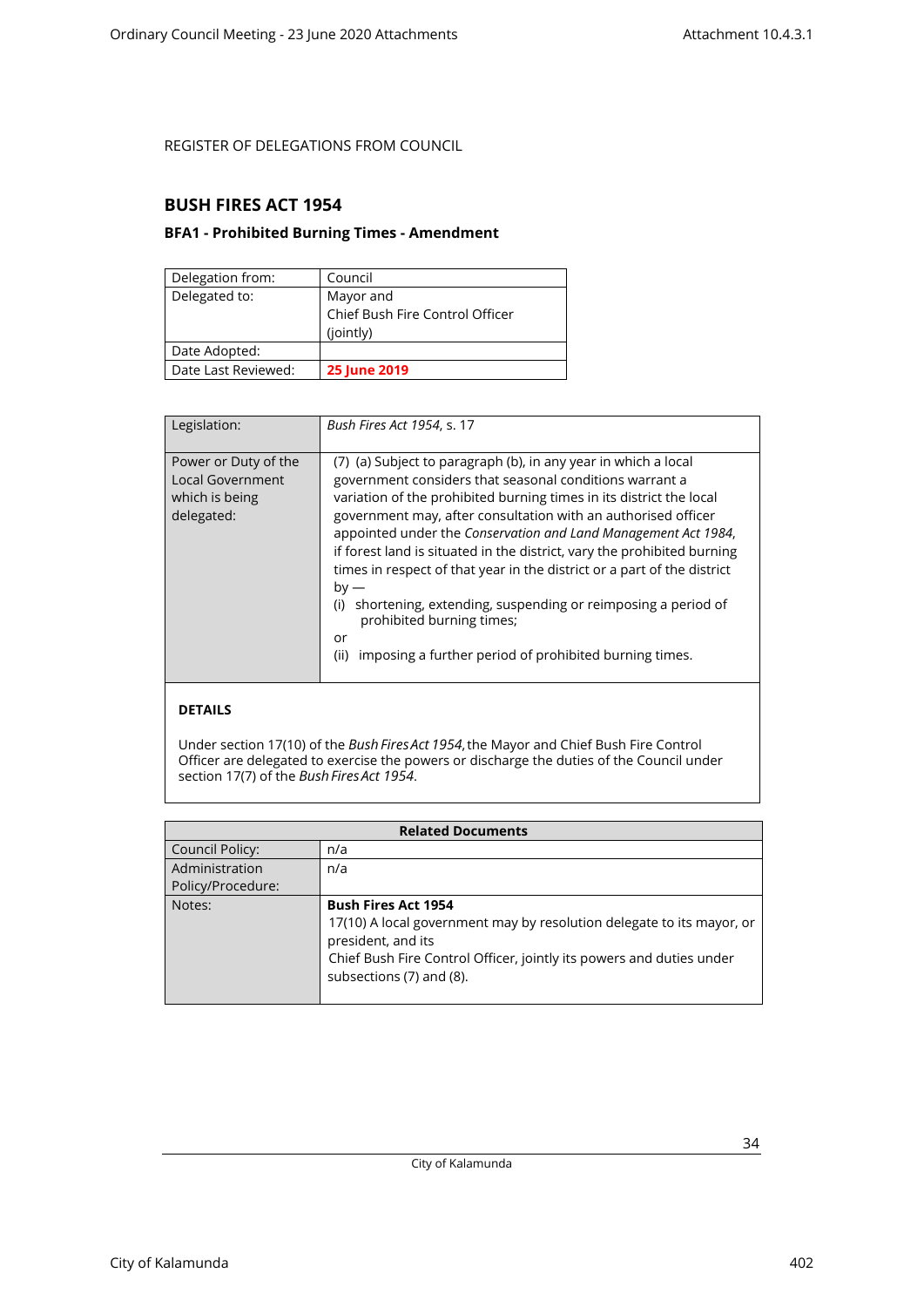#### <span id="page-34-0"></span>**BFA2 - Proceedings Under the Bush Fires Act**

| Delegation from:    | Council                         |
|---------------------|---------------------------------|
| Delegated to:       | Chief Bush Fire Control Officer |
| Date Adopted:       |                                 |
| Date Last Reviewed: | <b>25 June 2019</b>             |

| Legislation:         | Bush Fires Act 1954, s. 59                                              |
|----------------------|-------------------------------------------------------------------------|
| Power or Duty of the | 59. Prosecution of offences                                             |
| Local Government     | (2)(a) A person authorised by the Minister, a member of the             |
| which is being       | Authority, an officer of the Authority, an authorised officer appointed |
| delegated:           | under the Conservation and Land Management Act 1984,, a member of       |
|                      | the Police Force, or a local government, may institute and carry on     |
|                      | proceedings against a person for an offence alleged to be committed     |
|                      | against this Act.                                                       |
|                      |                                                                         |
|                      |                                                                         |
| <b>DETAILS</b>       |                                                                         |

Under section 59(3) of the *Bush Fires Act 1954*, the Chief Bush Fire Control Officer is delegated to exercise the powers or discharge the duties of the Council under section 59 of the *Bush Fires Act 1954.*

|                   | <b>Related Documents</b>                                                                                                                                                                                                                                                                                                                                                                                                                                                                                                                                                                                                                                                               |
|-------------------|----------------------------------------------------------------------------------------------------------------------------------------------------------------------------------------------------------------------------------------------------------------------------------------------------------------------------------------------------------------------------------------------------------------------------------------------------------------------------------------------------------------------------------------------------------------------------------------------------------------------------------------------------------------------------------------|
| Council Policy:   | n/a                                                                                                                                                                                                                                                                                                                                                                                                                                                                                                                                                                                                                                                                                    |
| Administration    | n/a                                                                                                                                                                                                                                                                                                                                                                                                                                                                                                                                                                                                                                                                                    |
| Policy/Procedure: |                                                                                                                                                                                                                                                                                                                                                                                                                                                                                                                                                                                                                                                                                        |
| Notes:            | <b>Bush Fires Act 1954</b><br>59(3) A local government may, by written instrument of delegation,<br>delegate authority generally, or in any class of case, or in any<br>particular case, to its bush fire control officer, or other officer, to<br>consider allegations of offences alleged to have been committed<br>against this Act in the district of the local government and, if the<br>delegate thinks fit, to institute and carry on proceedings in the<br>name of the local government against any person alleged to have<br>committed any of those offences in the district, and may pay out of<br>its funds any costs and expenses incurred in or about the<br>proceedings. |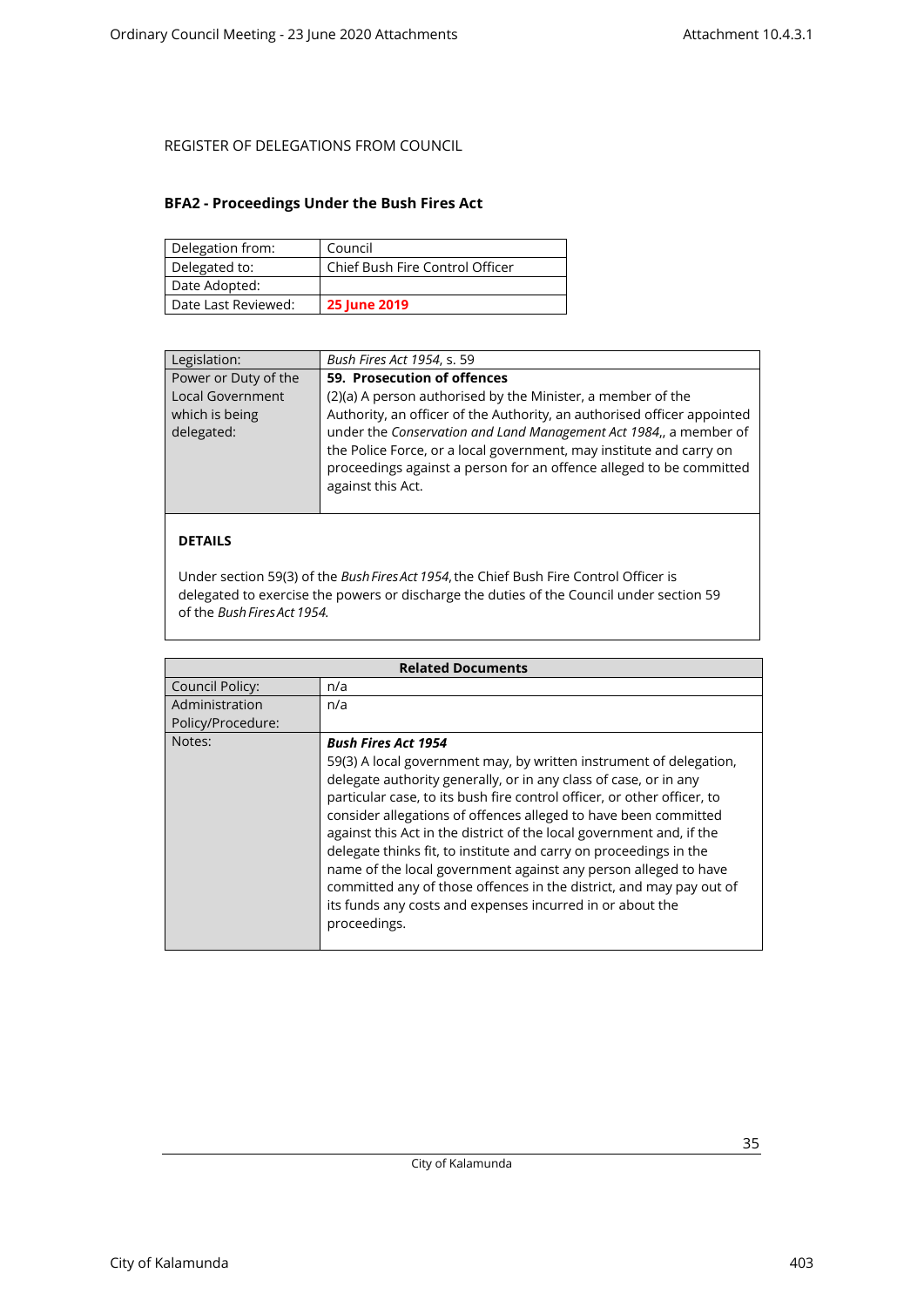#### <span id="page-35-0"></span>**BFA3 - Appointment of Bush Fire Control Officers**

| Delegation from:    | Council                        |
|---------------------|--------------------------------|
| Delegated to:       | <b>Chief Executive Officer</b> |
| Date Adopted:       | 16 August 2010                 |
| Date Last Reviewed: | <b>25 June 2019</b>            |

| Legislation:                                                                    | Bush Fires Act 1954, s.38                                                                                                                                                                                                                                                                                                                                                                                                                                                                                                                                                                        |
|---------------------------------------------------------------------------------|--------------------------------------------------------------------------------------------------------------------------------------------------------------------------------------------------------------------------------------------------------------------------------------------------------------------------------------------------------------------------------------------------------------------------------------------------------------------------------------------------------------------------------------------------------------------------------------------------|
| Power or Duty of the<br><b>Local Government</b><br>which is being<br>delegated: | 38. Local government may appoint bush fire control officer<br>(1) A local government may from time to time appoint such<br>persons as it thinks necessary to be its bush fire control officers<br>under and for the purposes of this Act, and of those officers shall<br>subject to section 38A(2) appoint 2 as the Chief Bush Fire Control<br>Officer and the Deputy Chief Bush Fire Control Officer who shall be<br>first and second in seniority of those officers, and subject thereto<br>may determine the respective seniority of the other bush fire<br>control officers appointed by it. |

#### **DETAILS**

Pursuant to section 48 of the *Bush Fires Act 1954*, the Chief Executive Officer is delegated authority to appoint Bush Fire Control Officers, Chief Bush Fire Control Officer and Deputy Chief Bush Fire Control Officers for the City of Kalamunda.

|                                     | <b>Related Documents</b>                                                                                                                                                                                                                                                                                                                                                                                                                                                                                                                                                                                                                                                                                                                                                                       |
|-------------------------------------|------------------------------------------------------------------------------------------------------------------------------------------------------------------------------------------------------------------------------------------------------------------------------------------------------------------------------------------------------------------------------------------------------------------------------------------------------------------------------------------------------------------------------------------------------------------------------------------------------------------------------------------------------------------------------------------------------------------------------------------------------------------------------------------------|
| Council Policy:                     |                                                                                                                                                                                                                                                                                                                                                                                                                                                                                                                                                                                                                                                                                                                                                                                                |
| Administration<br>Policy/Procedure: |                                                                                                                                                                                                                                                                                                                                                                                                                                                                                                                                                                                                                                                                                                                                                                                                |
| Notes:                              | 48. Delegation by local governments<br>(1) A local government may, in writing, delegate to its chief<br>executive officer the performance of any of its functions under<br>this Act.<br>(2) Performance by the chief executive officer of a local<br>government of a function delegated under subsection $(1)$ —<br>(a) is taken to be in accordance with the terms of a delegation<br>under this section, unless the contrary is shown; and<br>(b) is to be treated as performance by the local government.<br>(3) A delegation under this section does not include the power to<br>subdelegate.<br>(4) Nothing in this section is to be read as limiting the<br>ability of a local government to act through its council,<br>members of staff or agents in the normal course of<br>business. |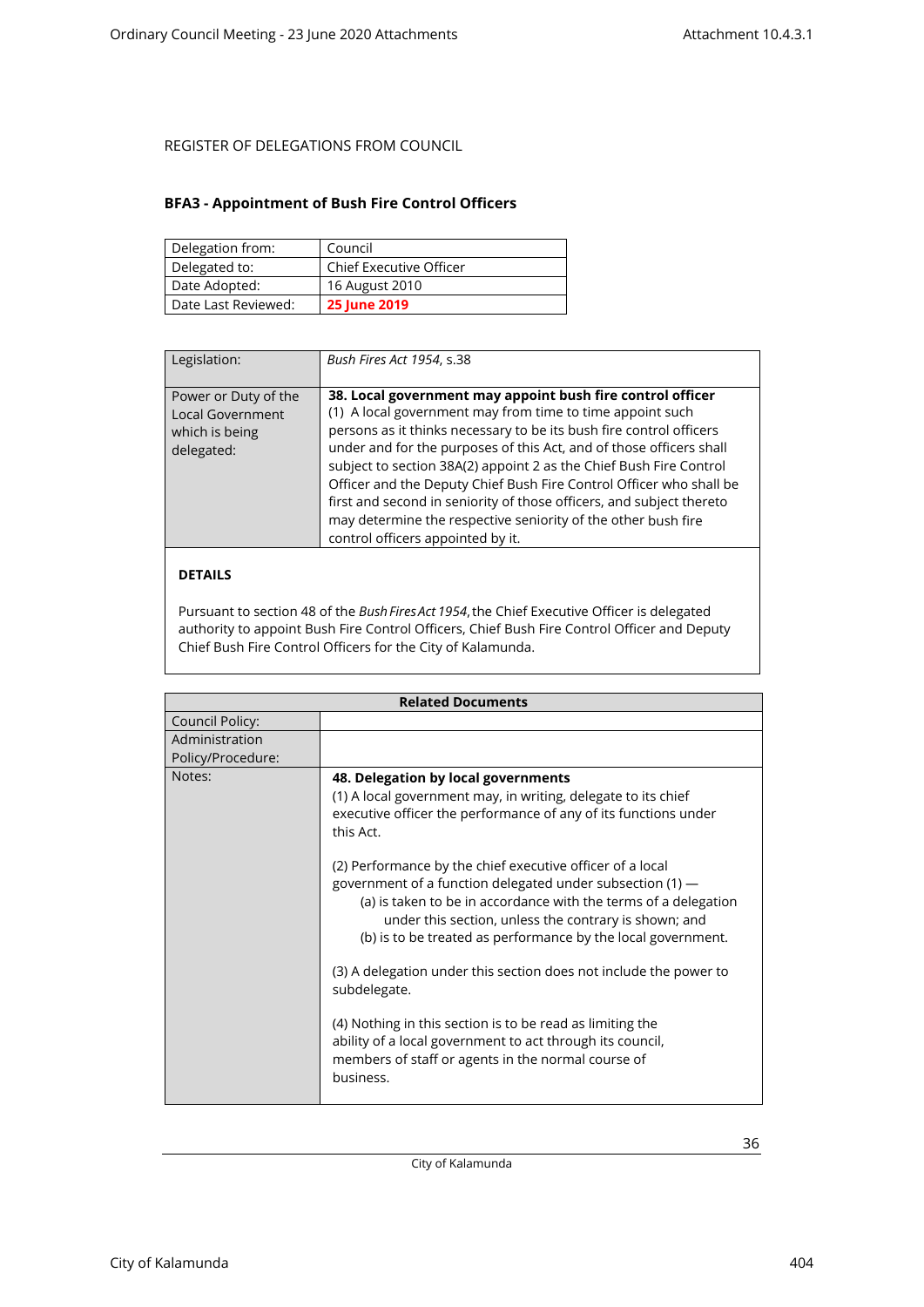### <span id="page-36-1"></span><span id="page-36-0"></span>**FOOD ACT 2008**

### **FOOD1 - Prohibition Orders – Section 65 of the Food Act 2008**

| Delegation from:    | Council                        |
|---------------------|--------------------------------|
| Delegated to:       | <b>Chief Executive Officer</b> |
|                     | Director Development Services  |
| Date Adopted:       | 20 September 2010              |
| Date Last Reviewed: | <b>25 June 2019</b>            |

| Legislation:                                                                    | Food Act 2008, section 65                                                                                                                                                                                                                                                                                                                                                                                                                                                                                                                                                                                                           |
|---------------------------------------------------------------------------------|-------------------------------------------------------------------------------------------------------------------------------------------------------------------------------------------------------------------------------------------------------------------------------------------------------------------------------------------------------------------------------------------------------------------------------------------------------------------------------------------------------------------------------------------------------------------------------------------------------------------------------------|
| Power or Duty of the<br><b>Local Government</b><br>which is being<br>delegated: | 65. Prohibition order<br>(1) If the CEO or another enforcement agency believes on<br>reasonable grounds -<br>(a) that any of the circumstances specified in section 62(a), (b), (c) or<br>(d) exist; and<br>(b) that $-$<br>(i) the proprietor of a food business has not complied with<br>an improvement notice within the time required by section<br>63 for compliance; or<br>(ii) the issue of the order is necessary to prevent or<br>mitigate a serious danger to public health,<br>the CEO or other enforcement agency may serve a prohibition order<br>on the proprietor of the food business in accordance with this Part. |

#### **DETAILS**

Council delegates the power to issue prohibition orders for the purposes of section 65 of the *Food Act 2008*to the Chief Executive Officer and the Director Planning and Development Services in accordance with section 118(2) of the *Food Act 2008*.

| <b>Related Documents</b> |                                                                                                                                                                                                                                                                                                                                                                                                   |
|--------------------------|---------------------------------------------------------------------------------------------------------------------------------------------------------------------------------------------------------------------------------------------------------------------------------------------------------------------------------------------------------------------------------------------------|
| Council Policy:          |                                                                                                                                                                                                                                                                                                                                                                                                   |
| Administration           |                                                                                                                                                                                                                                                                                                                                                                                                   |
| Policy/Procedure:        |                                                                                                                                                                                                                                                                                                                                                                                                   |
| Notes:                   | 118. Functions of enforcement agencies and delegation<br>(2) A function conferred or imposed on an enforcement agency may<br>be delegated -<br>(b) if the enforcement agency is a local government or a person<br>or body, or a person or body within a class of persons or<br>bodies, prescribed by the regulations - subject to subsections<br>(3) and (4), in accordance with the regulations. |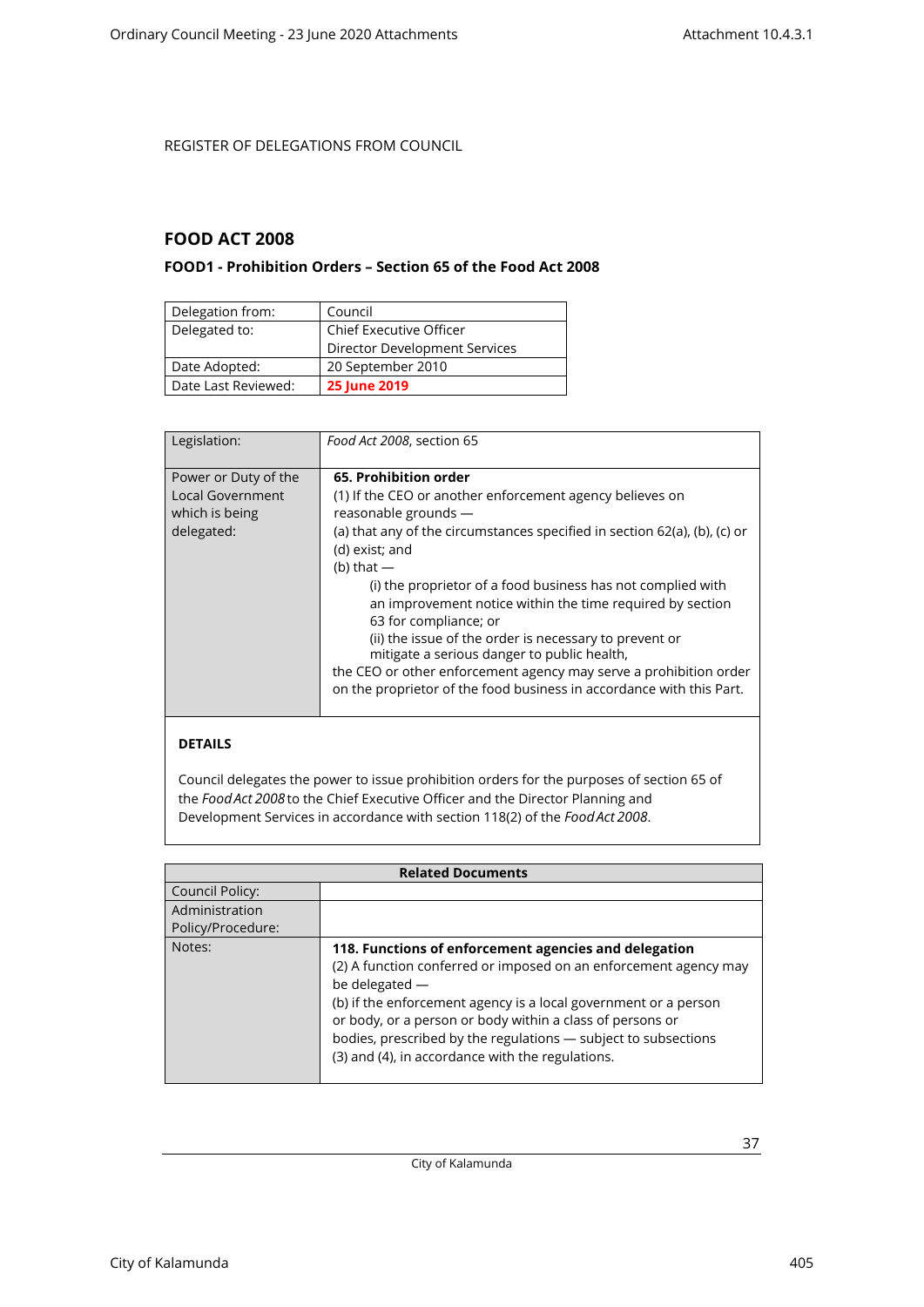#### <span id="page-37-0"></span>**FOOD 2 - Appointment of Authorised Persons Under the Food Act 2008**

| Delegation from:    | Council                        |
|---------------------|--------------------------------|
| Delegated to:       | <b>Chief Executive Officer</b> |
| Date Adopted:       | 15 March 2010                  |
| Date Last Reviewed: | <b>25 June 2019</b>            |

| Legislation:                                                                    | Food Act 2008, section 122                                                                                                                                                                                                                                                                                                                                                                                                                                                                          |
|---------------------------------------------------------------------------------|-----------------------------------------------------------------------------------------------------------------------------------------------------------------------------------------------------------------------------------------------------------------------------------------------------------------------------------------------------------------------------------------------------------------------------------------------------------------------------------------------------|
| Power or Duty of the<br><b>Local Government</b><br>which is being<br>delegated: | 122. Appointment of authorised officers<br>(1) An enforcement agency may appoint a person to be an<br>authorised officer for the purposes of this Act if -<br>(a) the enforcement agency, having regard to any guidelines<br>issued by the CEO under subsection (2), considers the person<br>has appropriate qualifications and experience to perform the<br>functions of an authorised officer; or<br>(b) the person holds office as an environmental health officer under<br>the Health Act 1911. |

### **DETAILS**

Council delegates the power to appoint Authorised Persons for the purposes of the *Food Act 2008* to the Chief Executive Officer under Section 118 (2) of the *Food Act 2008*.

| <b>Related Documents</b> |                                                                                                                                                                                                                                                                                                                                                                                                   |
|--------------------------|---------------------------------------------------------------------------------------------------------------------------------------------------------------------------------------------------------------------------------------------------------------------------------------------------------------------------------------------------------------------------------------------------|
| Council Policy:          |                                                                                                                                                                                                                                                                                                                                                                                                   |
| Administration           |                                                                                                                                                                                                                                                                                                                                                                                                   |
| Policy/Procedure:        |                                                                                                                                                                                                                                                                                                                                                                                                   |
| Notes:                   | 118. Functions of enforcement agencies and delegation<br>(2) A function conferred or imposed on an enforcement agency may<br>be delegated -<br>(b) if the enforcement agency is a local government or a person<br>or body, or a person or body within a class of persons or<br>bodies, prescribed by the regulations - subject to subsections<br>(3) and (4), in accordance with the regulations. |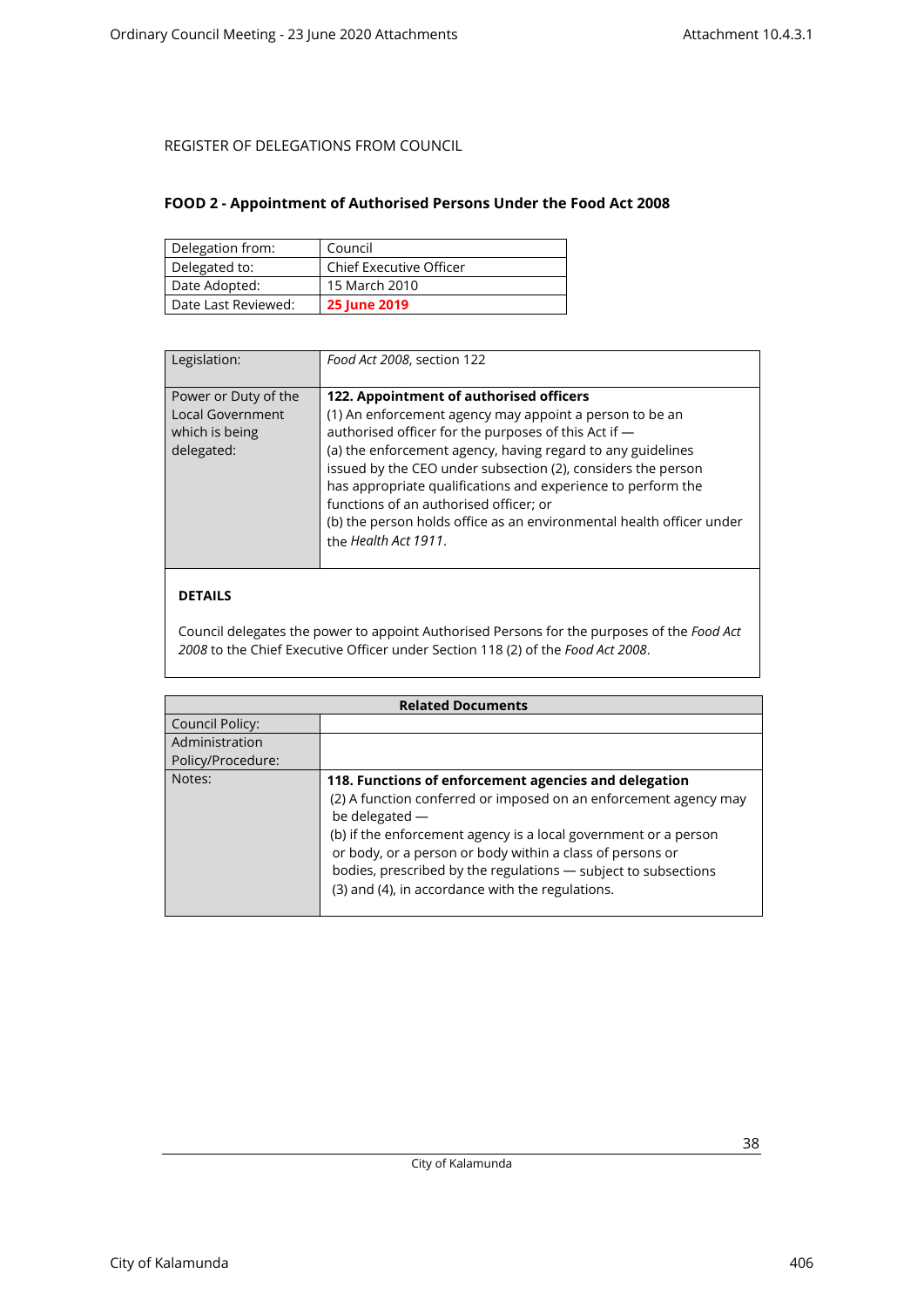### <span id="page-38-1"></span><span id="page-38-0"></span>**PUBLIC HEALTH ACT 2016**

### **HLT1 - Appointment of Environmental Health Officers of the Public Health Act 2016**

| Delegation from:    | Council                        |
|---------------------|--------------------------------|
| Delegated to:       | <b>Chief Executive Officer</b> |
| Date Adopted:       | 27 March 2017                  |
| Date Last Reviewed: | <b>25 June 2019</b>            |

| Legislation:                                                             |                                 | Public Health Act 2016, Section 17.                                                                                                                                                                                                                                                                                                                                                                                                                                                                                                                                                                                                                                                                                                                                |
|--------------------------------------------------------------------------|---------------------------------|--------------------------------------------------------------------------------------------------------------------------------------------------------------------------------------------------------------------------------------------------------------------------------------------------------------------------------------------------------------------------------------------------------------------------------------------------------------------------------------------------------------------------------------------------------------------------------------------------------------------------------------------------------------------------------------------------------------------------------------------------------------------|
| Power or Duty of the<br>Local Government<br>which is being<br>delegated: | 17.<br>(1)<br>(2)<br>(3)<br>(4) | Appointment of environmental health officers<br>A local government may appoint one or more persons as<br>environmental health officers.<br>An appointee may be $-$<br>a person employed by the local government under<br>(a)<br>the Local Government Act 1995 section 5.36; or<br>a person engaged by the local government under a<br>(b)<br>contract for services.<br>A local government must not appoint a person as an<br>environmental health officer unless the person has the<br>qualifications and experience approved by the Chief Health<br>Officer under section 18.<br>Two or more local governments may enter into<br>arrangements for one or more persons to be appointed as<br>environmental health officers for each of those local<br>governments. |
|                                                                          | (5)                             | This section does not limit the Local Government Act 1995<br>section 5.36.                                                                                                                                                                                                                                                                                                                                                                                                                                                                                                                                                                                                                                                                                         |

### **DETAILS**

Council delegates the power to appoint Environmental Health Officers for the purposes of the *Public Health Act 2016* to the Chief Executive Officer under Section 17 of the *Public Health Act 2016.*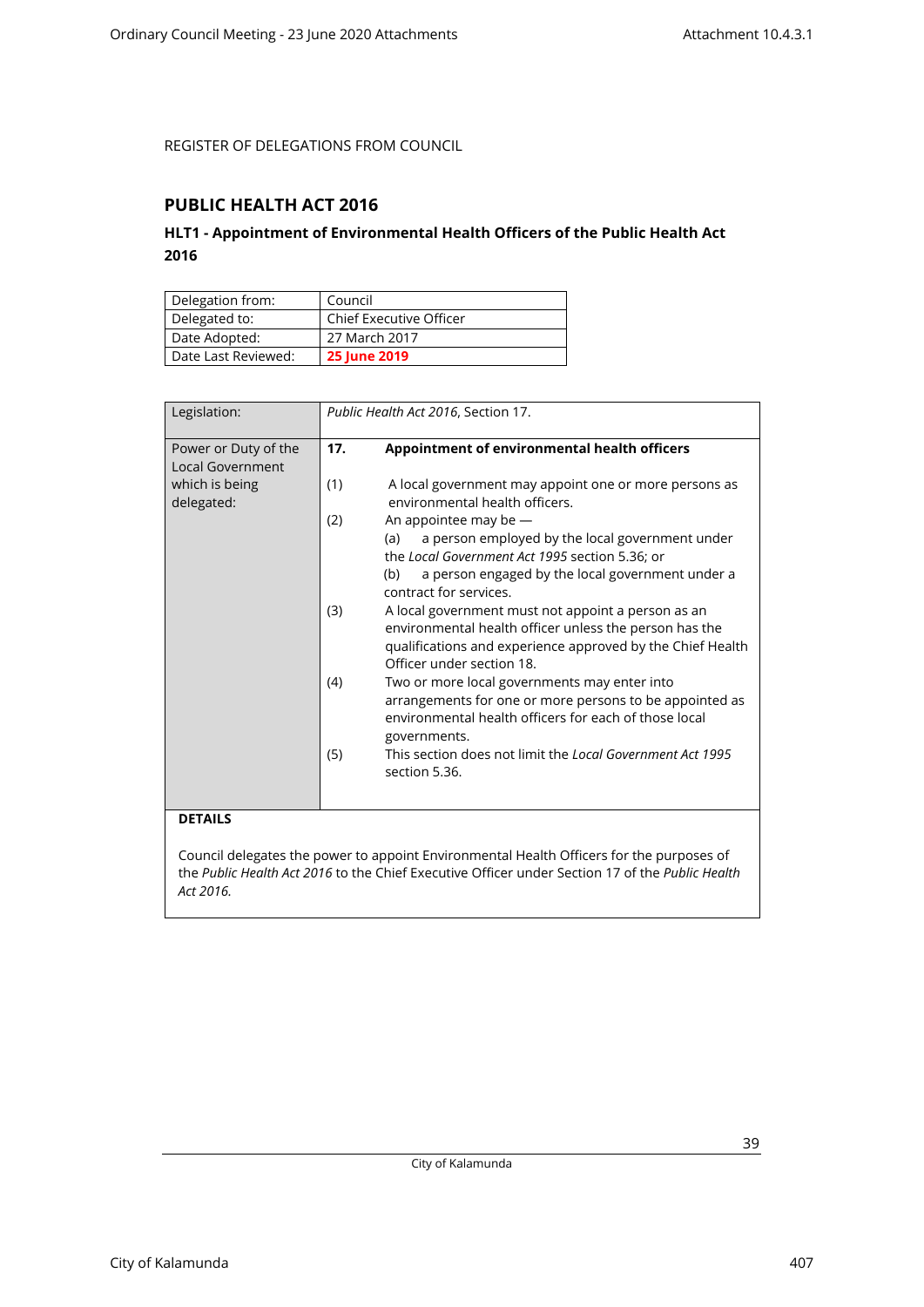### <span id="page-39-0"></span>*PUBLIC HEALTH ACT 2016*

### *Health (Asbestos) Regulations 1992*

### **HLT2 – appointment persons or classes of persons to be authorised officers or approved officers for the purposes of the** *Criminal Procedure Act 2004* **Part 2**

| Delegation from:    | Council                        |
|---------------------|--------------------------------|
| Delegated to:       | <b>Chief Executive Officer</b> |
| Date Adopted:       | 28 November 2017               |
| Date Last Reviewed: | <b>25 June 2019</b>            |

| Legislation:                                                             | Public Health Act 2016 and Health (Asbestos) Regulations 1992 -                                                                                                                                                                                                                                                                                                                                                                                                                                                                                                                                                                                                                                                                                                                                                                                                                                                                                                                                                                                                                                                                                                                                                                                                                                                                                                                                                                                                                                                                                                                                                                                                                                    |
|--------------------------------------------------------------------------|----------------------------------------------------------------------------------------------------------------------------------------------------------------------------------------------------------------------------------------------------------------------------------------------------------------------------------------------------------------------------------------------------------------------------------------------------------------------------------------------------------------------------------------------------------------------------------------------------------------------------------------------------------------------------------------------------------------------------------------------------------------------------------------------------------------------------------------------------------------------------------------------------------------------------------------------------------------------------------------------------------------------------------------------------------------------------------------------------------------------------------------------------------------------------------------------------------------------------------------------------------------------------------------------------------------------------------------------------------------------------------------------------------------------------------------------------------------------------------------------------------------------------------------------------------------------------------------------------------------------------------------------------------------------------------------------------|
|                                                                          | Regulation 15D.                                                                                                                                                                                                                                                                                                                                                                                                                                                                                                                                                                                                                                                                                                                                                                                                                                                                                                                                                                                                                                                                                                                                                                                                                                                                                                                                                                                                                                                                                                                                                                                                                                                                                    |
| Power or Duty of the<br>Local Government<br>which is being<br>delegated: | 15D.<br><b>Infringement notices</b><br>(1) The offences specified in Schedule 1 are offences for which an<br>infringement notice may be issued under the Criminal<br>Procedure Act 2004 Part 2.<br>(2) The modified penalty specified opposite an offence in<br>Schedule 1 is the modified penalty for that offence for the<br>purposes of the Criminal Procedure Act 2004 section 5(3).<br>(3) The Chief Health Officer may, in writing, appoint persons or<br>classes of persons to be authorised officers or approved<br>officers for the purposes of the Criminal Procedure Act 2004<br>Part 2.<br>(4) The Chief Health Officer must issue to each authorised officer<br>a certificate, badge or identity card identifying the officer as a<br>person authorised to issue infringement notices.<br>(5)A local government may, in writing, appoint persons or classes<br>of persons to be authorised officers or approved officers for<br>the purposes of the Criminal Procedure Act 2004 Part 2<br>(6) Each local government that appoints a person as an<br>authorised officer under sub-regulation (5) must issue to the<br>officer a certificate, badge or identity card identifying the<br>officer as a person authorised to issue infringement notices.<br>(7) A local government may delegate a power or duty conferred or<br>imposed on it by this regulation to the chief executive officer<br>of the local government.<br>(8) For the purposes of the Criminal Procedure Act 2004 Part 2<br>(a) the prescribed form of an infringement notice is set out<br>in Schedule 2; and<br>(b) the prescribed form of a notice to withdraw an<br>infringement notice is set out in Schedule 3. |
| <b>DETAILS</b>                                                           |                                                                                                                                                                                                                                                                                                                                                                                                                                                                                                                                                                                                                                                                                                                                                                                                                                                                                                                                                                                                                                                                                                                                                                                                                                                                                                                                                                                                                                                                                                                                                                                                                                                                                                    |

Council delegates the power to appoint persons or classes of persons to be authorised officers or approved officers for the purposes of the *Criminal Procedure Act 2004* Part 2.

City of Kalamunda

City of Kalamunda 408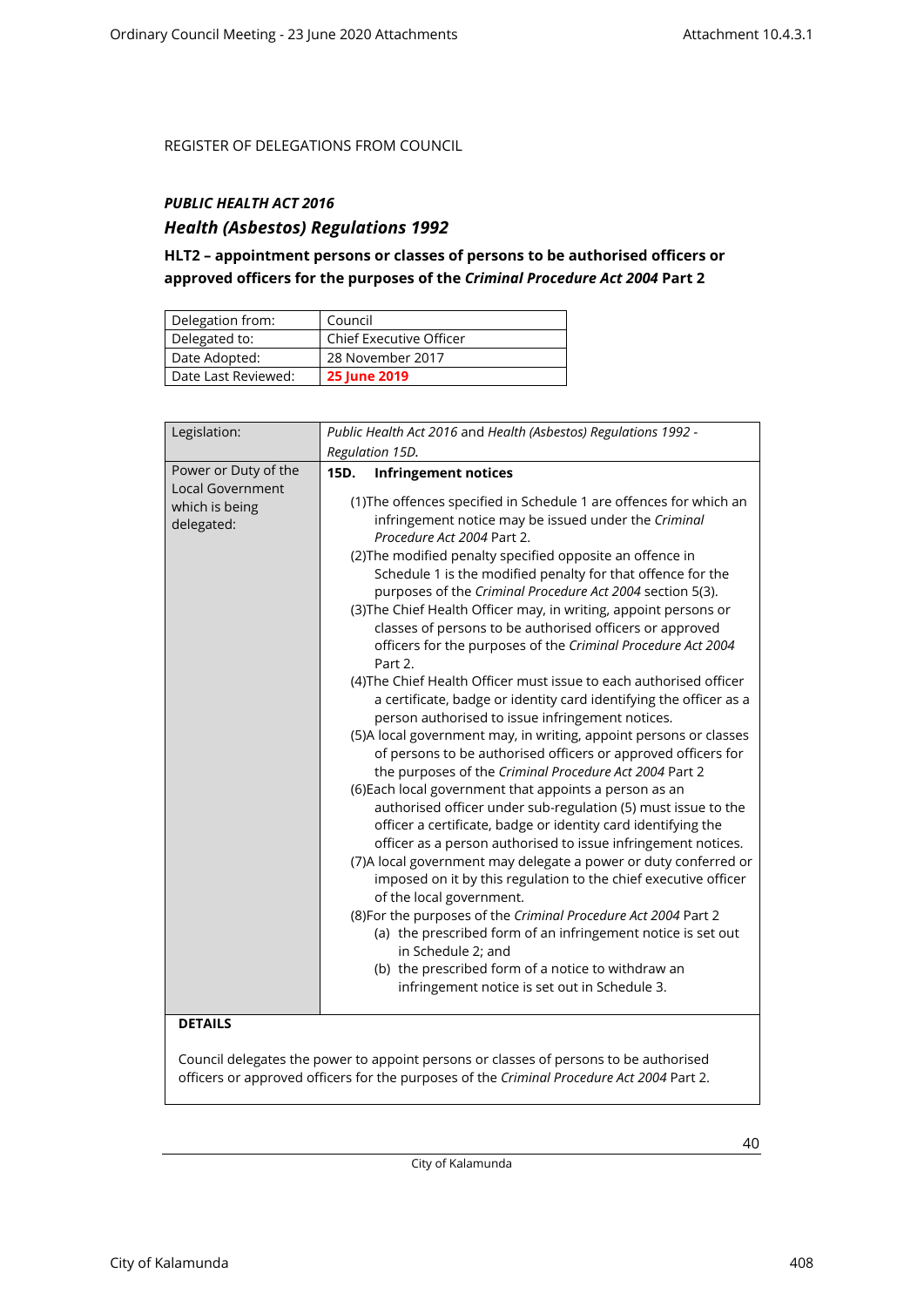### <span id="page-40-1"></span><span id="page-40-0"></span>**LOCAL LAWS**

### **LL2 - Local Laws**

| Delegation from:    | Council                        |
|---------------------|--------------------------------|
| Delegated to:       | <b>Chief Executive Officer</b> |
| Date Adopted:       |                                |
| Date Last Reviewed: | <b>25 June 2019</b>            |

| Legislation:            | City (Shire) of Kalamunda Local Laws |
|-------------------------|--------------------------------------|
| Power or Duty of the    |                                      |
| <b>Local Government</b> |                                      |
| which is being          |                                      |
| delegated:              |                                      |

### **DETAILS**

Under section 5.42 of the *Local Government Act 1995*, the Chief Executive Officer is delegated to exercise the powers or discharge the duties of the Council under those local laws of the City of Kalamunda which have been made under the *Local Government Act 1995*.

| <b>Related Documents</b>            |                                                                                                                                                                                                                                                                                                             |  |
|-------------------------------------|-------------------------------------------------------------------------------------------------------------------------------------------------------------------------------------------------------------------------------------------------------------------------------------------------------------|--|
| Council Policy:                     | DEV34 - Signs - General (Revoked 14.8.2010)<br>ENV1 - Control and Eradication of Pest Plants<br>ENV8 – Street Lawns and Gardens<br>HLTH11 - Trading in Public Places - Conduct of Street Stalls by<br>Voluntary Organisations (Revoked 11.6.2009)<br>HLTH12 - Trading in Public Places - General Principles |  |
| Administration<br>Policy/Procedure: | n/a                                                                                                                                                                                                                                                                                                         |  |
| Notes:                              |                                                                                                                                                                                                                                                                                                             |  |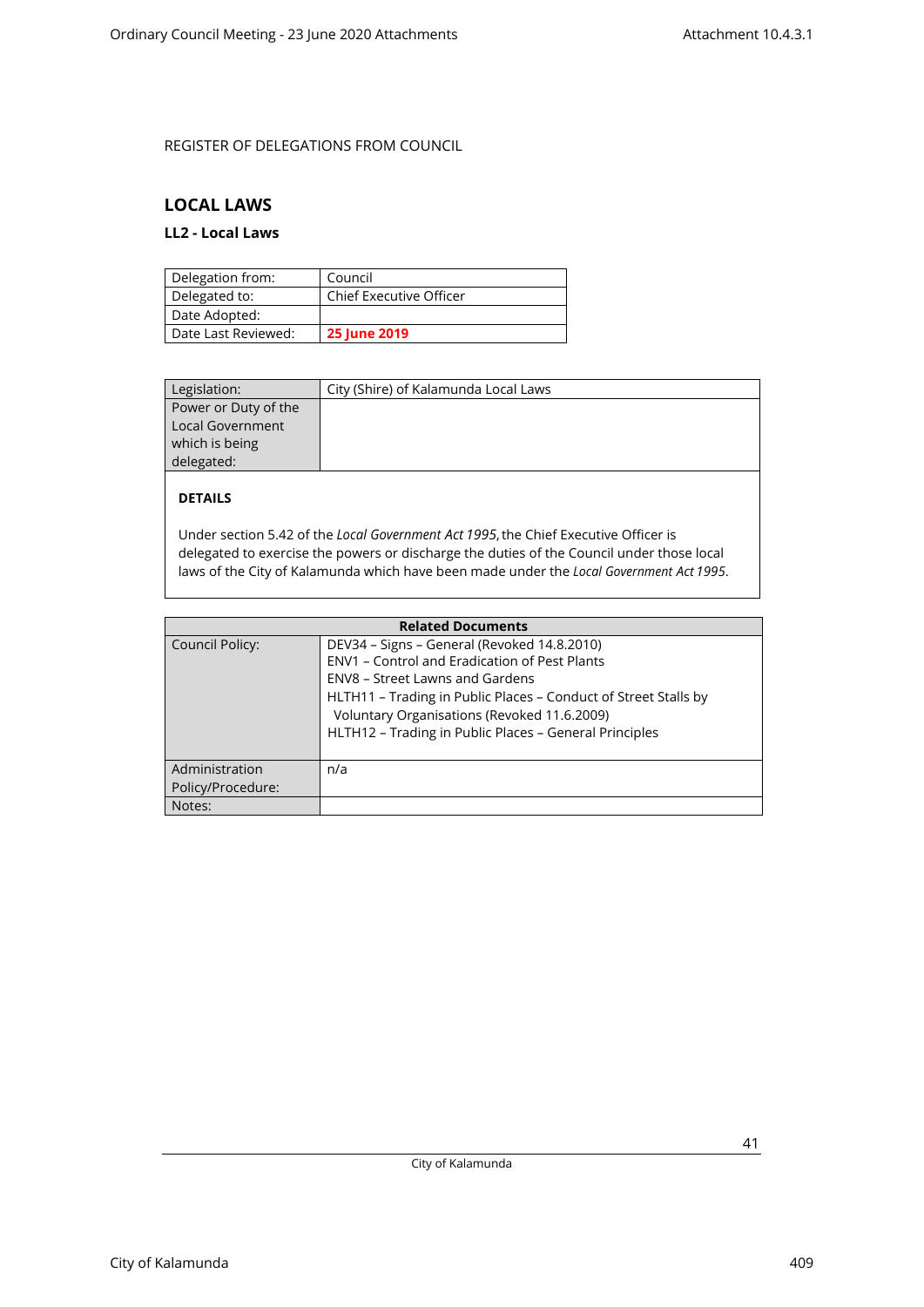#### <span id="page-41-0"></span>**ENG1 - Determination of Prohibited Parking Areas**

| Delegation from:    | Council                        |
|---------------------|--------------------------------|
| Delegated to:       | <b>Chief Executive Officer</b> |
| Date Adopted:       | 21 March 2011                  |
| Date Last Reviewed: | <b>25 June 2019</b>            |

| Legislation:                                                                    | Clause 1.10 of the City of Kalamunda Parking and Parking Facilities<br>Local Law 2019                                             |
|---------------------------------------------------------------------------------|-----------------------------------------------------------------------------------------------------------------------------------|
| Power or Duty of the<br><b>Local Government</b><br>which is being<br>delegated: | Delegation of Authority by Council to the Chief Executive Officer to<br>determine 'No Parking'areas within the City of Kalamunda. |

### **DETAILS**

Pursuant to Clause 1.10 of the City of Kalamunda Parking and Parking Facilities Local Law 2019, the Chief Executive Officer is delegated authority to exercise the powers or discharge the duties of the Council in regard to the determination of Prohibited Parking Areas within the City of Kalamunda.

| <b>Related Documents</b> |  |
|--------------------------|--|
| Council Policy:          |  |
| Administration           |  |
| Policy/Procedure:        |  |
| Notes:                   |  |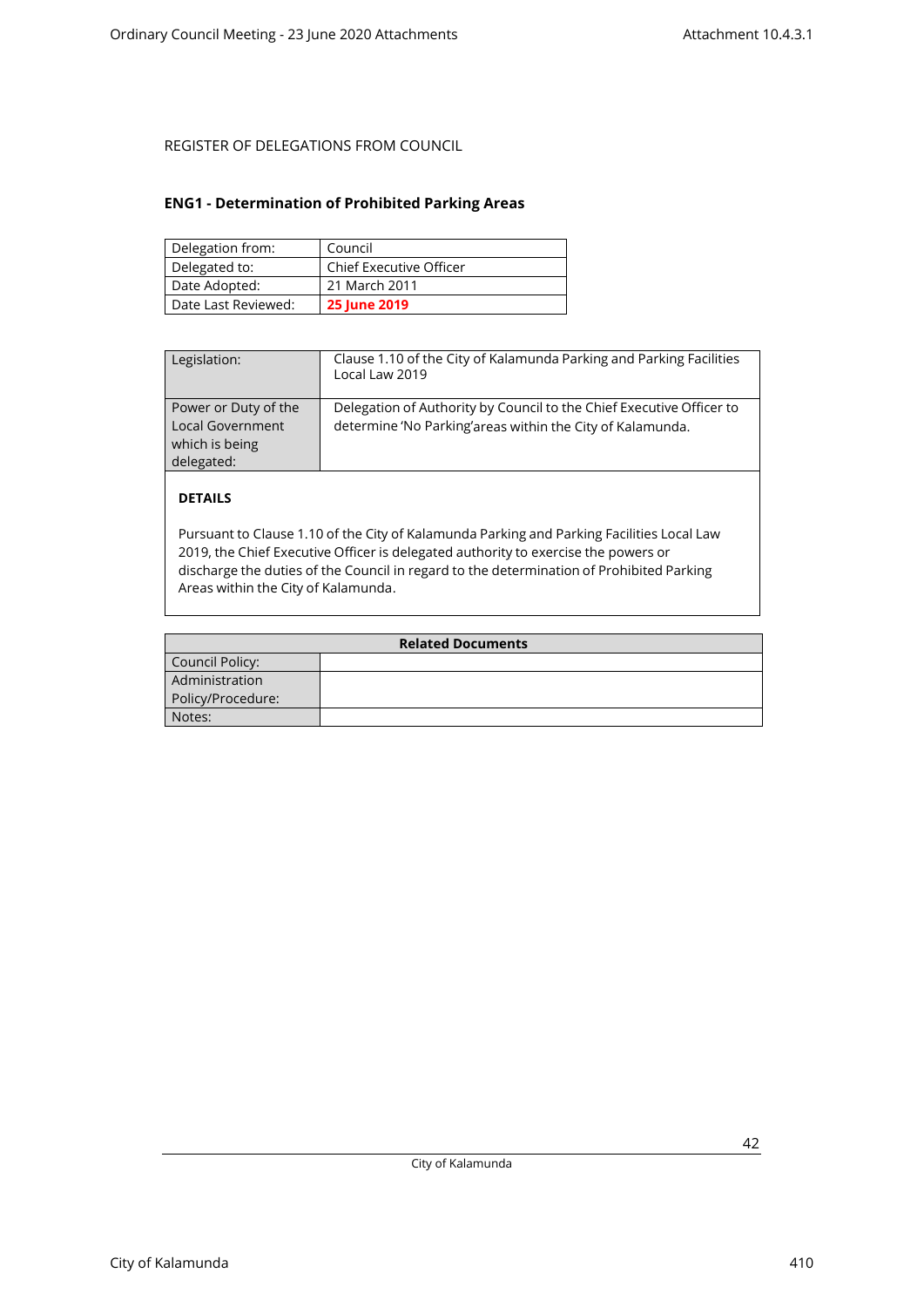### <span id="page-42-1"></span><span id="page-42-0"></span>**CAT ACT**

### **CAT1 - Cat Act 2001 Delegation of Powers**

| Delegation from:    | Council                        |
|---------------------|--------------------------------|
| Delegated to:       | <b>Chief Executive Officer</b> |
| Date Adopted:       | 28 October 2013                |
| Date Last Reviewed: | <b>25 June 2019</b>            |

| Legislation:        | Section 44 (1) of the Cat Act 2011                                                                                                                                                                                                           |
|---------------------|----------------------------------------------------------------------------------------------------------------------------------------------------------------------------------------------------------------------------------------------|
| Section             | <b>Relevant Power or Duty Delegated</b>                                                                                                                                                                                                      |
| Section 3           | A local government may approve in writing an operator of a cat<br>management facility                                                                                                                                                        |
| Section 9           | A local government may grant, renew or refuse an application for cat<br>registration                                                                                                                                                         |
| Section 9(5)        | A local government may require an applicant to give documents or<br>information relating to registration, within a specified time of not more<br>than 21 days and may require information to be verified by statutory<br>declaration         |
| Section 10          | A local government may cancel the registration of a cat                                                                                                                                                                                      |
| Section 11          | A local government is to issue a registration number, certificate and<br>tag, including a replacement certificate or tag                                                                                                                     |
| Section 12          | A local government must keep a cat register                                                                                                                                                                                                  |
| Section 13          | A local government must notify the owner of cat the outcome of a<br>decision                                                                                                                                                                 |
| Section 26          | A local government may issue a cat control notice                                                                                                                                                                                            |
| Section 37          | A local government may grant, renew or refuse an approval to breed<br>application                                                                                                                                                            |
| Section 37(3)       | A local government may require an applicant to give document or<br>information relating to a breeder application, within a specified time of<br>not more than 21 days and may require information to be verified by<br>statutory declaration |
| Section 38          | A local government may cancel an approval to breed                                                                                                                                                                                           |
| Section 39          | A local government must issue a certificate to an approved breeder                                                                                                                                                                           |
| Section 40          | A local government must notify the person affected by the decision in<br>writing of the outcome                                                                                                                                              |
| Section 42          | A local government is to administer local laws                                                                                                                                                                                               |
| Section 48          | A local government may appoint, in writing, authorised persons                                                                                                                                                                               |
| Section 49          | A local government may recover the costs of having to destroy a cat                                                                                                                                                                          |
| Section 37, Reg. 22 | A local government may refuse an application to breed if the applicant<br>has had an infringement in the past 12-months.                                                                                                                     |
|                     |                                                                                                                                                                                                                                              |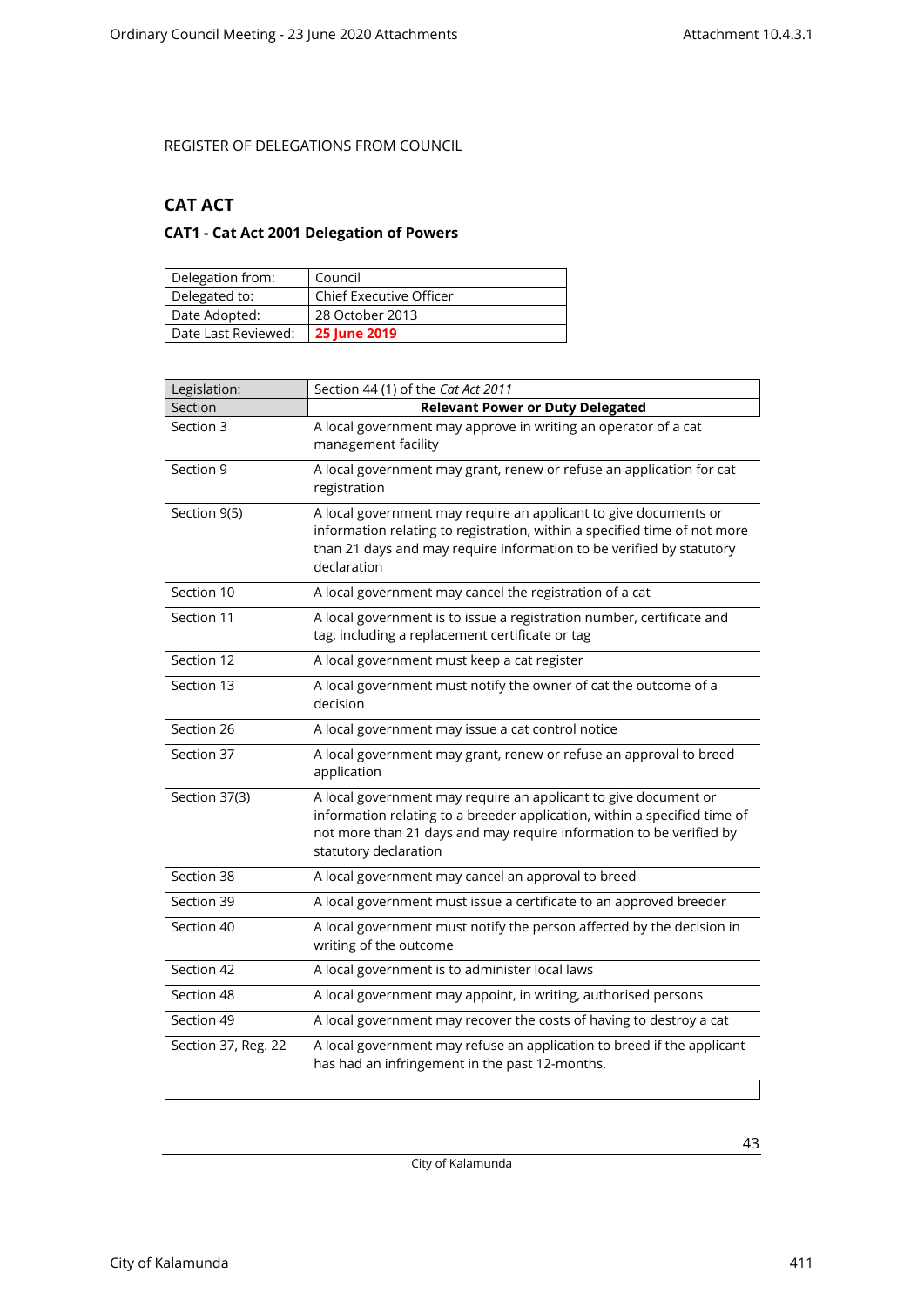### **DETAILS**

Under Section 44 (1) of the *Cat Act 2011*, the Chief Executive Officer is delegated to exercise the powers or discharge the duties of the Council under the Sections of the *Cat Act 2011* specified above.

| <b>Related Documents</b> |  |
|--------------------------|--|
| Council Policy:          |  |
| Administration           |  |
| Policy/Procedure:        |  |
| Notes:                   |  |

City of Kalamunda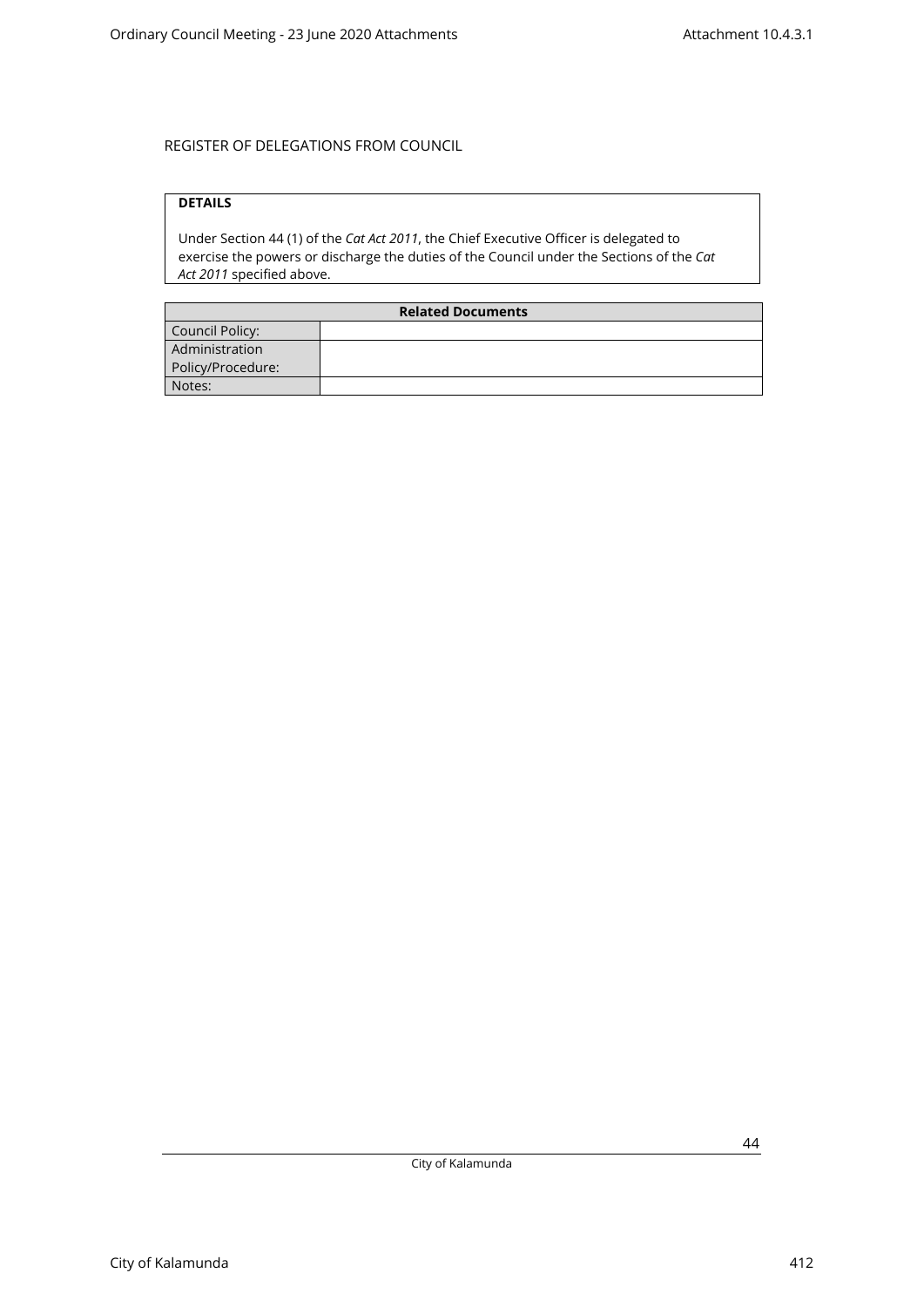### <span id="page-44-1"></span><span id="page-44-0"></span>**DOG ACT**

### **DOG1 - Dog Act 1976 – Delegation of Powers**

| Delegation from:    | Council                 |
|---------------------|-------------------------|
| Delegated to:       | Chief Executive Officer |
| Date Adopted:       | 25 November 2013        |
| Date Last Reviewed: | <b>25 June 2019</b>     |

| Legislation:                                                             | Dog Act 1976                                                                                                          |
|--------------------------------------------------------------------------|-----------------------------------------------------------------------------------------------------------------------|
| Power or Duty of the<br>Local Government<br>which is being<br>delegated: | Delegation of Authority by Council to the Chief Executive Officer for<br>all powers and duties under the Dog Act 1976 |
| <b>DETAILS</b>                                                           |                                                                                                                       |

Pursuant to Section 10AA (1) of the *Dog Act 1976,* the Chief Executive Officer is delegated to exercise the powers or discharge all of the powers and duties under the *Dog Act 1976*.

| <b>Related Documents</b> |  |
|--------------------------|--|
| Council Policy:          |  |
| Administration           |  |
| Policy/Procedure:        |  |
| Notes:                   |  |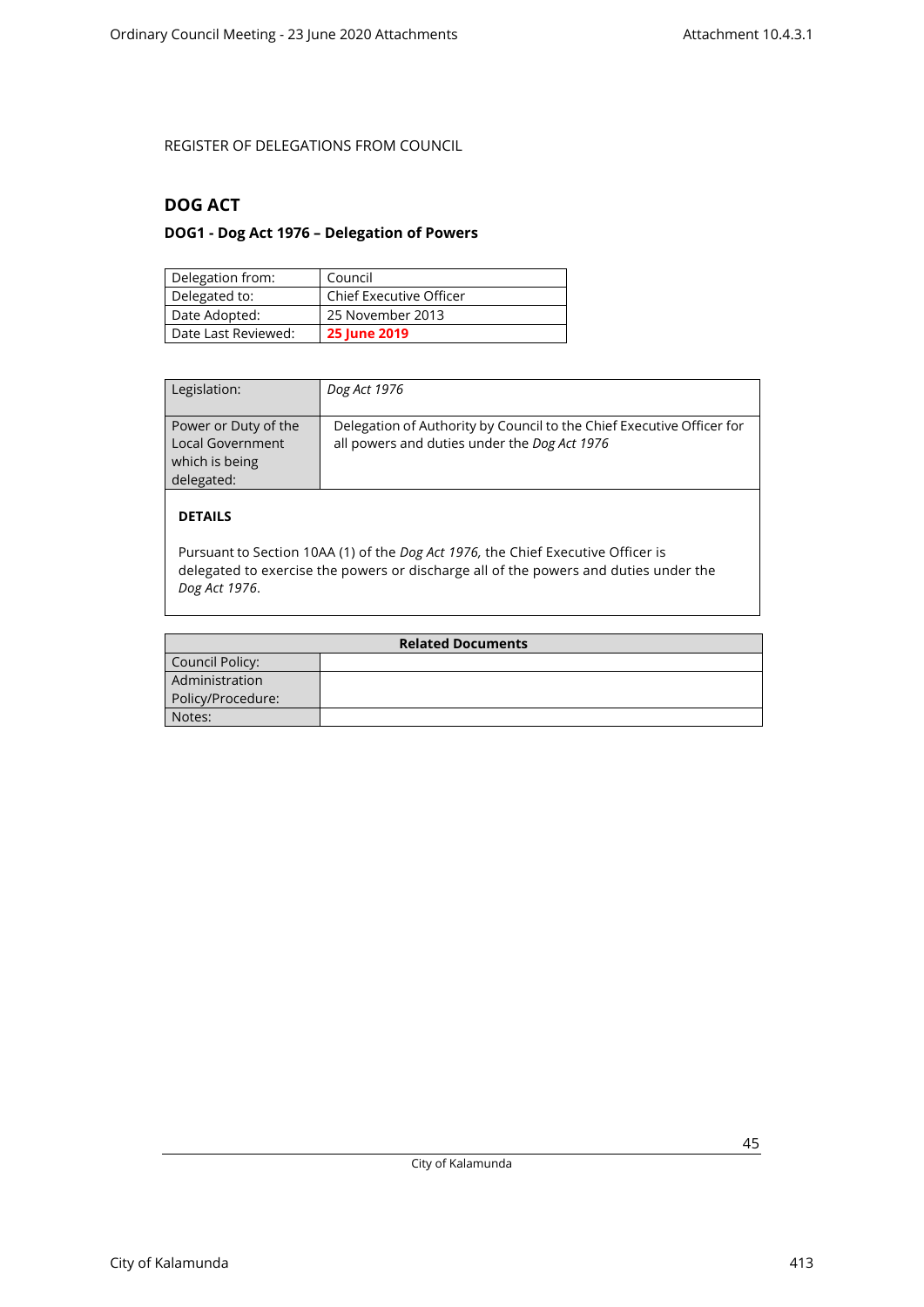### <span id="page-45-1"></span><span id="page-45-0"></span>**MISCELLANEOUS**

#### **MISC1 - Use of the City of Kalamunda Logo**

| Delegation from:    | Council                 |
|---------------------|-------------------------|
| Delegated to:       | Chief Executive Officer |
| Date Adopted:       |                         |
| Date Last Reviewed: | <b>25 June 2019</b>     |

| Legislation:         |  |
|----------------------|--|
| Power or Duty of the |  |
| Local Government     |  |
| which is being       |  |
| delegated:           |  |

### **DETAILS**

The Chief Executive Officer is delegated to exercise the powers or discharge the duties of the Council to –

- approve the use of the City of Kalamunda logo;
- attach conditions to the approval of an application to use the logo; and
- approve alterations to the logo components, and their relationship to each other, in accordance with Council policy approve alterations to the logo components, and their relationship to each other, in accordance with Council policy

| <b>Related Documents</b> |                                                           |
|--------------------------|-----------------------------------------------------------|
| Council Policy:          | ADM19 – Use of Council Crest and Logo (Revoked June 2013) |
| Administration           | n/a                                                       |
| Policy/Procedure:        |                                                           |
| Notes:                   |                                                           |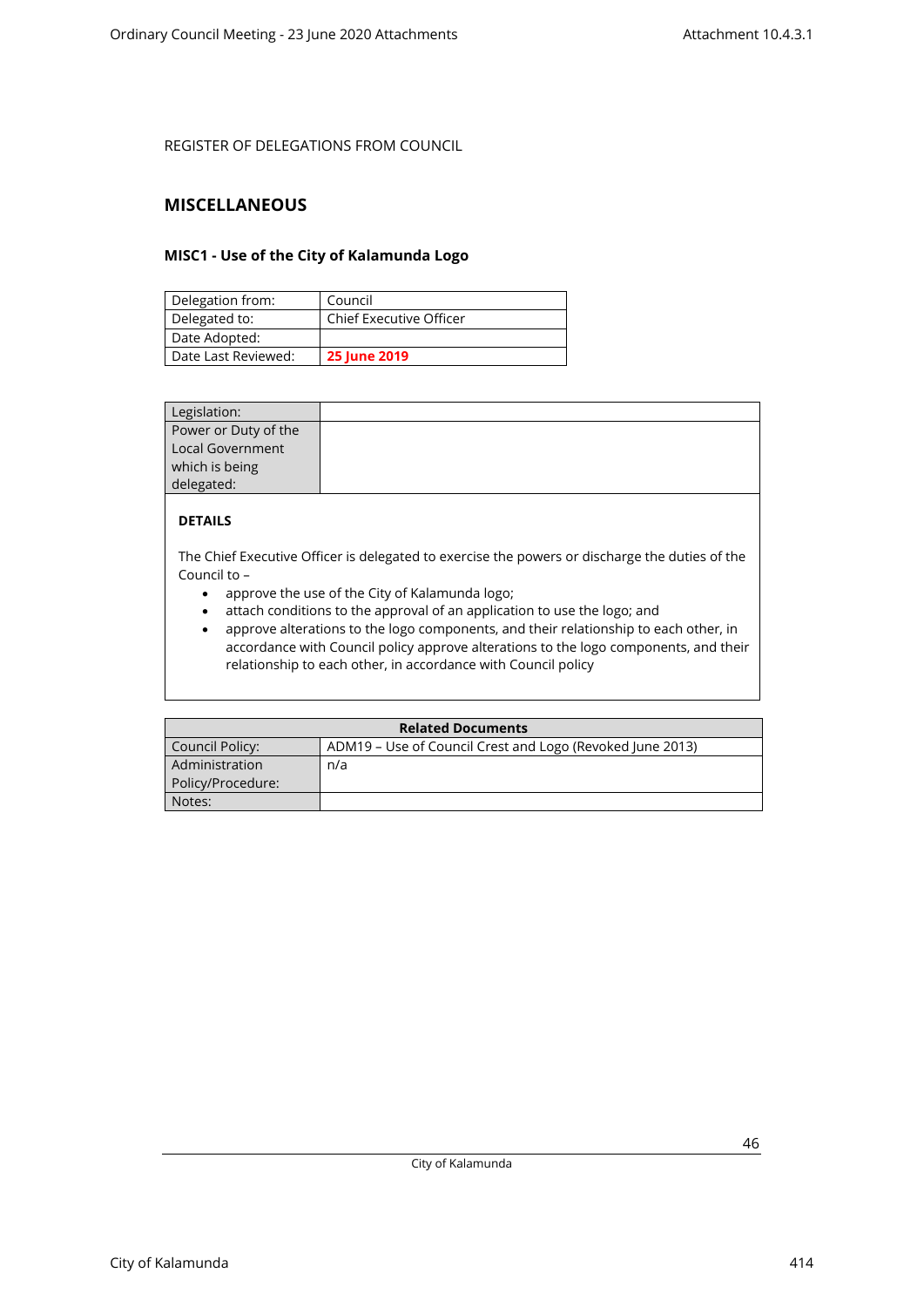#### <span id="page-46-0"></span>**MISC2 - Donations, Grants and Contributions**

| Delegation from:    | Council                        |
|---------------------|--------------------------------|
| Delegated to:       | <b>Chief Executive Officer</b> |
| Date Adopted:       |                                |
| Date Last Reviewed: | <b>25 June 2019</b>            |

| Legislation:         |  |
|----------------------|--|
| Power or Duty of the |  |
| Local Government     |  |
| which is being       |  |
| delegated:           |  |
|                      |  |

### **DETAILS**

Under section 5.42 of the *Local Government Act 1995*, the Chief Executive Officer is delegated to exercise the powers or discharge the duties of the Council to approve donations of up to \$1,000.

The granting of any donation is subject to –

- compliance with Council's policies;
- adequate provision having been made in the Annual Budget; and
- compliance with the Local Government Act 1995.

| <b>Related Documents</b>            |                                                                                                                                                                                                                                                                                                                                                                   |  |
|-------------------------------------|-------------------------------------------------------------------------------------------------------------------------------------------------------------------------------------------------------------------------------------------------------------------------------------------------------------------------------------------------------------------|--|
| <b>Council Policy:</b>              | COMR2 – Annual School Awards (Revoked 18 May 2015)<br>COMR7 - Donations to Charitable Organisations (Revoked 18 May<br>2015)<br>COMR8 – Donations to State Team Representatives (Revoked 18 May<br>2009)<br>COMR11 – Community Initiative and Development Grants (Revoked<br>18 May 2009)<br>COMR12 – Grants to Various Community Groups (Revoked 18 May<br>2015) |  |
| Administration<br>Policy/Procedure: | n/a                                                                                                                                                                                                                                                                                                                                                               |  |
| Notes:                              | The CEO may not authorise a donation for which there is no<br><b>budget provision</b> (authorisation of unbudgeted expenditure<br>requires an absolute majority decision of council, and, can therefore<br>not be delegated).                                                                                                                                     |  |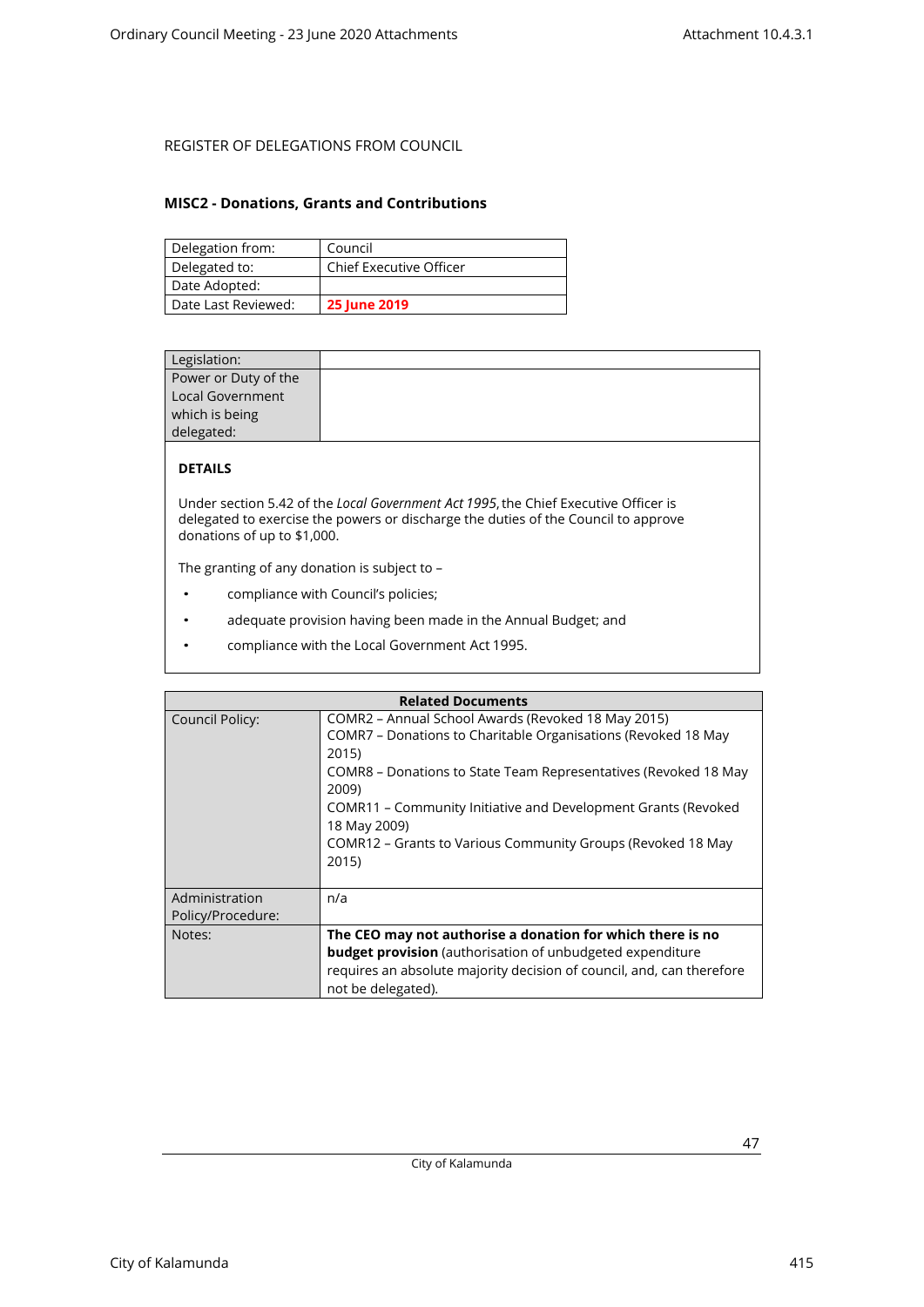#### <span id="page-47-0"></span>**MISC3 - SES – Appointment of Local Co-Ordinator and Deputy Coordinator**

| Delegation from:    | Council                        |
|---------------------|--------------------------------|
| Delegated to:       | <b>Chief Executive Officer</b> |
| Date Adopted:       |                                |
| Date Last Reviewed: | <b>25 June 2019</b>            |

| Legislation:         | Local Government Act 1995 |
|----------------------|---------------------------|
| Power or Duty of the |                           |
| Local Government     |                           |
| which is being       |                           |
| delegated:           |                           |

### **DETAILS**

Under section 5.42 of the *Local Government Act 1995*, the Chief Executive Officer is delegated to exercise the powers or discharge the duties of the Council to –

- a) recommend a candidate for the position of SES Local Co-ordinator;
- b) agree or disagree with the Director's recommendation to revoke the appointment of the Local Co-ordinator; and
- c) approve or not approve the appointment of a Deputy Co-ordinator.

| <b>Related Documents</b> |                                                                                                                                                                                                                                                                                                                                                                                                                                                                                                                                |
|--------------------------|--------------------------------------------------------------------------------------------------------------------------------------------------------------------------------------------------------------------------------------------------------------------------------------------------------------------------------------------------------------------------------------------------------------------------------------------------------------------------------------------------------------------------------|
| Council Policy:          |                                                                                                                                                                                                                                                                                                                                                                                                                                                                                                                                |
| Administration           |                                                                                                                                                                                                                                                                                                                                                                                                                                                                                                                                |
| Policy/Procedure:        |                                                                                                                                                                                                                                                                                                                                                                                                                                                                                                                                |
| Notes:                   | <b>Constitution of Kalamunda Volunteer State Emergency</b><br>Service Unit (Inc.) Clause 10.3 "The Local Co-ordinator shall be<br>appointed by the Director on the recommendation of the<br>appropriate Local Government. The appointment may be<br>revoked by the Director only after consultation with. And,<br>agreement by the appropriate Local Government."<br>Clause 10.4 "The Deputy Co-ordinator shall be elected by<br>members in general meeting and the appointment shall be<br>approved by the Local Government." |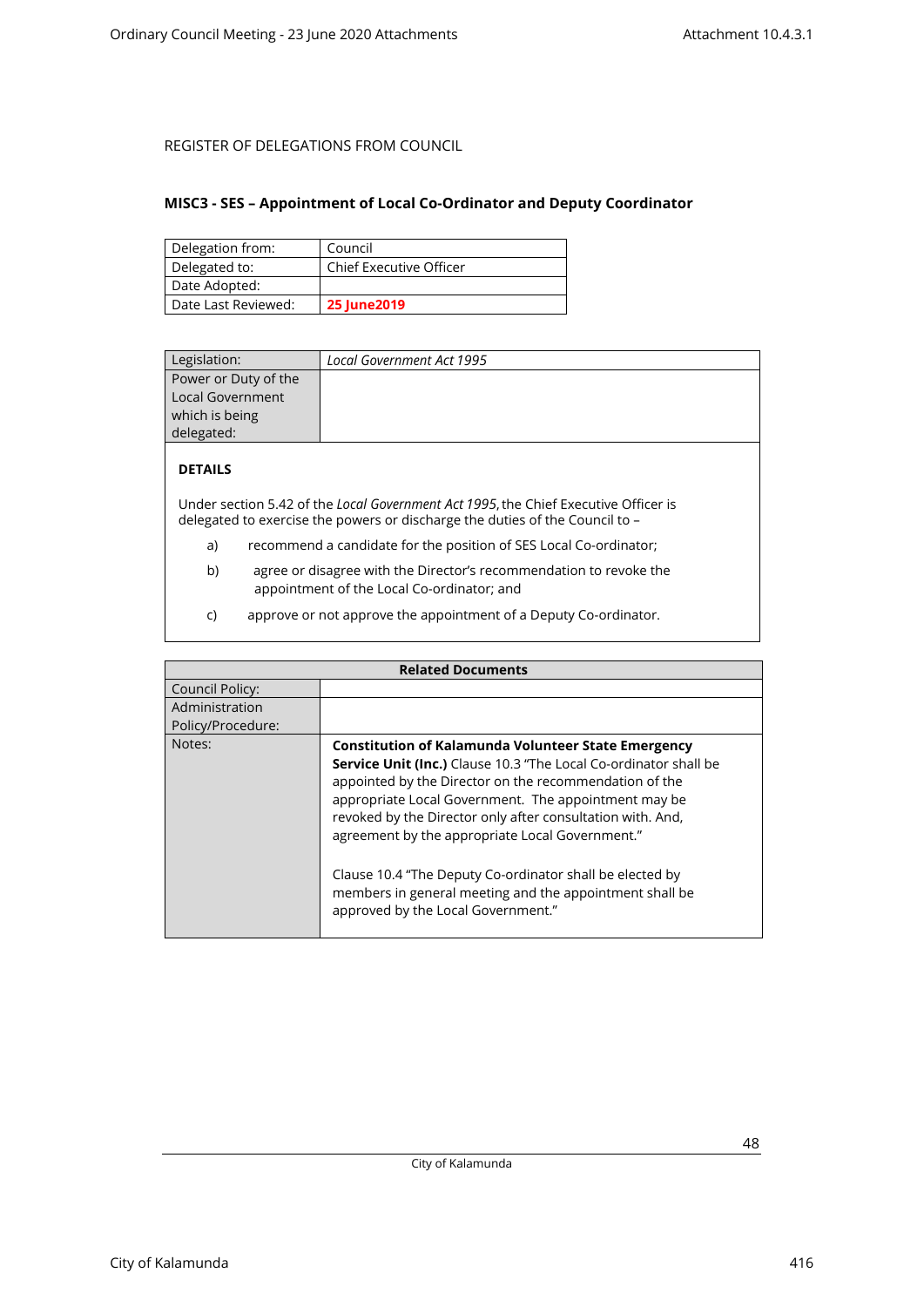#### <span id="page-48-0"></span>**MISC4 - Write Off of Emergency Services Levy Interest Amounts**

| Delegation from:    | Council                        |
|---------------------|--------------------------------|
| Delegated to:       | <b>Chief Executive Officer</b> |
| Date Adopted:       |                                |
| Date Last Reviewed: | <b>28 April 2020</b>           |

| Legislation:                                                                                  |  |
|-----------------------------------------------------------------------------------------------|--|
| Power or Duty of the                                                                          |  |
| <b>Local Government</b>                                                                       |  |
| which is being                                                                                |  |
| delegated:                                                                                    |  |
| <b>DETAILS</b>                                                                                |  |
| Under section 5.42 of the Local Government Act 1995, the Chief Executive Officer is delegated |  |

to write off Emergency Services Levy interest amounts of less than \$2.00 (two dollars) per property.

**Temporary Amendment (OCM 28/04/2020) Value has been increased to \$100 Temporary Condition: Is valid until the cessation of the Western Australian Declaration of State of Emergency and Western Australian Declaration of Public Health State of Emergency.**

| <b>Related Documents</b> |                                                                       |
|--------------------------|-----------------------------------------------------------------------|
| Council Policy:          |                                                                       |
| Administration           |                                                                       |
| Policy/Procedure:        |                                                                       |
| Notes:                   | <b>FESA Manual of Operating Procedures 2007/08</b>                    |
|                          | 5.8.7 Local Governments may automatically write off small amounts     |
|                          | of ESL Interest, where the total amount per property is less than \$2 |
|                          | per year                                                              |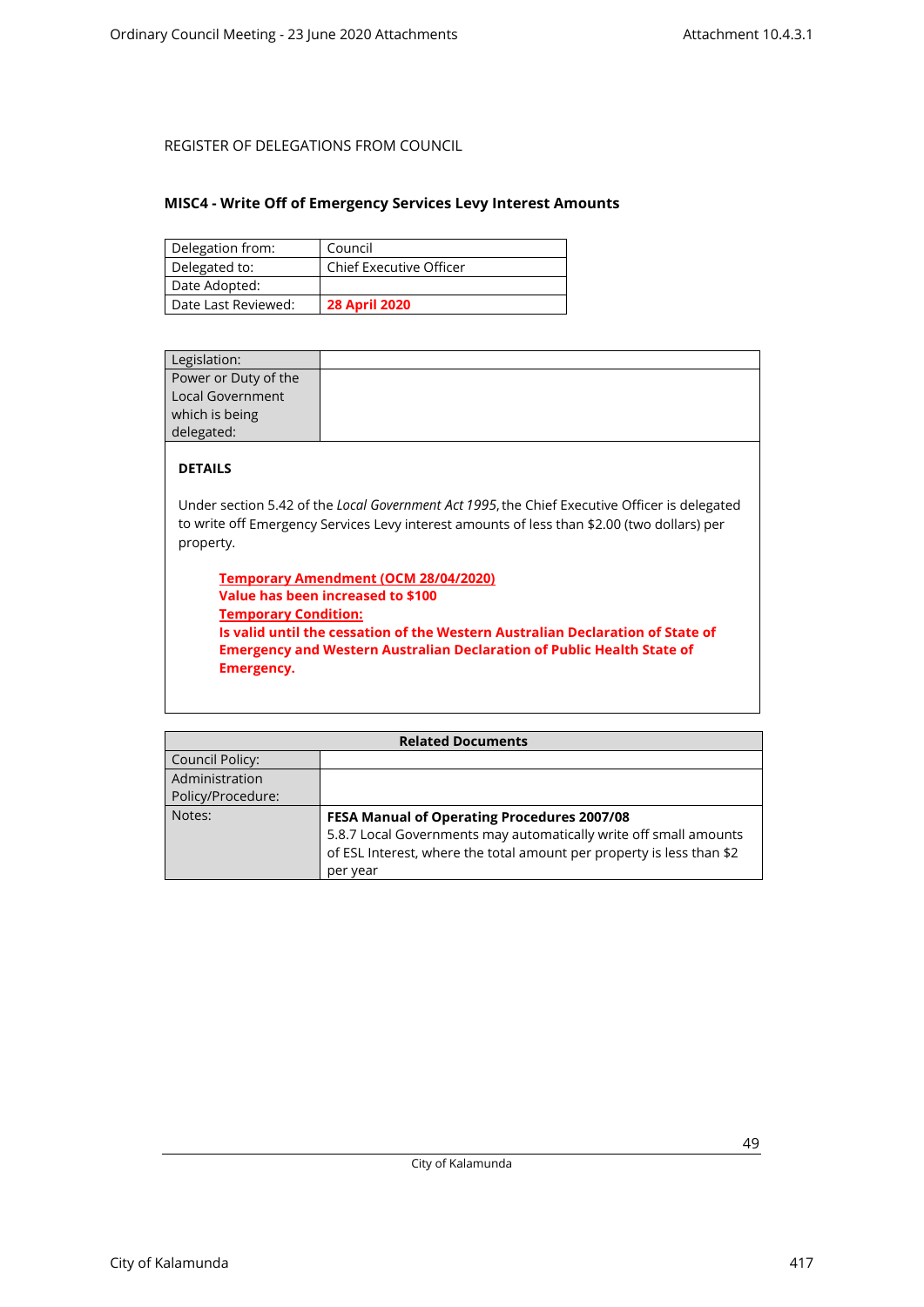### <span id="page-49-0"></span>**MISC5 - Fireworks Displays**

| Delegation from:    | Council                        |
|---------------------|--------------------------------|
| Delegated to:       | <b>Chief Executive Officer</b> |
| Date Adopted:       |                                |
| Date Last Reviewed: | <b>25 June 2019</b>            |

| Legislation:         |  |
|----------------------|--|
| Power or Duty of the |  |
| Local Government     |  |
| which is being       |  |
| delegated:           |  |
|                      |  |

### **DETAILS**

Under section 5.42 of the *Local Government Act 1995,* the Chief Executive Officer is delegated to exercise the powers or discharge the duties of the Council in regard to an Application for a Fireworks Display Permit, in accordance with Council policy.

| <b>Related Documents</b> |                                                            |
|--------------------------|------------------------------------------------------------|
| <b>Council Policy:</b>   | FIRE2 - Fireworks Displays (Revoked June 2013)             |
| Administration           | n/a                                                        |
| Policy/Procedure:        |                                                            |
| Notes:                   | Application for a Firework Display Permit - Department of  |
|                          | <b>Consumer and Employment Protection</b>                  |
|                          | Local government authority to provide comment, advising of |
|                          | objection or non-objection                                 |
|                          |                                                            |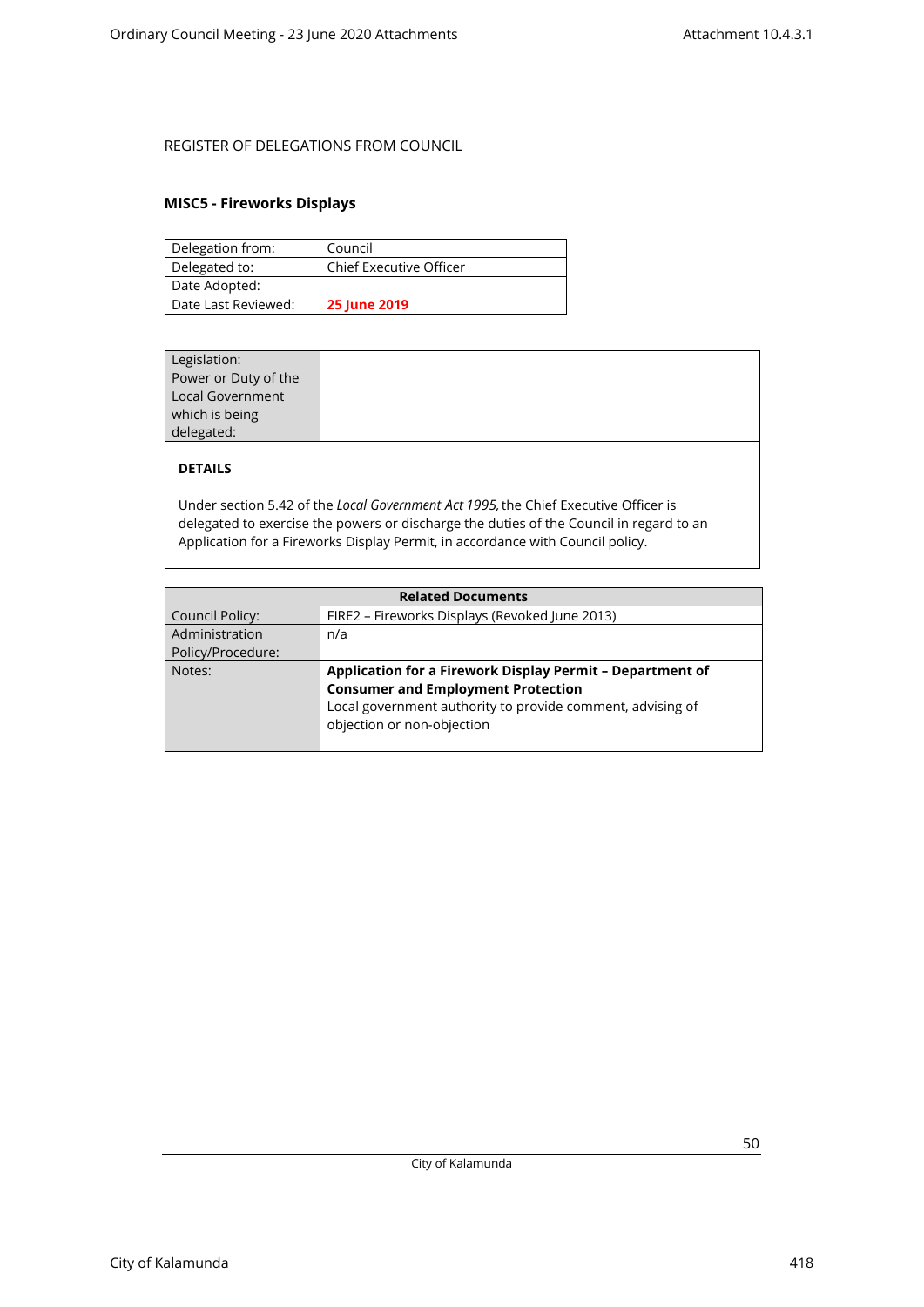#### <span id="page-50-0"></span>**MISC6 – Public Liability Insurance**

| Delegation from:    | Council                        |
|---------------------|--------------------------------|
| Delegated to:       | <b>Chief Executive Officer</b> |
| Date Adopted:       |                                |
| Date Last Reviewed: | <b>25 June 2019</b>            |

| Legislation:         |  |
|----------------------|--|
| Power or Duty of the |  |
| Local Government     |  |
|                      |  |
| which is being       |  |
| delegated:           |  |
|                      |  |

### **DETAILS**

Under section 5.42 of the *Local Government Act 1995*, the Chief Executive Officer is delegated to exercise the powers or discharge the duties of the Council to –

determine claims against the City for injury, loss or property damage that do not exceed the City's insurance policy excess levels, subject to receipt of a release form.

| <b>Related Documents</b> |     |
|--------------------------|-----|
| Council Policy:          | n/a |
| Administration           | n/a |
| Policy/Procedure:        |     |
| Notes:                   |     |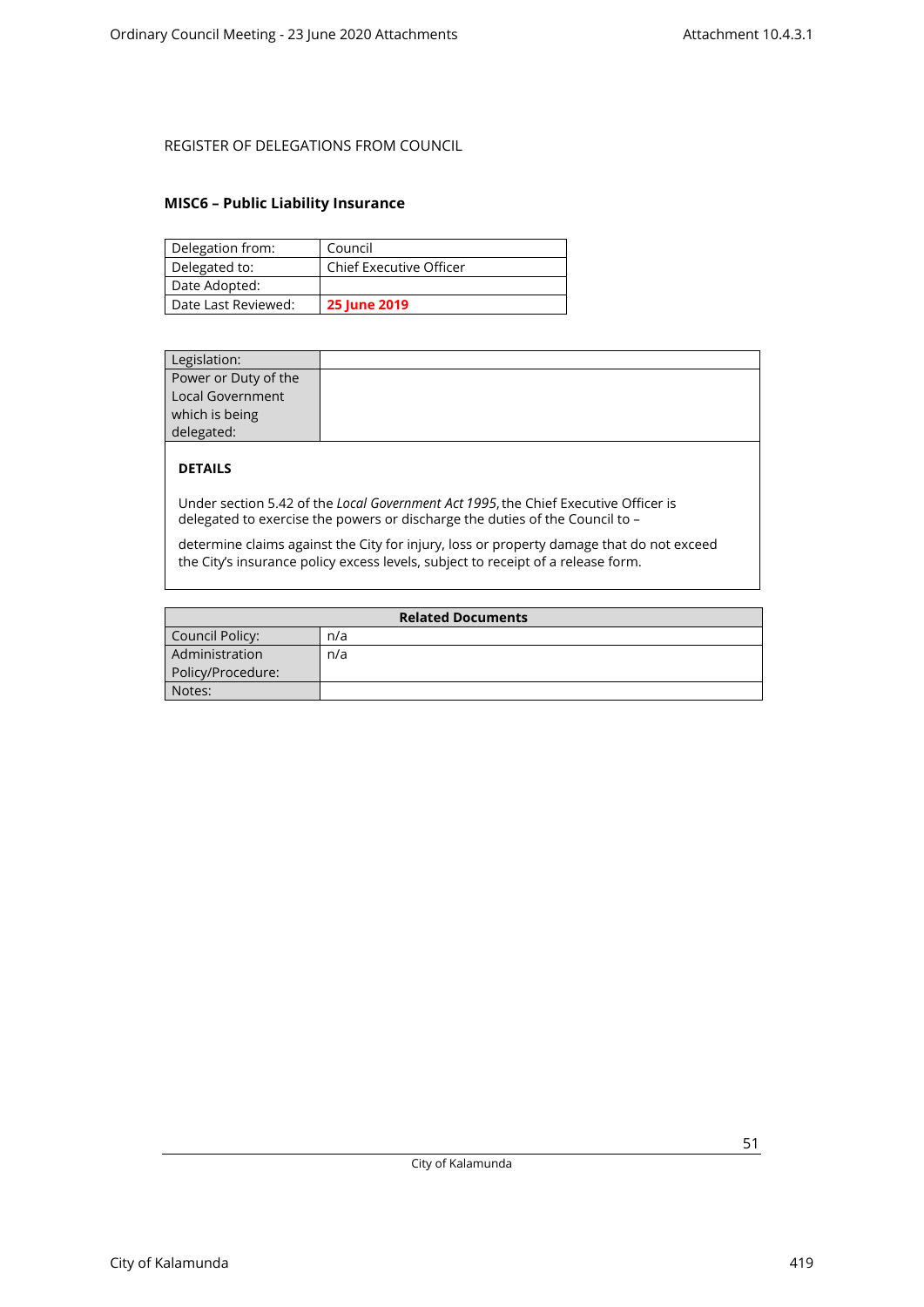## <span id="page-51-0"></span>**REVOKED DELEGATIONS**

City of Kalamunda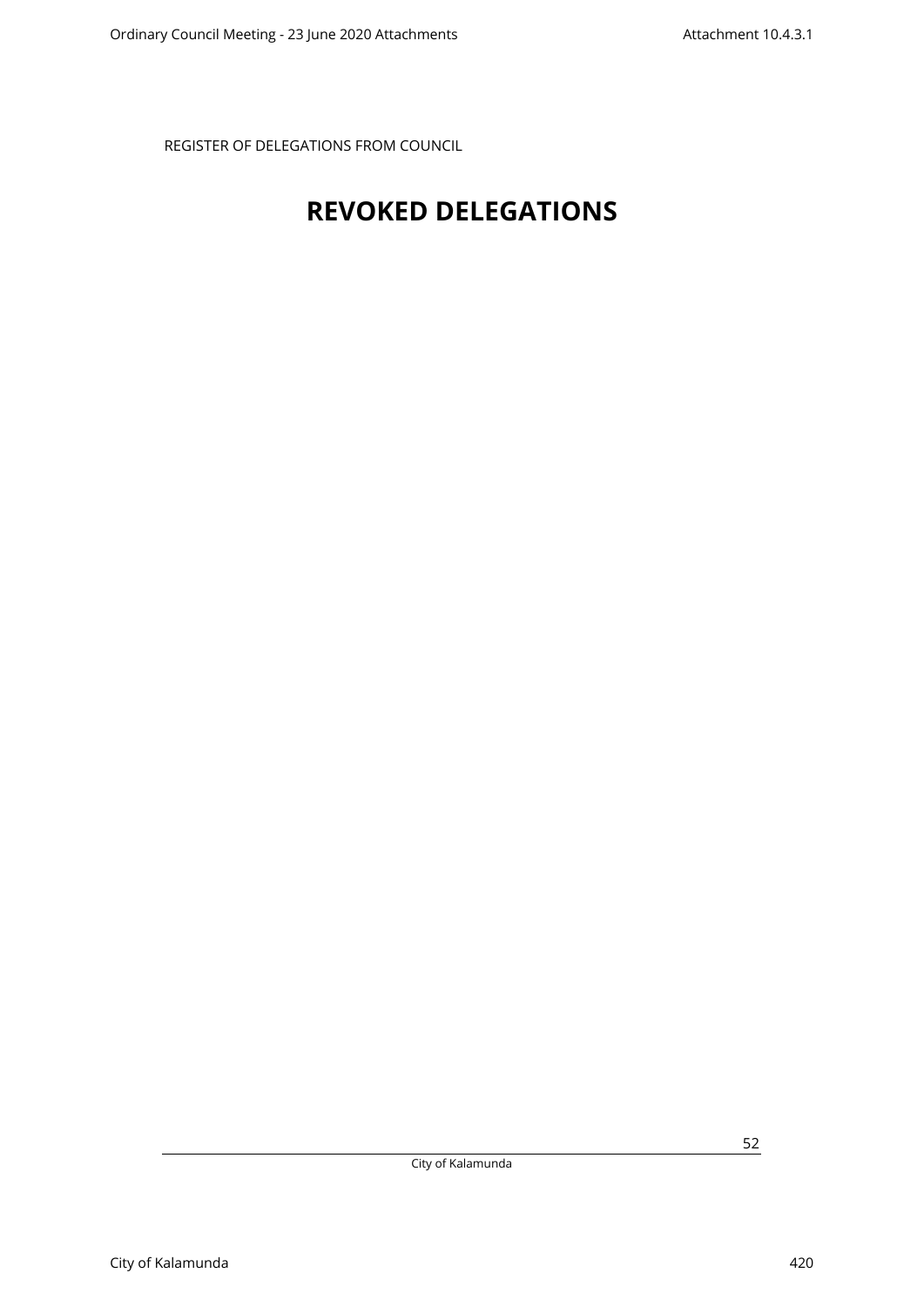#### <span id="page-52-0"></span>**LL1 - Common Seal**

| Delegation from:    | Council                        |
|---------------------|--------------------------------|
| Delegated to:       | <b>Chief Executive Officer</b> |
| Date Adopted:       |                                |
| <b>DATE REVOKED</b> | 21 June 2010                   |

| Legislation:                                                                    | Standing Orders Local Law 1990                                                                                                                                                                                                                                                                                               |
|---------------------------------------------------------------------------------|------------------------------------------------------------------------------------------------------------------------------------------------------------------------------------------------------------------------------------------------------------------------------------------------------------------------------|
| Power or Duty of the<br><b>Local Government</b><br>which is being<br>delegated: | 19.1 The Council's Common Seal<br>(2) The common seal of the Local Government may only be used on<br>the authority of the Council given either generally or specifically and<br>every document to which the seal is affixed must be signed by the<br>President and the CEO or a senior employee authorised by him or<br>her. |
| DETAILS                                                                         |                                                                                                                                                                                                                                                                                                                              |

#### The Chief Executive Officer is delegated authority to exercise the powers or discharge the duties of the Council to execute documents and apply the Common Seal of the Shire of Kalamunda on behalf of the Council generally.

| <b>Related Documents</b> |     |
|--------------------------|-----|
| Council Policy:          | n/a |
| Administration           | n/a |
| Policy/Procedure:        |     |
| Notes:                   |     |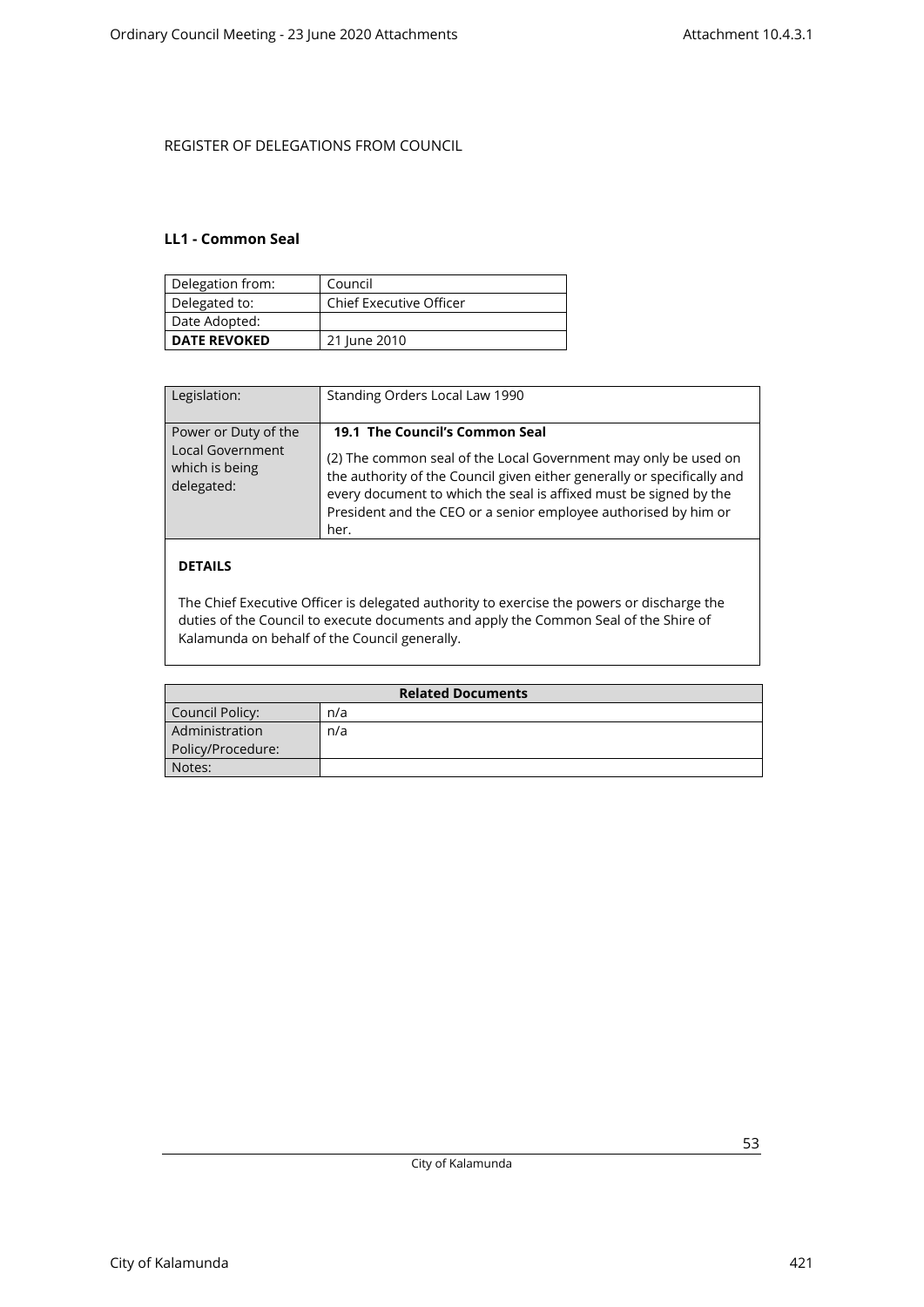#### <span id="page-53-0"></span>**LGA5 Organisational Structure**

| Delegation from:    | Council                        |
|---------------------|--------------------------------|
| Delegated to:       | <b>Chief Executive Officer</b> |
| Date Adopted:       |                                |
| <b>DATE REVOKED</b> | 21 June 2010                   |

| Legislation:                                                             | Local Government Act 1995, s.5.2                                                                                                                                             |
|--------------------------------------------------------------------------|------------------------------------------------------------------------------------------------------------------------------------------------------------------------------|
| Power or Duty of the<br>Local Government<br>which is being<br>delegated: | 5.2. Administration of local governments<br>The council of a local government is to ensure that there is an<br>appropriate structure for administering the local government. |

### **DETAILS**

Under section 5.42 of the *Local Government Act 1995*, the Chief Executive Officer is delegated to exercise the powers or discharge the duties of the Council under section 5.2 of the *Local Government Act 1995*, to determine the organisational structure best able to deliver the Council's Strategic Plan.

| <b>Related Documents</b> |                                                        |
|--------------------------|--------------------------------------------------------|
| Council Policy:          | ADM22 – Organisational Structure – (Revoked June 2013) |
| Administration           | n/a                                                    |
| Policy/Procedure:        |                                                        |
| Notes:                   |                                                        |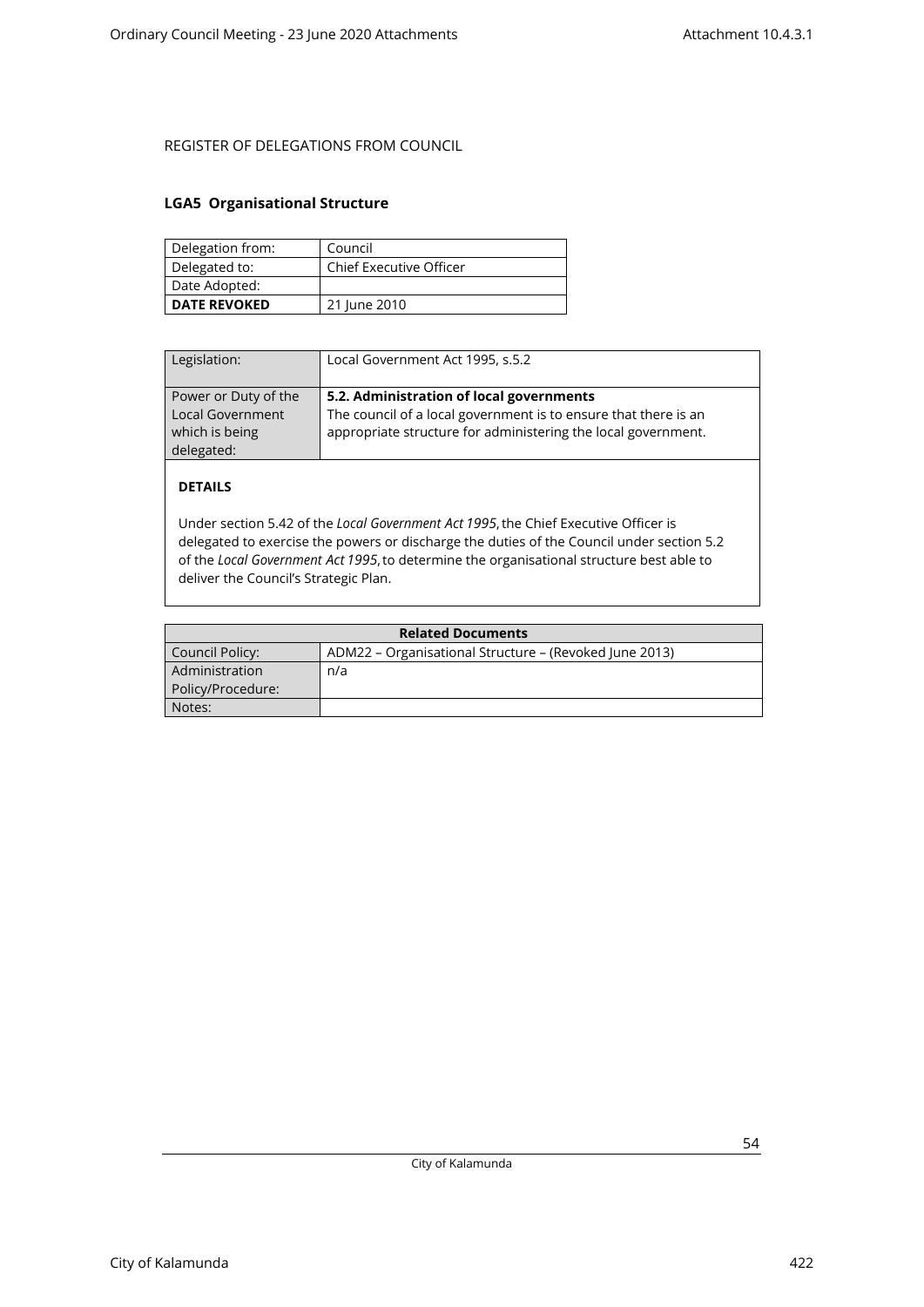#### <span id="page-54-0"></span>**PDA1 Planning Matters**

| Delegation from:    | Council                        |
|---------------------|--------------------------------|
| Delegated to:       | <b>Chief Executive Officer</b> |
| Date Adopted:       |                                |
| <b>DATE REVOKED</b> | 21 June 2010                   |

| Legislation:         | Local Planning Scheme No 3; Planning & Development Act 2005 |
|----------------------|-------------------------------------------------------------|
| Power or Duty of the |                                                             |
| Local Government     |                                                             |
| which is being       |                                                             |
| delegated:           |                                                             |
|                      |                                                             |

### **DETAILS**

Under the relevant provisions of the Shire of Kalamunda's Planning Schemes, the *Planning and Development Act 2005*and the Local Government Act 1995, the Chief Executive Officer is delegated to exercise the powers or discharge the duties of the Council in regard to the following –

#### **1. Advertising**

To advertise and provide notice of applications for planning approval or consent, and to refer an application and submissions to Council, where required.

#### **2. Determination of Applications**

To determine applications for planning approval, planning consent or special approval, including –

- a) any conditions to be imposed; and
- b) the period of validity of the approval or consent, in accordance with Council policy.

#### **3. Conditions**

To impose conditions on development approval which relate to orderly and proper planning, preservation of the amenity of the locality, and other such conditions as deemed appropriate.

#### **4. Cash In Lieu**

To accept and determine cash in lieu payment.

#### **5. Setback Variations**

To approve setback variations to property boundaries for all buildings and outbuildings, subject to no valid objections in the opinion of the Director Planning and Development Services being submitted by the owner(s) of the adjoining affected property/properties within the specified period of notification.

#### **6. Keeping of Animals**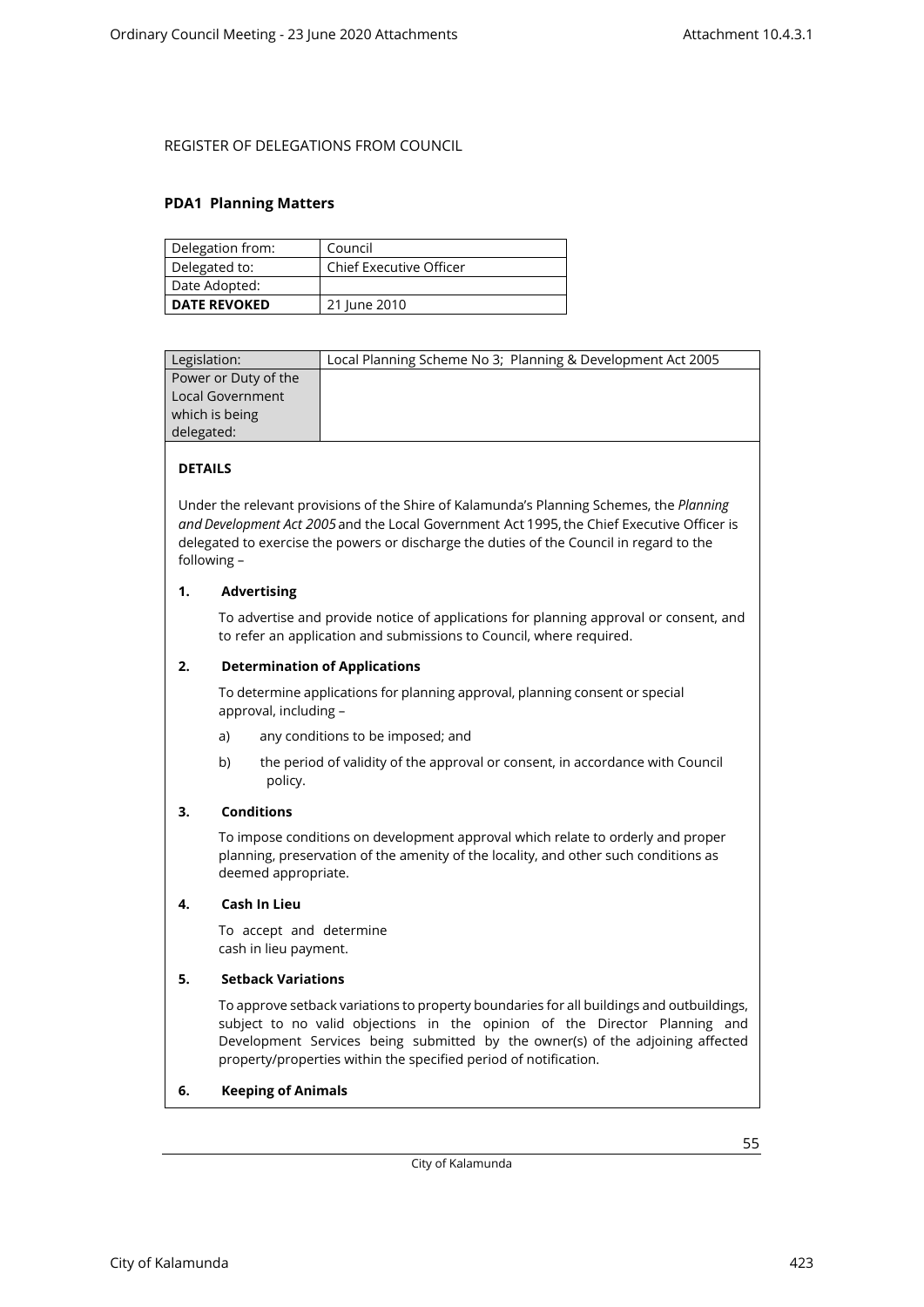To approve the keeping of hoofed and/or large animals under clause 5.18 of the Local Planning Scheme No3, where objections from adjoining owners/occupiers are either not received, or have been resolved, and where the keeping of such animals is permitted by the Scheme.

#### **7. Commercial Vehicle Parking**

As a land use class under Local Planning Scheme No 3, the approval of commercial vehicle parking applications is covered by clause 2 of this instrument of delegation.

To approve applications for commercial vehicle parking that entail variation to the standard vehicle movement times, where no objections have been received from affected residents.

To renew applications for commercial vehicle parking, where no legitimate complaints regarding non- compliance with conditions of approval have been received during the previous 12 months. Where a written complaint has been received, the renewal application is to be referred to affected landowners. If no objection is received, the Chief Executive Officer may approve the application. If an objection is received, the application is to be referred to Council for determination.

#### **8. Subdivision Applications and Clearances**

To refer recommendations for subdivision/amalgamation applications to the Western Australian Planning

Commission, in accordance with the following –

- a) Recommend approval of subdivision applications that are consistent with Local Planning Scheme No3, Council policy, the Residential Design Codes, an approved Outline Development Plan or Structure Plan, guided development scheme or subdivision guide plan as applicable
- b) Recommend refusal of subdivision applications that are not consistent with Local Planning Scheme No 3, Council policy, the Residential Design Codes, an approved Outline Development Plan or Structure Plan, guided development scheme or subdivision guide plan as applicable.
- **c)** Variation to the minimum lot sizes for residential subdivisions can be supported in accordance with the Western Australian Planning Commission Policy DC 2.2 (Residential Subdivision).

#### **9. Appeals (Review)**

To respond to appeals to defend the decision of Council or a delegated decision. If the appeal involves mediation, and as part of that mediation variation to any standard provision contained in any policy or the Scheme is sought, then the matter shall be forwarded to Council for consideration as to whether to support that variation.

To determine appropriate conditions to be recommended to be applied to applications the subject of a successful appeal to the State Administrative Tribunal (SAT), and enter into Minute of Consent Orders accordingly.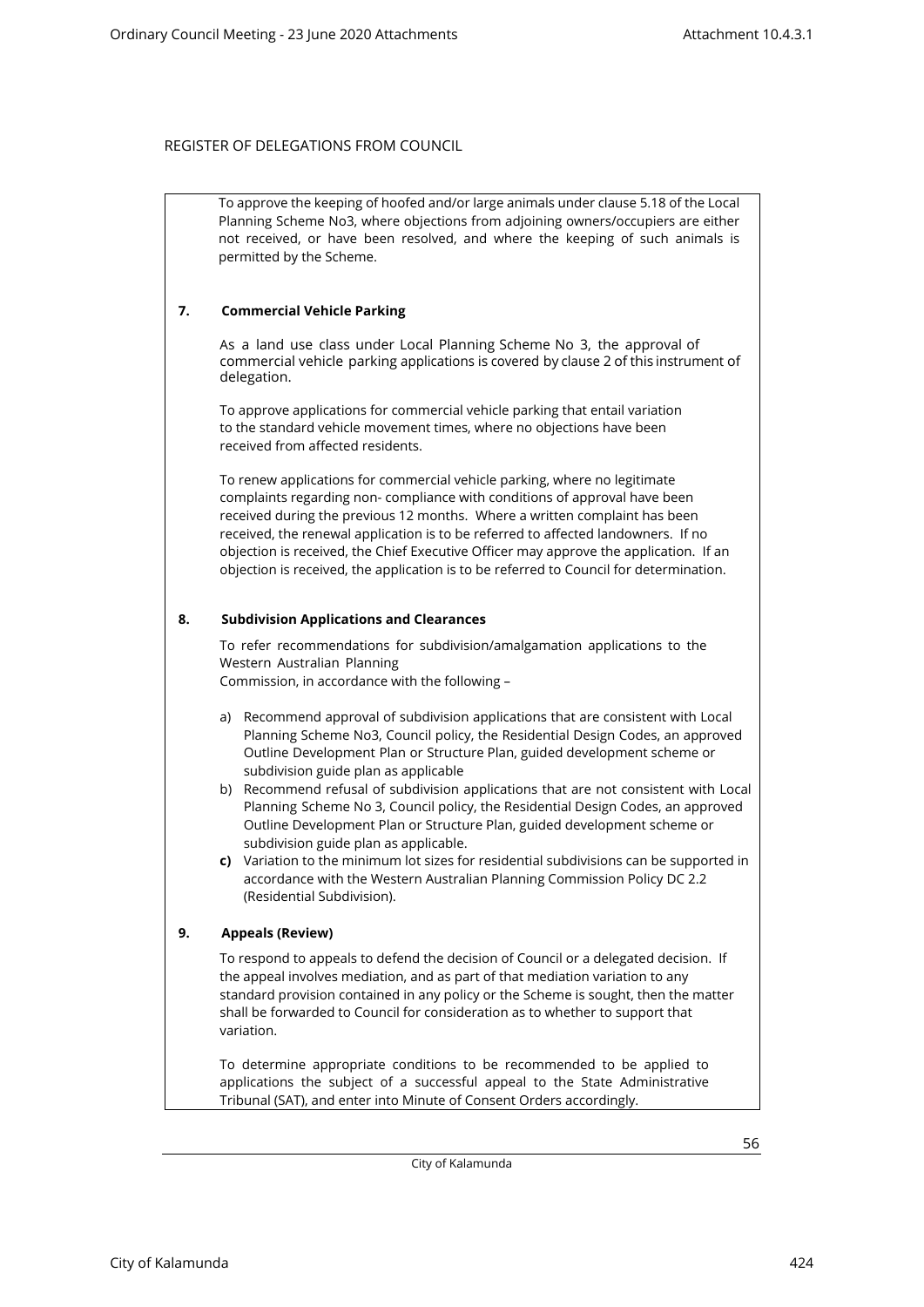#### **These delegations may only be exercised subject to compliance with the relevant legislation, and in accordance with Council policy.**

| <b>Related Documents</b>            |                                                                                                                                                                                                                                                                                                                                                                                                                                                                                                                                                                                                                                                                                                                                                                                                                  |
|-------------------------------------|------------------------------------------------------------------------------------------------------------------------------------------------------------------------------------------------------------------------------------------------------------------------------------------------------------------------------------------------------------------------------------------------------------------------------------------------------------------------------------------------------------------------------------------------------------------------------------------------------------------------------------------------------------------------------------------------------------------------------------------------------------------------------------------------------------------|
| Council Policy:                     | DEV1 - Additional Accommodation (Revoked 21.6.10)<br>DEV2 - Amusement Machines and Amusement Centres DEV5 - Caravan<br>Park Proposals - Guidelines for Assessment DEV6 - Cash in Lieu of Car<br>Parking (Revoked 18 October 2010)<br>DEV7 - Child Care Centres - Guidelines (Revoked 18 October 2010)<br>DEV10 — Delegation of Authority - Determination of Development and<br>Subdivision Applications (Revoked 19 April 2010)<br>DEV12 - Design Aesthetics - Guidelines (Revoked 21 June 2010)<br>DEV16 - Fuel Storage Applications - Guidelines for Assessment (Revoked 18<br>October 2012)<br>DEV17 - Igloo/Tunnel House Applications - Guidelines for Assessment (16<br><b>August 2010)</b><br>DEV19 - Notification to Affected Landowners - Community Consultation -<br>Advertising (Revoked 21 June 2010) |
| Administration<br>Policy/Procedure: | n/a                                                                                                                                                                                                                                                                                                                                                                                                                                                                                                                                                                                                                                                                                                                                                                                                              |
| Notes:                              | <b>Local Planning Scheme No.3</b><br><b>Delegations of Functions</b><br>11.3<br>11.3.1 The local government may, in writing and either generally<br>or as otherwise provided by the instrument of delegation,<br>delegate to a committee or the Chief Executive Officer<br>(CEO), within the meaning of those expressions under the<br>Local Government Act 1995, the exercise of any of its<br>powers or the discharge of any of its duties under the<br>Scheme, other than this power of delegation.<br>11.3.2 The CEO may delegate to any employee of the local<br>government the exercise of any of the Chief Executive<br>Officer's powers or the discharge of any of the Chief<br>Executive's duties under clause 11.3.1.                                                                                  |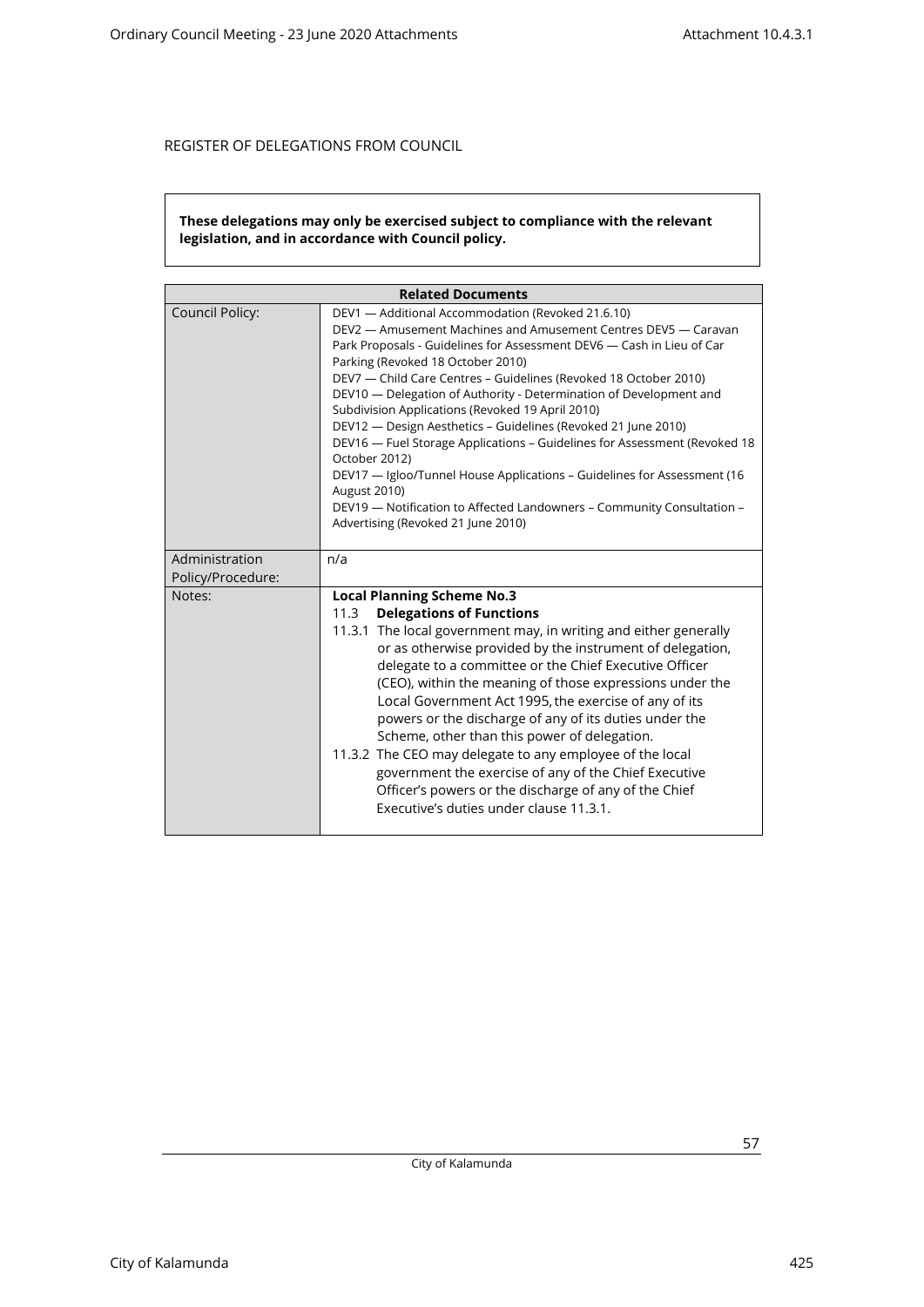#### <span id="page-57-0"></span>**Powers Under Part 11 of Local Planning Scheme 3**

| Delegation from:    | Council                        |
|---------------------|--------------------------------|
| Delegated to:       | <b>Chief Executive Officer</b> |
| Date Adopted:       | 21 December 2009               |
| <b>DATE REVOKED</b> | 21 June 2010                   |

| Legislation:                                                             | Local Planning Scheme No 3; Planning & Development Act 2005                |
|--------------------------------------------------------------------------|----------------------------------------------------------------------------|
| Power or Duty of the<br>Local Government<br>which is being<br>delegated: | Local Planning Scheme 3<br><b>Part 11 - Enforcement and Administration</b> |

### **DETAILS**

Council delegates to the Chief Executive Officer the exercise of any of its powers, and the discharge of any of its duties, under Part 11 of the Shire of Kalamunda Local Planning Scheme No. 3.

| <b>Related Documents</b> |                                                                                                                                                                                                                                                                                                                                                                                                                                                                                                                                                                                                                                                                                      |
|--------------------------|--------------------------------------------------------------------------------------------------------------------------------------------------------------------------------------------------------------------------------------------------------------------------------------------------------------------------------------------------------------------------------------------------------------------------------------------------------------------------------------------------------------------------------------------------------------------------------------------------------------------------------------------------------------------------------------|
| Council Policy:          |                                                                                                                                                                                                                                                                                                                                                                                                                                                                                                                                                                                                                                                                                      |
| Administration           |                                                                                                                                                                                                                                                                                                                                                                                                                                                                                                                                                                                                                                                                                      |
| Policy/Procedure:        |                                                                                                                                                                                                                                                                                                                                                                                                                                                                                                                                                                                                                                                                                      |
| Notes:                   | <b>Local Planning Scheme No.3</b><br><b>Delegations of Functions</b><br>11.3<br>11.3.1 The local government may, in writing and either generally<br>or as otherwise provided by the instrument of delegation,<br>delegate to a committee or the Chief Executive Officer<br>(CEO), within the meaning of those expressions under the<br>Local Government Act 1995, the exercise of any of its<br>powers or the discharge of any of its duties under the<br>Scheme, other than this power of delegation.<br>11.3.2 The CEO may delegate to any employee of the local<br>government the exercise of any of the Chief Executive<br>Officer's powers or the discharge of any of the Chief |
|                          | Executive's duties under clause 11.3.1.                                                                                                                                                                                                                                                                                                                                                                                                                                                                                                                                                                                                                                              |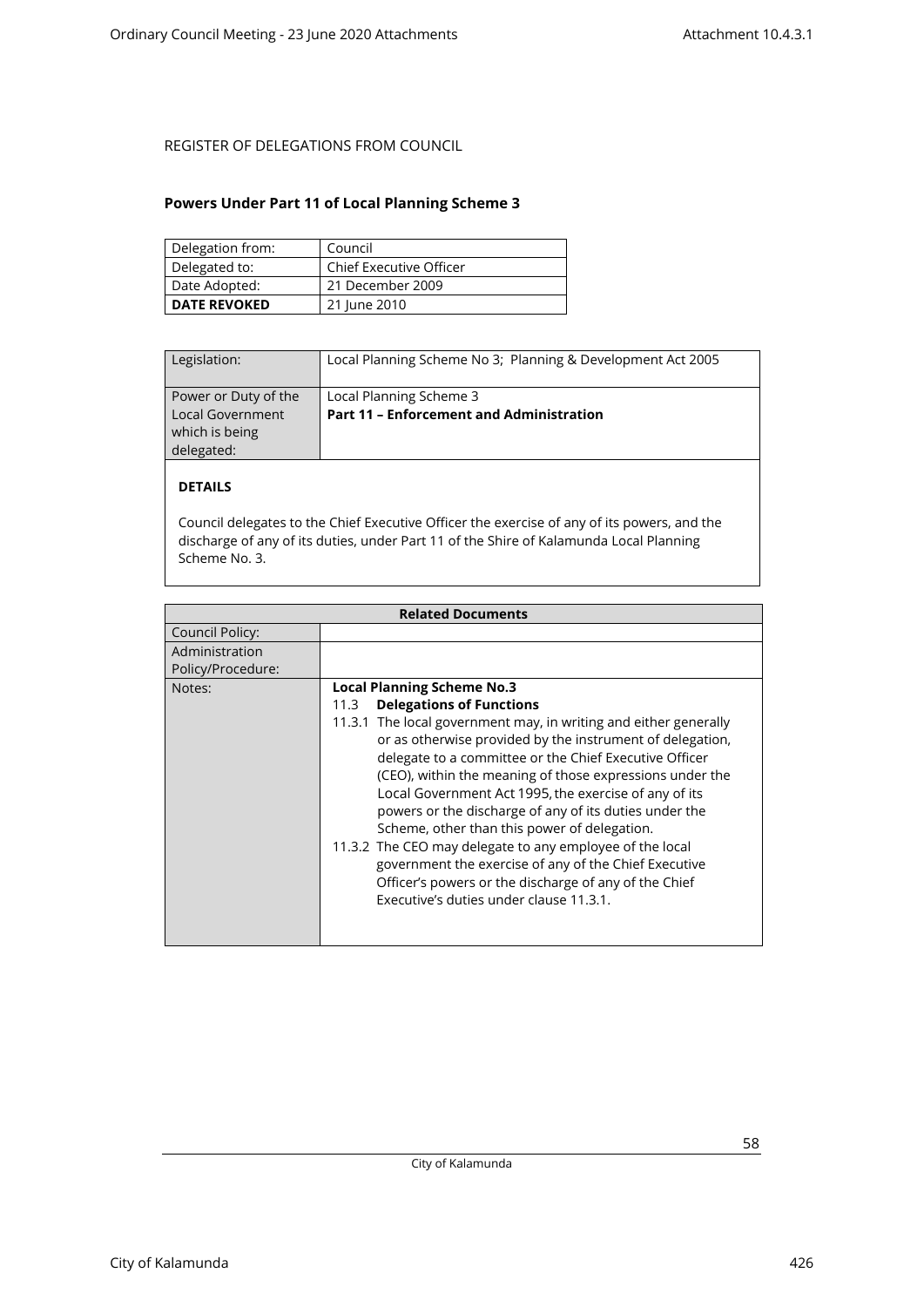#### <span id="page-58-0"></span>**LMPA1 - Building Approvals**

| Delegation from:    | Council                          |
|---------------------|----------------------------------|
| Delegated to:       | <b>Manager Building Services</b> |
| Date Adopted:       |                                  |
| <b>DATE REVOKED</b> | 16 April 2012                    |

| Legislation:                                    | Local Government (Miscellaneous Provisions) Act 1960, s.374 &<br>374AA  |
|-------------------------------------------------|-------------------------------------------------------------------------|
| Power or Duty of the<br><b>Local Government</b> | 374. Plans of buildings to be approved by local government              |
| which is being<br>delegated:                    | 374AA. Building approval certificates for unauthorised building<br>work |

### **DETAILS**

Under section 374AAB of the Local Government (Miscellaneous Provisions) Act 1960, the Manager Building Services is delegated to exercise the powers or discharge the duties of the Council under sections 374 and 374AA of the Local Government (Miscellaneous Provisions) Act 1960.

All building approvals are subject to compliance with the Local Government (Miscellaneous Provisions) Act 1960

and Regulations, and are to be in accordance with Council policy.

|                   | <b>Related Documents</b>                                                                                                                                                                                                                                                                                                                                                                                                                                                                                                               |
|-------------------|----------------------------------------------------------------------------------------------------------------------------------------------------------------------------------------------------------------------------------------------------------------------------------------------------------------------------------------------------------------------------------------------------------------------------------------------------------------------------------------------------------------------------------------|
| Council Policy:   | DEV8 - Delegation of Authority - Approval of Building Plans and                                                                                                                                                                                                                                                                                                                                                                                                                                                                        |
|                   | Specifications                                                                                                                                                                                                                                                                                                                                                                                                                                                                                                                         |
| Administration    | n/a                                                                                                                                                                                                                                                                                                                                                                                                                                                                                                                                    |
| Policy/Procedure: |                                                                                                                                                                                                                                                                                                                                                                                                                                                                                                                                        |
| Notes:            | <b>Local Government (Building Surveyors) Regulations 2008</b><br>6(2) For the purposes of section 374AAB(2) of the Act, after the<br>transition period, the authority to approve or refuse to approve<br>plans and specifications submitted under section<br>374 of the Act or unauthorised building work in relation to<br>any building must not be delegated to a person unless that<br>person holds a Building Surveyor Level 1 certificate. (lesser<br>qualifications specified for smaller buildings – refer Regs for<br>details) |
|                   | 374AAB. Delegation of authority to approve plans of buildings or<br>unauthorised building work<br>(5) A delegation under subsection (1), and any variation or<br>revocation of it, must be in writing executed by the local<br>government.<br>(6) A person to whom authority is delegated under this section<br>cannot delegate that authority.                                                                                                                                                                                        |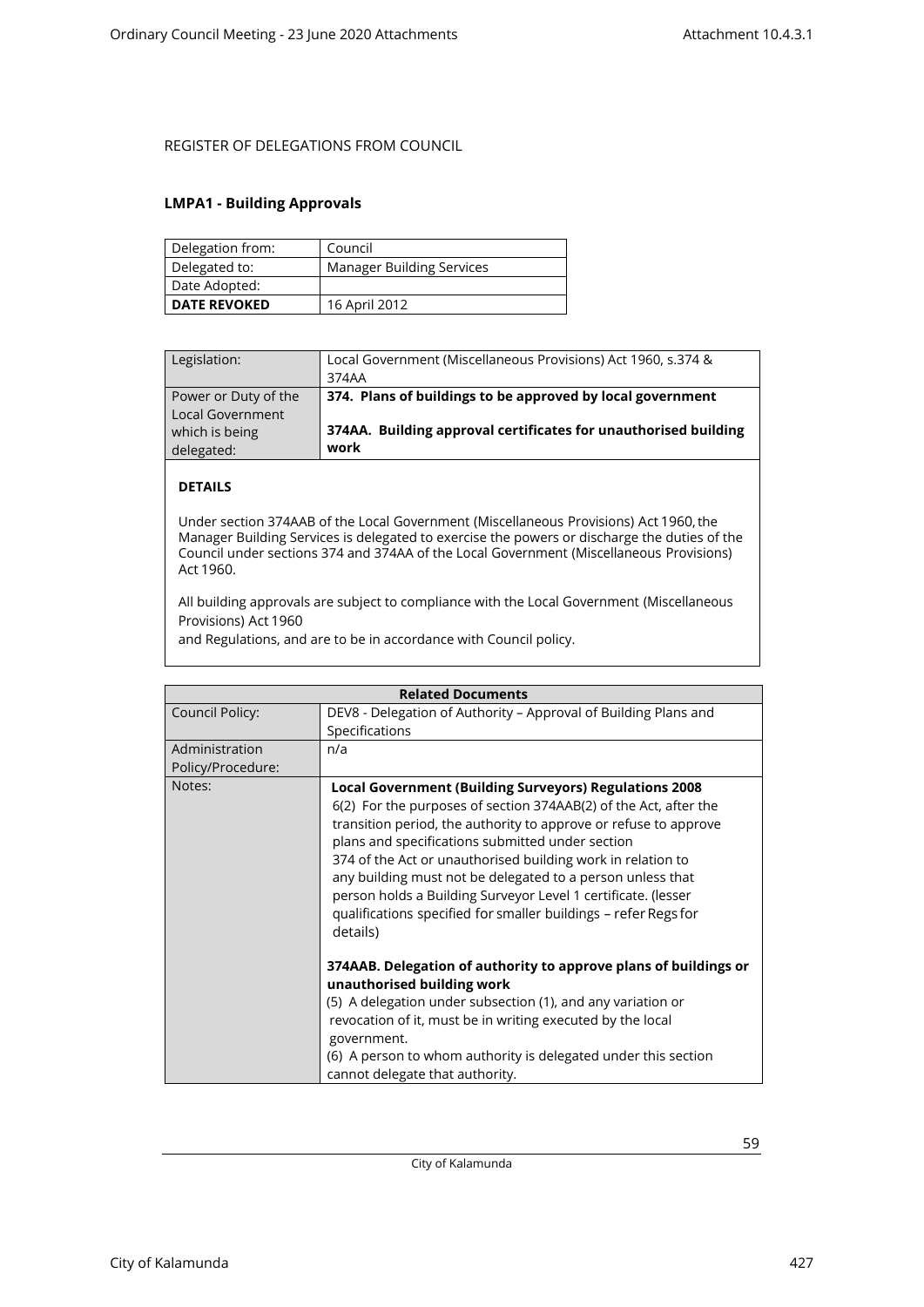#### <span id="page-59-0"></span>**LMPA2 - Buildings**

| Delegation from:    | Council                        |
|---------------------|--------------------------------|
| Delegated to:       | <b>Chief Executive Officer</b> |
| Date Adopted:       |                                |
| <b>DATE REVOKED</b> | 16 April 2012                  |

| Legislation:                                                                    | Local Government (Miscellaneous Provisions) Act 1960, Part XV;<br><b>Building Regulations 1989</b> |
|---------------------------------------------------------------------------------|----------------------------------------------------------------------------------------------------|
| Power or Duty of the<br><b>Local Government</b><br>which is being<br>delegated: | Part XV - buildings                                                                                |

### **DETAILS**

Under section 5.42 of the *Local Government Act 1995*, the Chief Executive Officer is delegated to exercise the powers or discharge the duties of the Council under –

- Part XV of the Local Government (Miscellaneous Provisions) Act 1960, and
- the Building Regulations

1989, in accordance with Council

policy.

This excludes sections 374 and 374AA of the Local Government (Miscellaneous Provisions) Act 1960, which deal with building approvals, and may only be delegated to a building surveyor.

| <b>Related Documents</b> |                                                                                                                                                                                                                                                                                                                              |  |
|--------------------------|------------------------------------------------------------------------------------------------------------------------------------------------------------------------------------------------------------------------------------------------------------------------------------------------------------------------------|--|
| Council Policy:          | DEV11 - Delegation of Authority - Issue of Stop Work Orders                                                                                                                                                                                                                                                                  |  |
| Administration           | n/a                                                                                                                                                                                                                                                                                                                          |  |
| Policy/Procedure:        |                                                                                                                                                                                                                                                                                                                              |  |
| Notes:                   | <b>DLGRD Guideline #17 - Delegations</b><br>Section 2 of the Local Government (Miscellaneous Provisions) Act<br>1960 effectively incorporates the provisions of that Act into the<br>Local Government Act 1995, and therefore the delegation<br>provisions of the Local Government Act 1995 apply to the Local<br>Government |  |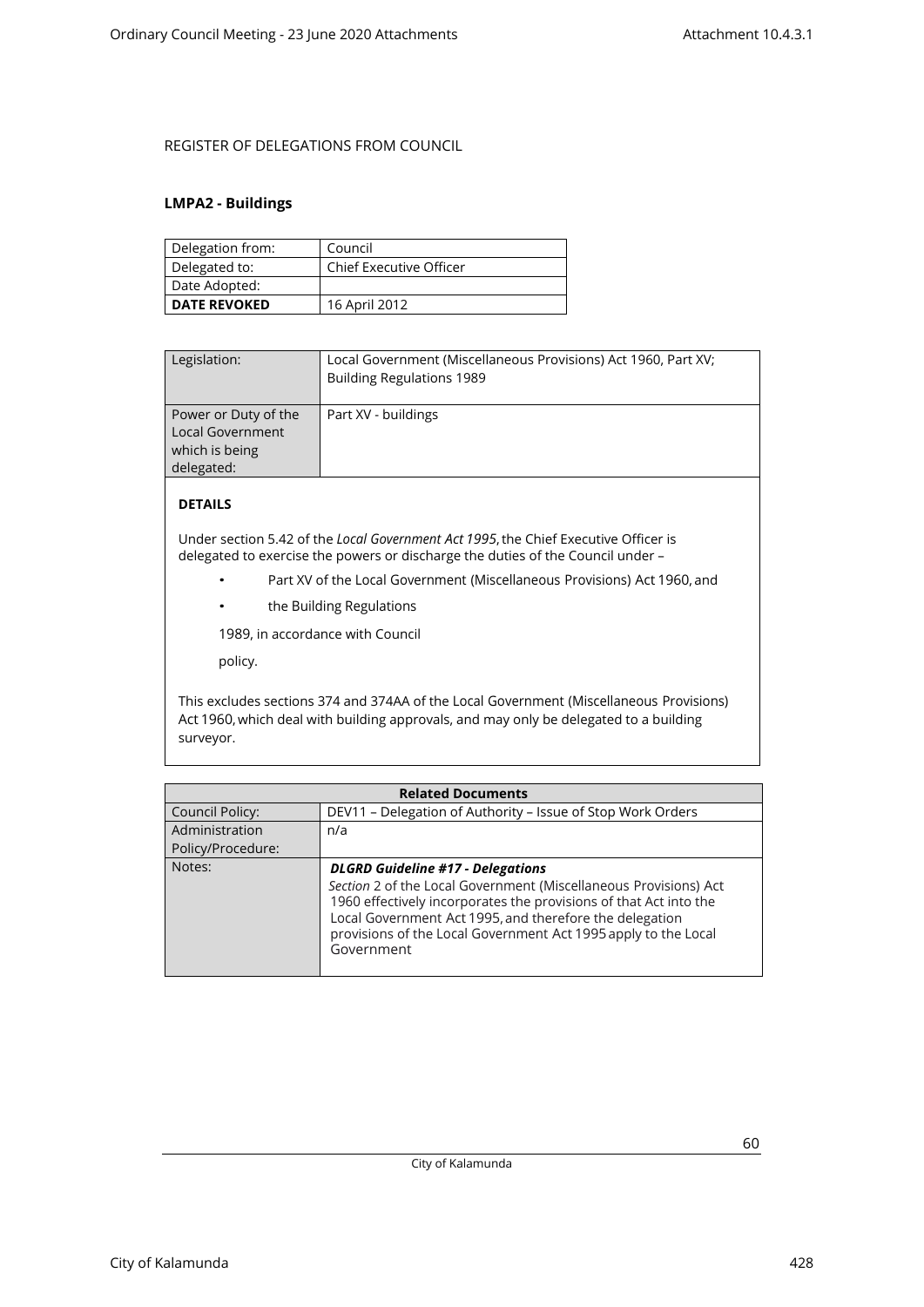#### <span id="page-60-0"></span>**LGA15 - Land Asset Rationalisation – Disposal of Property – Additional Properties**

| Delegation from:    | Council                 |
|---------------------|-------------------------|
| Delegated to:       | Chief Executive Officer |
| Date Adopted:       |                         |
| <b>DATE REVOKED</b> | 27 June 2016            |

| Legislation:                                                                    | Section 3.58 of the Local Government Act 1995                                                                                                                                                                                                                                                                                                         |
|---------------------------------------------------------------------------------|-------------------------------------------------------------------------------------------------------------------------------------------------------------------------------------------------------------------------------------------------------------------------------------------------------------------------------------------------------|
| Power or Duty of the<br><b>Local Government</b><br>which is being<br>delegated: | (2) Except as stated in this section, a local government can only<br>dispose of property to -<br>(a) the highest bidder at public auction; or<br>(b) the person who at public tender called by the local government<br>makes what is, in the opinion of the local government, the most<br>acceptable tender, whether or not it is the highest tender. |

### **DETAILS**

Under section 5.42 of the *Local Government Act 1995*, the Chief Executive Officer is delegated the power to dispose of the following properties, for not less than 90% of the valuation –

- 34 McRae Road, Kalamunda
- 46 Cotherstone Road, Kalamunda<br>• 2 Cabarita Boad, Kalamunda
- 2 Cabarita Road, Kalamunda
- 21 Andrew Street, Kalamunda<br>• 29 Barbigal Place, Lesmurdie
- 29 Barbigal Place, Lesmurdie.

In accordance with section 5.43, Limits on delegations to CEO – "A local government cannot delegate to a CEO any of the following powers or duties —

(d) acquiring or disposing of any property valued at an amount exceeding an amount determined by the local government for the purpose of this paragraph",

the limit that has been set by Council is 5 million dollars (\$5,000,000).

| <b>Related Documents</b> |                                                                                                                         |
|--------------------------|-------------------------------------------------------------------------------------------------------------------------|
| Council Policy:          |                                                                                                                         |
| Administration           |                                                                                                                         |
| Policy/Procedure:        |                                                                                                                         |
| Notes:                   |                                                                                                                         |
|                          | EN BLOC RESOLUTION OCM 199/2011                                                                                         |
|                          | That Council:                                                                                                           |
|                          | Dispose of, in accordance with the Local Government Act 1995<br>1.<br>Sections 3.58 and 3.59, the following properties: |
|                          | 34 McCrae Road, Kalamunda<br>٠                                                                                          |
|                          | 46 Cotherstone Road, Kalamunda                                                                                          |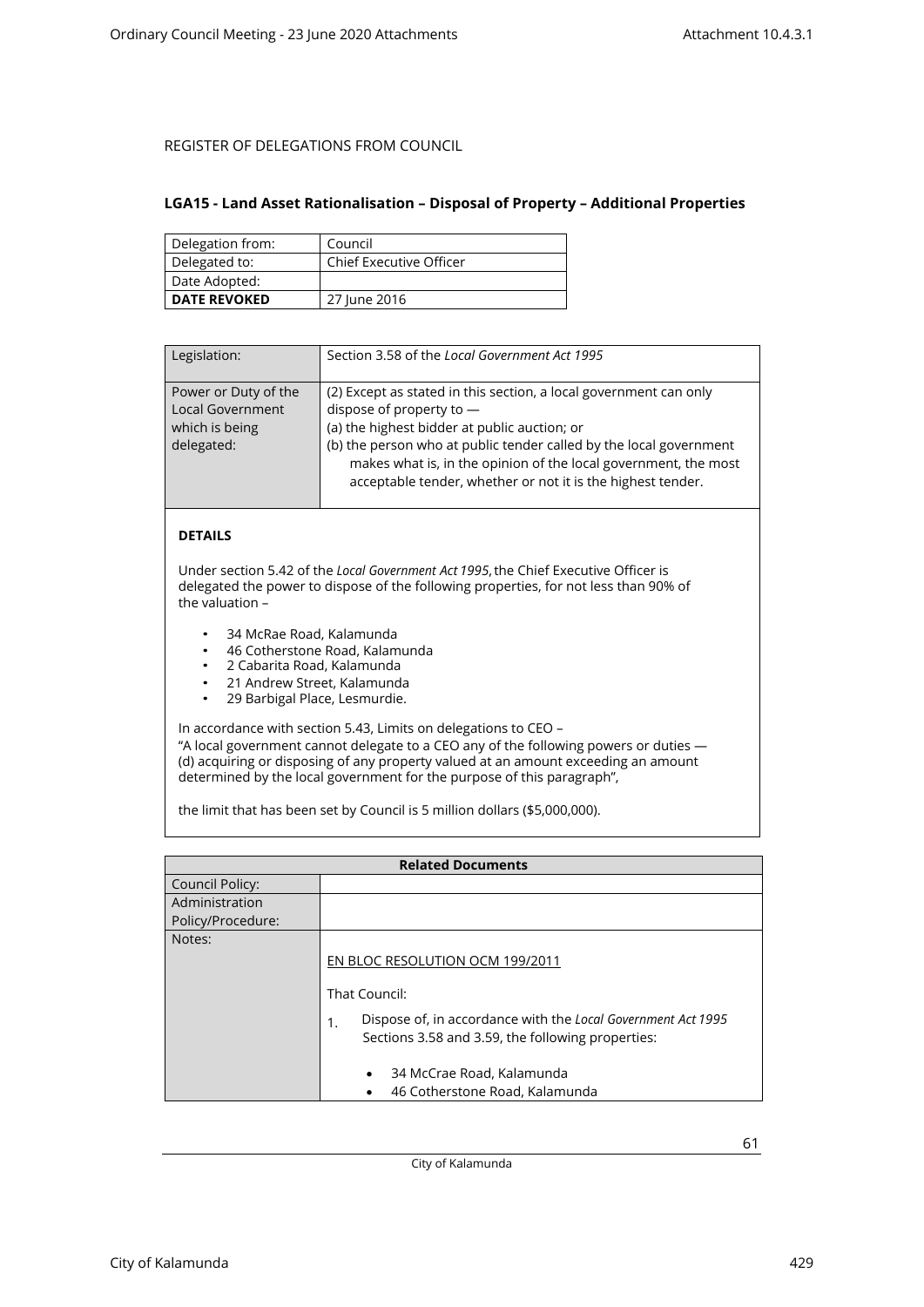|    | 2 Cabarita Road, Kalamunda<br>$\bullet$<br>21 Andrew Street, Kalamunda<br>$\bullet$<br>29 Barbigal Place, Lesmurdie<br>$\bullet$                                               |
|----|--------------------------------------------------------------------------------------------------------------------------------------------------------------------------------|
| 2. | Provide The Professionals, Kalamunda with a six month<br>exclusive selling agent agreement for the sale of properties at:                                                      |
|    | 34 McCrae Road Kalamunda<br>46 Cotherstone Road Kalamunda<br>$\bullet$<br>2 Cabarita Road Kalamunda<br>21 Andrew Street Kalamunda<br>29 Barbigal Place Lesmurdie.<br>$\bullet$ |
| 3. | Accept the disposal of properties at the values listed in<br>Attachment 2 - Valuations.                                                                                        |
| 4. | Authorise the sale of a property for not less than 90% of<br>valuation unless by Council resolution.                                                                           |
| 5. | Delegate to the Chief Executive Officer, in accordance with the<br>Local Government Act 1995 Section 5.42, powers and duties to<br>dispose of the properties.                  |
| 6. | Delegate to the Chief Executive Officer, in accordance with the<br>Local Government Act 1995 Section 5.43, a limit of five million<br>dollars (\$5,000,000).                   |
|    | Moved:<br>Cr Bob Emery                                                                                                                                                         |
|    | Seconded: Cr Allan Morton                                                                                                                                                      |
|    | <b>CARRIED UNANIMOUSLY (10/0)</b><br>Vote:                                                                                                                                     |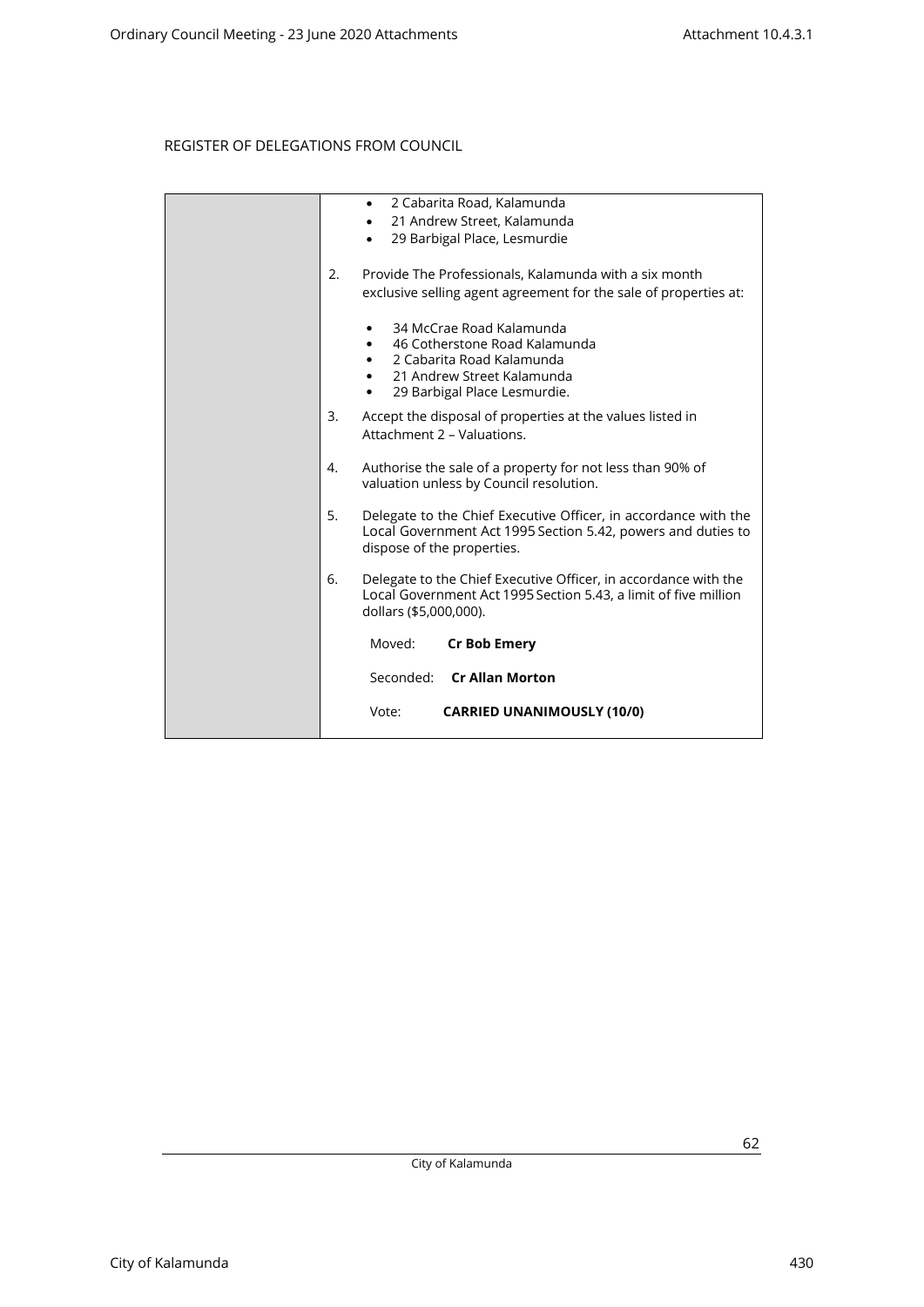#### <span id="page-62-0"></span>**LGA16 - Tender – Development of 39 Maida Vale Road**

| Delegation from:    | Council                 |
|---------------------|-------------------------|
| Delegated to:       | Chief Executive Officer |
| Date Adopted:       | 19 December 2011        |
| <b>DATE REVOKED</b> | 25 May 2015             |

| Legislation:            | Local Government Act 1995, s. 3.57; Local Government (Functions       |
|-------------------------|-----------------------------------------------------------------------|
|                         | and General) Regulations 1996, Part 4, Division 2.                    |
| Power or Duty of the    | 3.57. Tenders for providing goods or services                         |
| <b>Local Government</b> | (1) A local government is required to invite tenders before it enters |
| which is being          | into a contract of a prescribed kind under which another person is to |
| delegated:              | supply goods or services.                                             |
|                         |                                                                       |

### **DETAILS**

Under section 5.42 of the Local Government Act 1995, the Chief Executive Officer is delegated to exercise the powers or discharge the duties of the Council under section 3.57 of the Local Government Act 1995.

In respect of choice of tender, the Chief Executive Officer is authorised to accept tenders up to a value of \$250,000. All tenders which exceed this value must be referred to Council for evaluation and decision.

| <b>Related Documents</b> |                                                                                                                                                                                                                             |
|--------------------------|-----------------------------------------------------------------------------------------------------------------------------------------------------------------------------------------------------------------------------|
| Council Policy:          |                                                                                                                                                                                                                             |
| Administration           |                                                                                                                                                                                                                             |
| Policy/Procedure:        |                                                                                                                                                                                                                             |
| Notes:                   | RESOLVED OCM 211/2011                                                                                                                                                                                                       |
|                          | That Council:                                                                                                                                                                                                               |
|                          | That Council notes Confidential Attachments 1 and 2.<br>1.                                                                                                                                                                  |
|                          | 2.<br>Provide exclusive rights to Ventura Homes for the<br>development of House and Land packages for the<br>whole of the site at Lot 263(39) Maida Vale Road in<br>Maida Vale.                                             |
|                          | 3.<br>Pursuant to Section 5.42 (1) and Section 5.43 (b) of the<br>Local Government Act 1995 delegates authority to Chief<br>Executive Officer to accept Tenders for Construction<br>works up to \$250,000 for this project. |
|                          | Moved:<br><b>Cr Margaret Thomas</b>                                                                                                                                                                                         |
|                          | Seconded: Cr Justin Whitten                                                                                                                                                                                                 |
|                          | <b>CARRIED UNANIMOUSLY/ABSOLUTE MAJORITY (10/0)</b><br>Vote:                                                                                                                                                                |

City of Kalamunda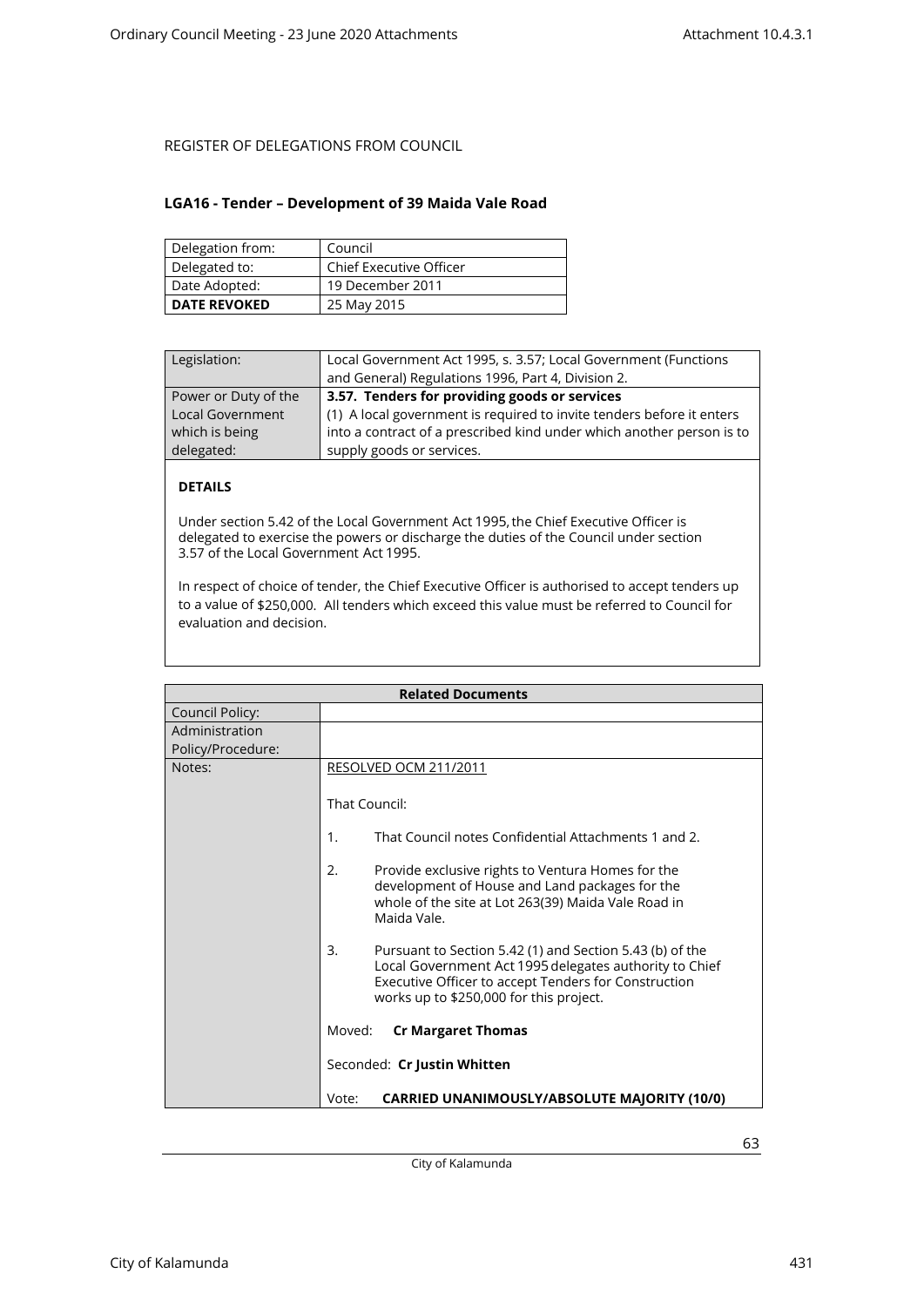### <span id="page-63-0"></span>**CPR1 - Caravan Parks and Camping**

| Delegation from:    | Council                              |
|---------------------|--------------------------------------|
| Delegated to:       | Manager Health Service,              |
|                     | <b>Environmental Health Officers</b> |
| Date Adopted:       |                                      |
| <b>DATE REVOKED</b> | 25 May 2015                          |

| Legislation:                                            | Caravan Parks and Camping Grounds Regulations 1997, Reg                                                                                                                                                    |
|---------------------------------------------------------|------------------------------------------------------------------------------------------------------------------------------------------------------------------------------------------------------------|
| Power or Duty of the                                    | 6. Local government                                                                                                                                                                                        |
| <b>Local Government</b><br>which is being<br>delegated: | A function conferred on a local government by these regulations may<br>be performed by an authorised person appointed by that local<br>government who is authorised in writing by that local government to |
|                                                         | do so                                                                                                                                                                                                      |

### **DETAILS**

Those persons who have been appointed by Council as "authorised persons" for the purposes of the Caravan Parks and Camping Grounds Act 1995 are delegated to exercise the powers or discharge the duties of the Council under the Caravan Parks and Camping Grounds Regulations 1997.

| <b>Related Documents</b> |  |
|--------------------------|--|
| Council Policy:          |  |
| Administration           |  |
| Policy/Procedure:        |  |
| Notes:                   |  |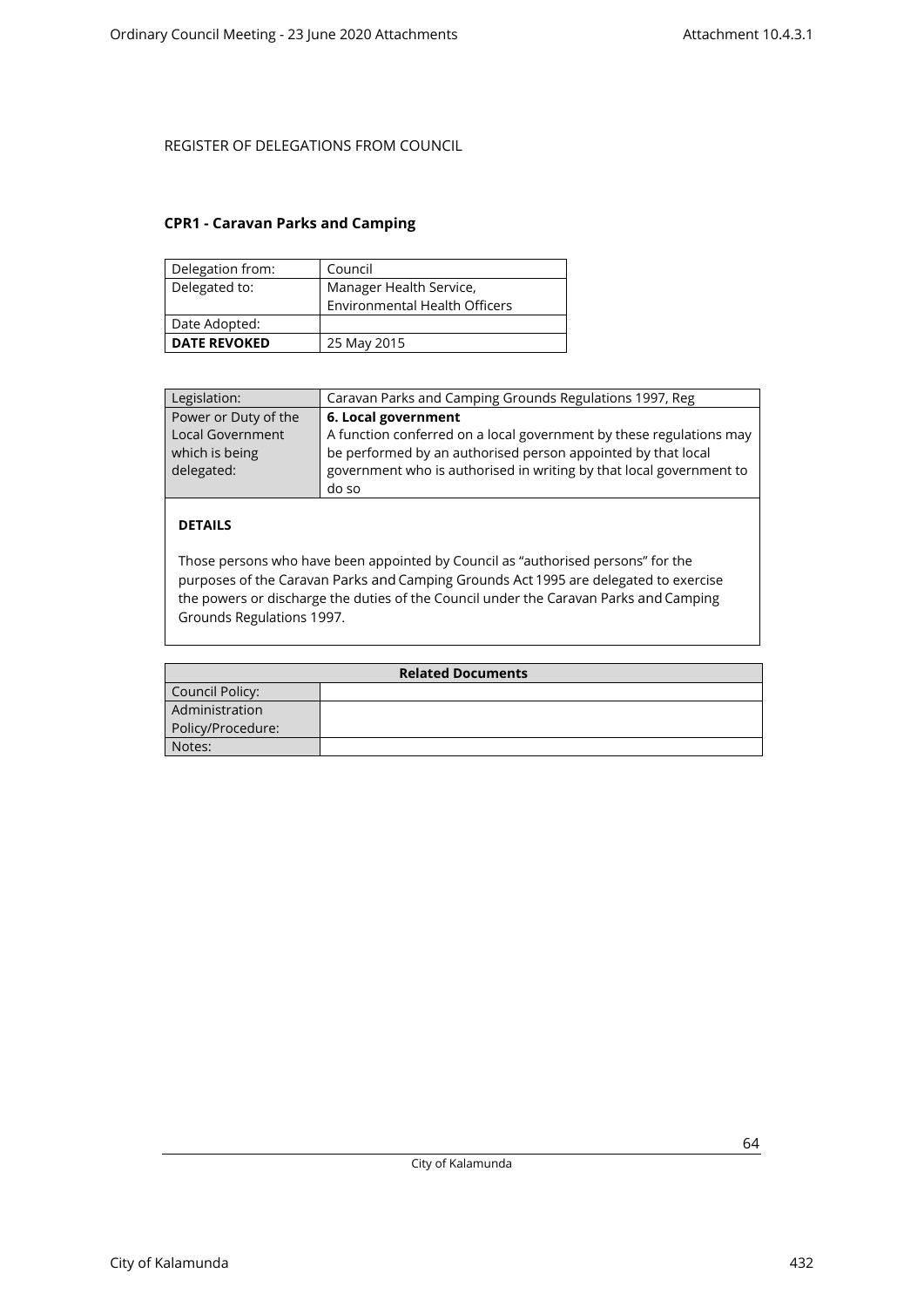## <span id="page-64-0"></span>**EXPIRED DELEGATIONS**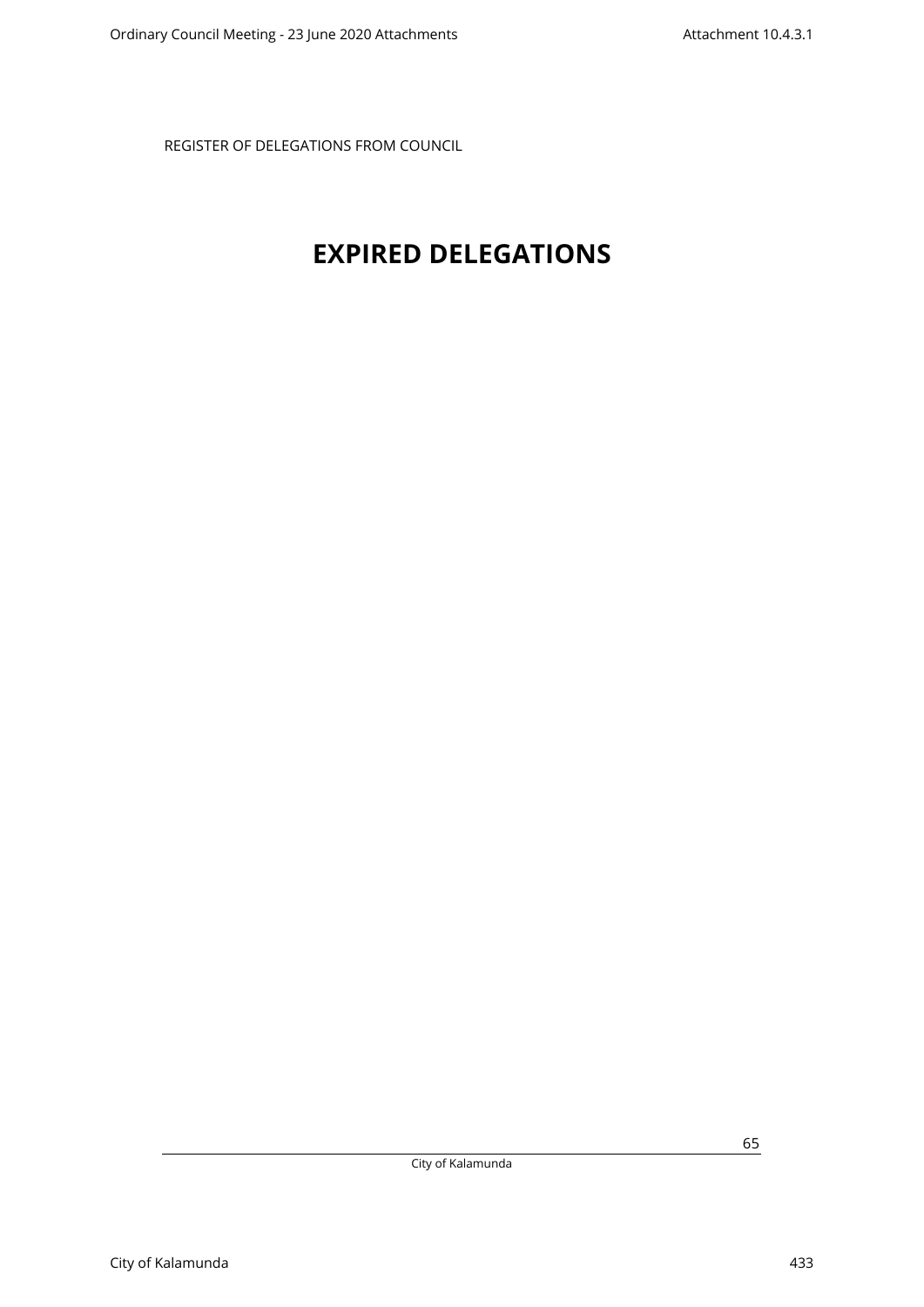#### <span id="page-65-0"></span>**MISC7 Traffic Consideration – Shopping Centre Kalamunda Road, High Wycombe**

| Delegation from: | Council                        |
|------------------|--------------------------------|
| Delegated to:    | <b>Chief Executive Officer</b> |
| Date Adopted:    | 16 August 2010                 |
| <b>EXPIRED</b>   |                                |

| Power to acquire land. |
|------------------------|
|                        |
|                        |
|                        |
|                        |
|                        |

### **DETAILS**

That Council delegates authority to the Chief Executive Officer to accept, in consultation with the Shire President, Deputy Shire President and Chairperson of General Services Committee, the offers for the purchase of 13 Ashford Road, 512 Kalamunda Road and 514 Kalamunda Road, in accordance with Confidential Attachment 1 (OCM 16August 2010).

| <b>Related Documents</b> |  |
|--------------------------|--|
| Council Policy:          |  |
| Administration           |  |
| Policy/Procedure:        |  |
| Notes:                   |  |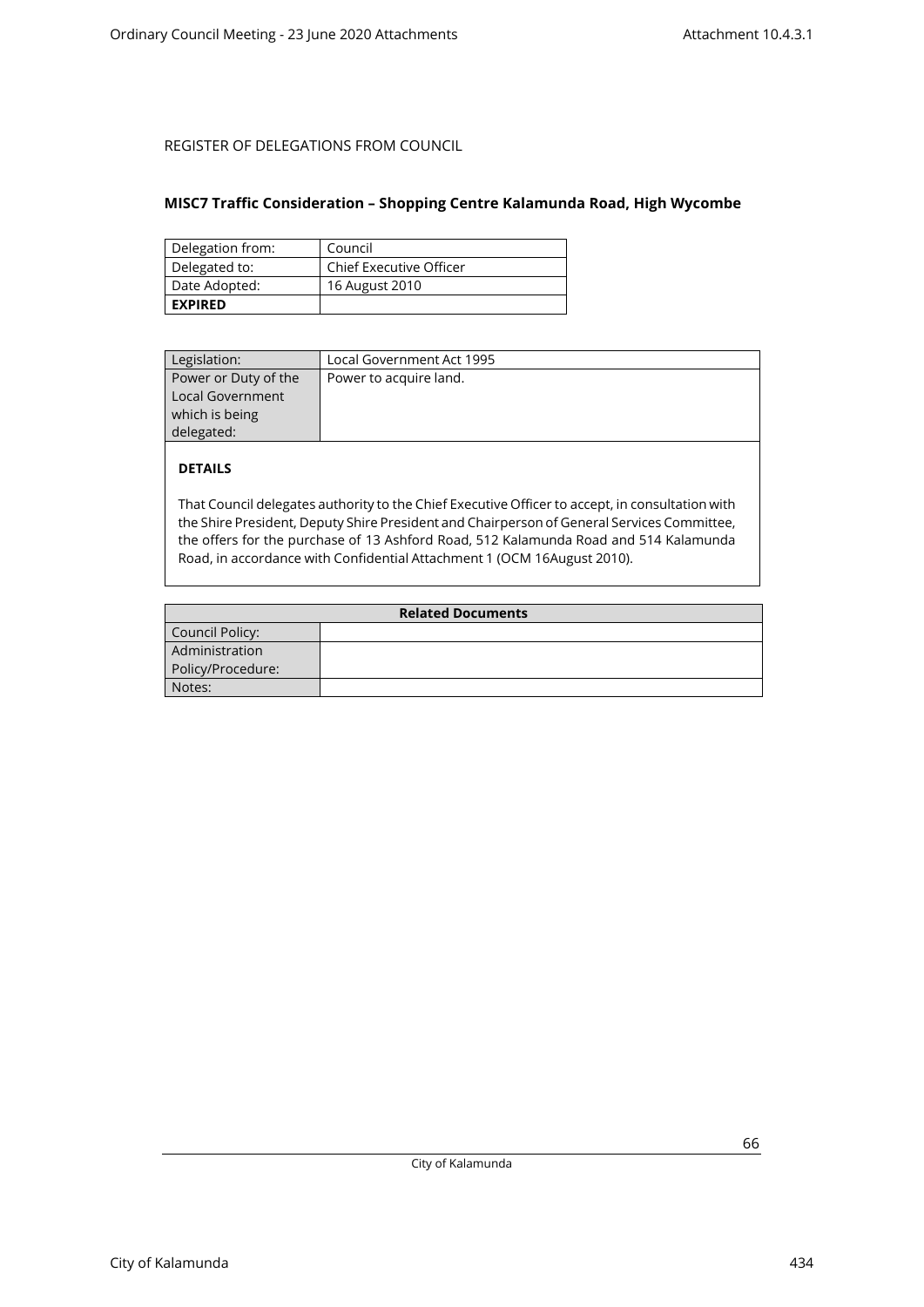#### <span id="page-66-0"></span>**MISC8 Skate Park Construction – Fleming Reserve**

| Delegation from: | Council                 |
|------------------|-------------------------|
| Delegated to:    | Chief Executive Officer |
| Date Adopted:    | 20 September 2010       |
| <b>EXPIRED</b>   |                         |

| Legislation:                                                             | Local Government (Functions and General) Regulations 1996, r18 &<br>20    |
|--------------------------------------------------------------------------|---------------------------------------------------------------------------|
| Power or Duty of the<br>Local Government<br>which is being<br>delegated: | Choice of tender;<br>Variation of requirements before entry into contract |

**DETAILS**

#### **RESOLVED OCM 138/10** (20 September 2010)

That Council –

Delegate authority to the Chief Executive Officer to:

- a. Negotiate and accept the identified Pre-Contract variations; and
- b. Finalise the Tender with DME Contractors for construction of:
	- i) Stage 1 to the value of \$255,281.00
	- ii) Stage 2 to the value of \$114,719.00

| <b>Related Documents</b> |  |
|--------------------------|--|
| Council Policy:          |  |
| Administration           |  |
| Policy/Procedure:        |  |
| Notes:                   |  |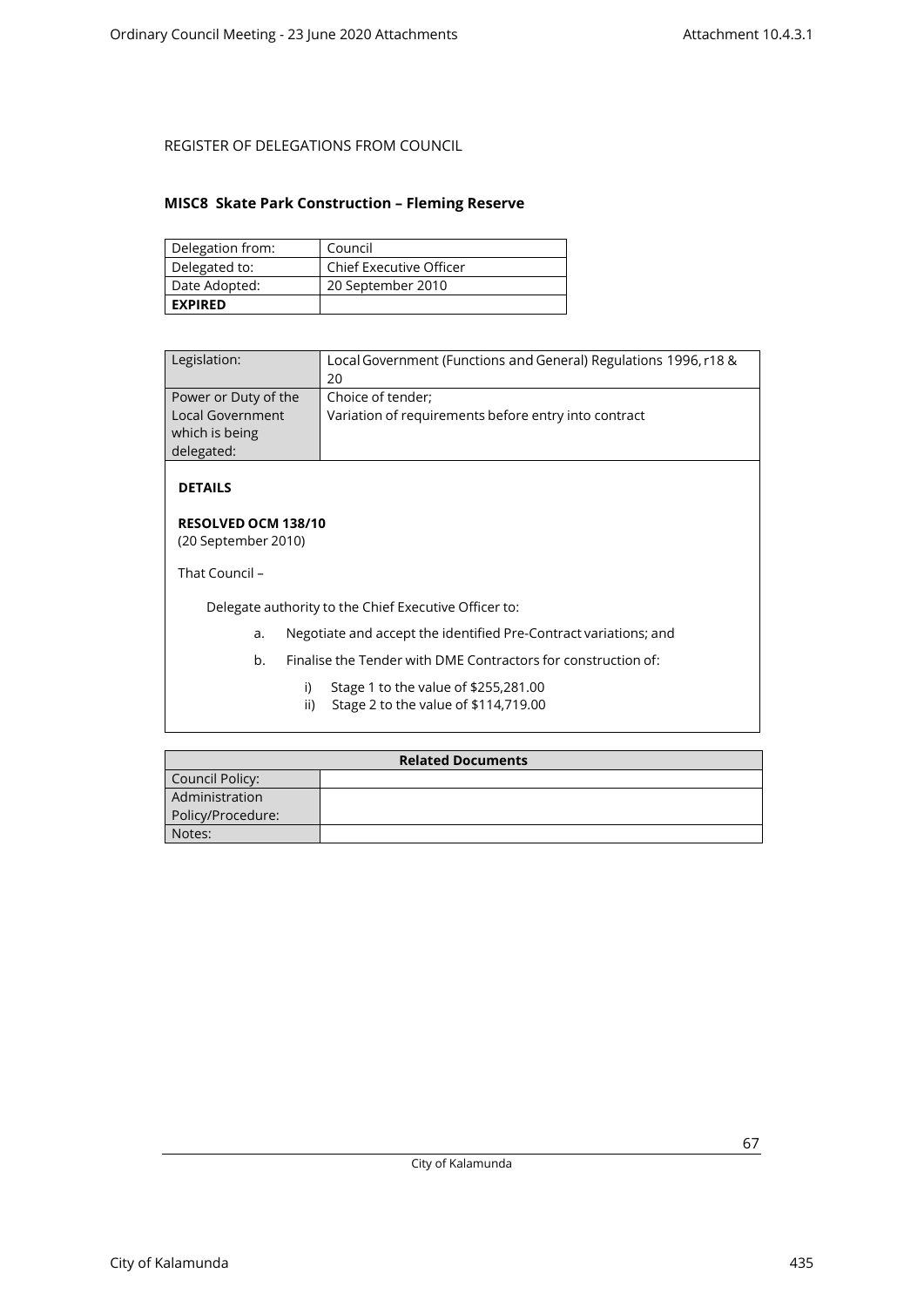#### <span id="page-67-0"></span>**LGA14 Land Asset Rationalisation – Disposal of Property**

| Delegation from: | Council                        |
|------------------|--------------------------------|
| Delegated to:    | <b>Chief Executive Officer</b> |
| Date Adopted:    | 18 April 2011                  |
| <b>EXPIRED</b>   |                                |

| Legislation:            | Section 3.58 of the Local Government Act 1995                                                                                                                                                           |
|-------------------------|---------------------------------------------------------------------------------------------------------------------------------------------------------------------------------------------------------|
| Power or Duty of the    | (2) Except as stated in this section, a local government can only                                                                                                                                       |
| <b>Local Government</b> | dispose of property to $-$                                                                                                                                                                              |
| which is being          | (a) the highest bidder at public auction; or                                                                                                                                                            |
| delegated:              | (b) the person who at public tender called by the local government<br>makes what is, in the opinion of the local government, the most<br>acceptable tender, whether or not it is the<br>highest tender. |

#### **DETAILS**

Under section 5.42 of the Local Government Act 1995, the Chief Executive Officer is delegated the power to dispose of the following properties –<br>  $\Box$  39 Maida Vale Road Maida Vale

- 39 Maida Vale Road Maida Vale
- □ 21 Andrew Street, Kalamunda<br>□ 2 Cabarita Road. Kalamunda
- 2 Cabarita Road, Kalamunda
- 29 Barbigal Place, Lesmurdie
- 43 Boonooloo Road, Kalamunda.

In accordance with section 5.43, Limits on delegations to CEO –

-A local government cannot delegate to a CEO any of the following powers or duties -(d) acquiring or disposing of any property valued at an amount exceeding an amount determined by the local government for the purpose of this paragraph‖,

the limit that has been set by Council is 5 million dollars (\$5,000,000).

| <b>Related Documents</b> |                                                                                                                                                                                                                                                                                                                                                                                                                                                            |  |
|--------------------------|------------------------------------------------------------------------------------------------------------------------------------------------------------------------------------------------------------------------------------------------------------------------------------------------------------------------------------------------------------------------------------------------------------------------------------------------------------|--|
| Council Policy:          |                                                                                                                                                                                                                                                                                                                                                                                                                                                            |  |
| Administration           |                                                                                                                                                                                                                                                                                                                                                                                                                                                            |  |
| Policy/Procedure:        |                                                                                                                                                                                                                                                                                                                                                                                                                                                            |  |
| Notes:                   | RESOLVED OCM 50/2011                                                                                                                                                                                                                                                                                                                                                                                                                                       |  |
|                          | That:<br>$1_{-}$                                                                                                                                                                                                                                                                                                                                                                                                                                           |  |
|                          | 39 Maida Vale Road Maida Vale<br>П<br>21 Andrew Street, Kalamunda<br>2 Cabarita Road, Kalamunda<br>п<br>29 Barbigal Place, Lesmurdie<br>П<br>43 Boonooloo Road, Kalamunda<br>П<br>be disposed of in accordance with Sections 3.58 and 3.59<br>of the Local Government Act 1995.<br>$\mathfrak{D}$<br>That sworn valuations be obtained for each lot prior to<br>being released for sale.<br>That no lot be sold for less than its sworn value unless<br>3. |  |